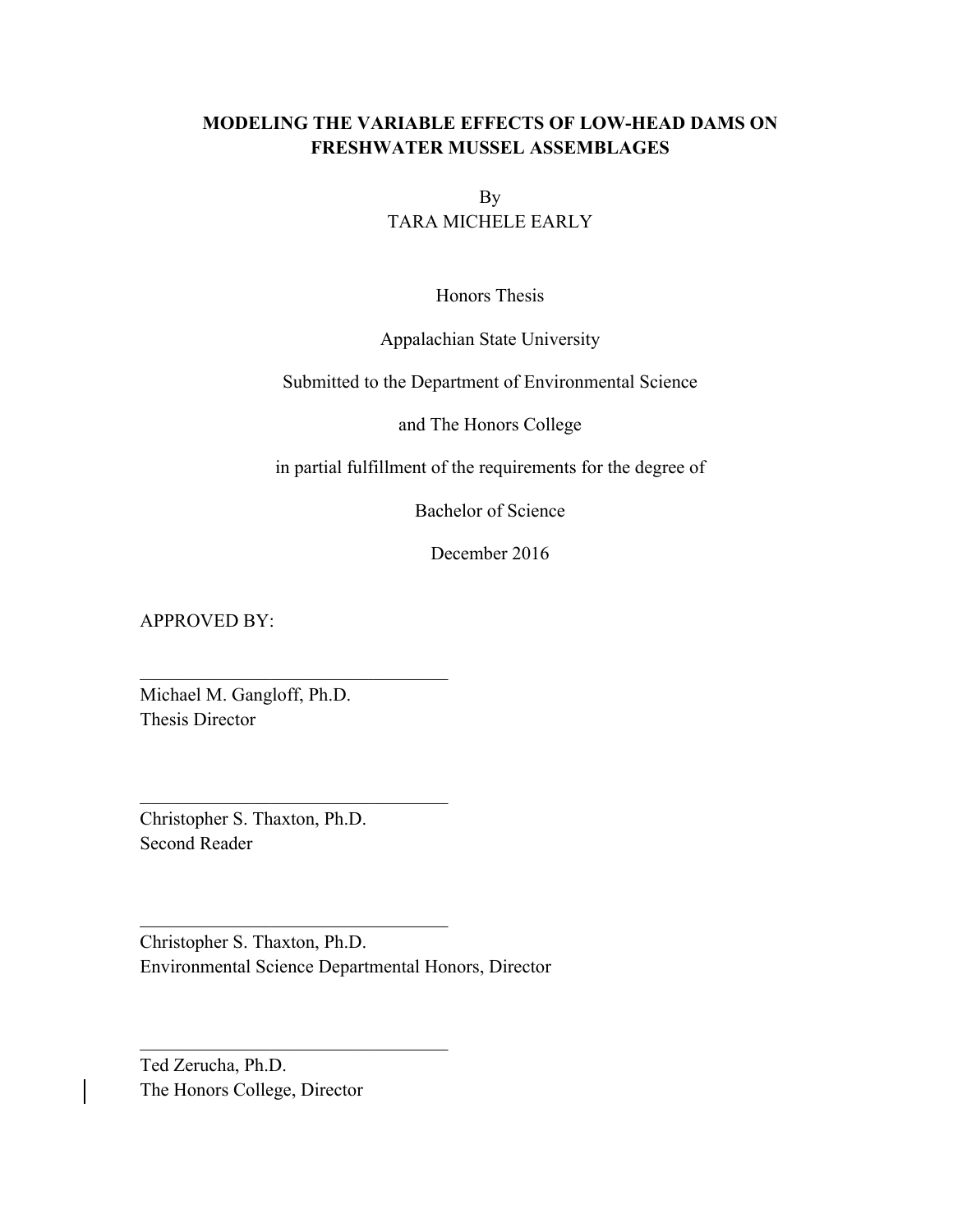# **Abstract**

The widespread damming of lotic ecosystems is commonly associated with dramatic ecological effects such as decreased temperature, hypoxia, altered flow regime, physical changes to the structure of the river, and fragmentation of important habitats of stream organisms. However, the majority of the research that describes these negative effects was conducted on large-scale hydroelectric dams on large streams. Contrary to these studies, recent research suggests that the effects of intact low-head dams vary widely across taxa and may improve habitat conditions for some taxa, including native bivalves. The focus of this study was to examine a poorly understood phenomena that results in the formation of highdensity mussel aggregations in the tailrace of some, but not all, low-head (<10 m) dams. I used mussel survey data from three 150-m reaches (tailrace, upstream, and downstream) for each dam site. These data were compared against a meta-database of dam features - structural height, hydraulic height, year built, length, upstream catchment area, stream order, depth/volume, elevation, forest cover - using a multivariate statistical analysis to determine the parameters most influential to this phenomenon. These results were used to inform the construction of a model meant to predict which low-head dams are likely to harbor highdensity mussel aggregations. Currently dams are prioritized for removal based on funding and the logistical ease of the project. The results of this study may potentially inform improvements to best management practices for stream restorations with dam removal and benefit the regions' imperiled mussel populations.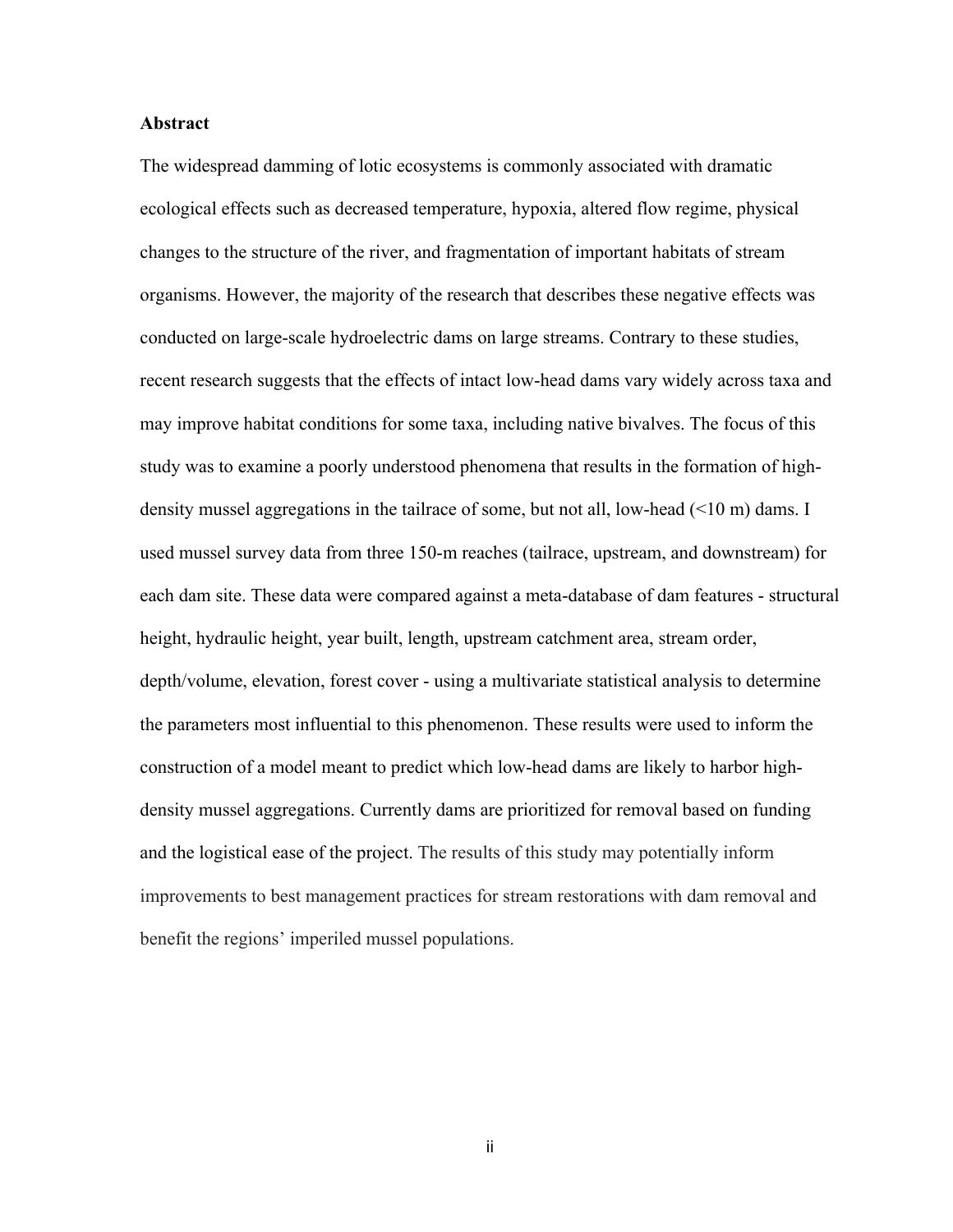#### ACKNOWLEDGEMENTS

This study was supported by the North Carolina Wildlife Federation. I would like to thank the following people for assisting me with my research: My committee, Dr. Michael Gangloff and Dr. Christopher Thaxton for guidance throughout my entire research and writing process. Worth Pugh and Dr. Alan Arnholt for guidance with statistical analyses. The ASU Aquatic Conservation Research Lab (ACRL) for assistance both in the field and in the lab. Finally, I wish to thank the members of the NCWRC and USFWS who provided me with invaluable data for my study.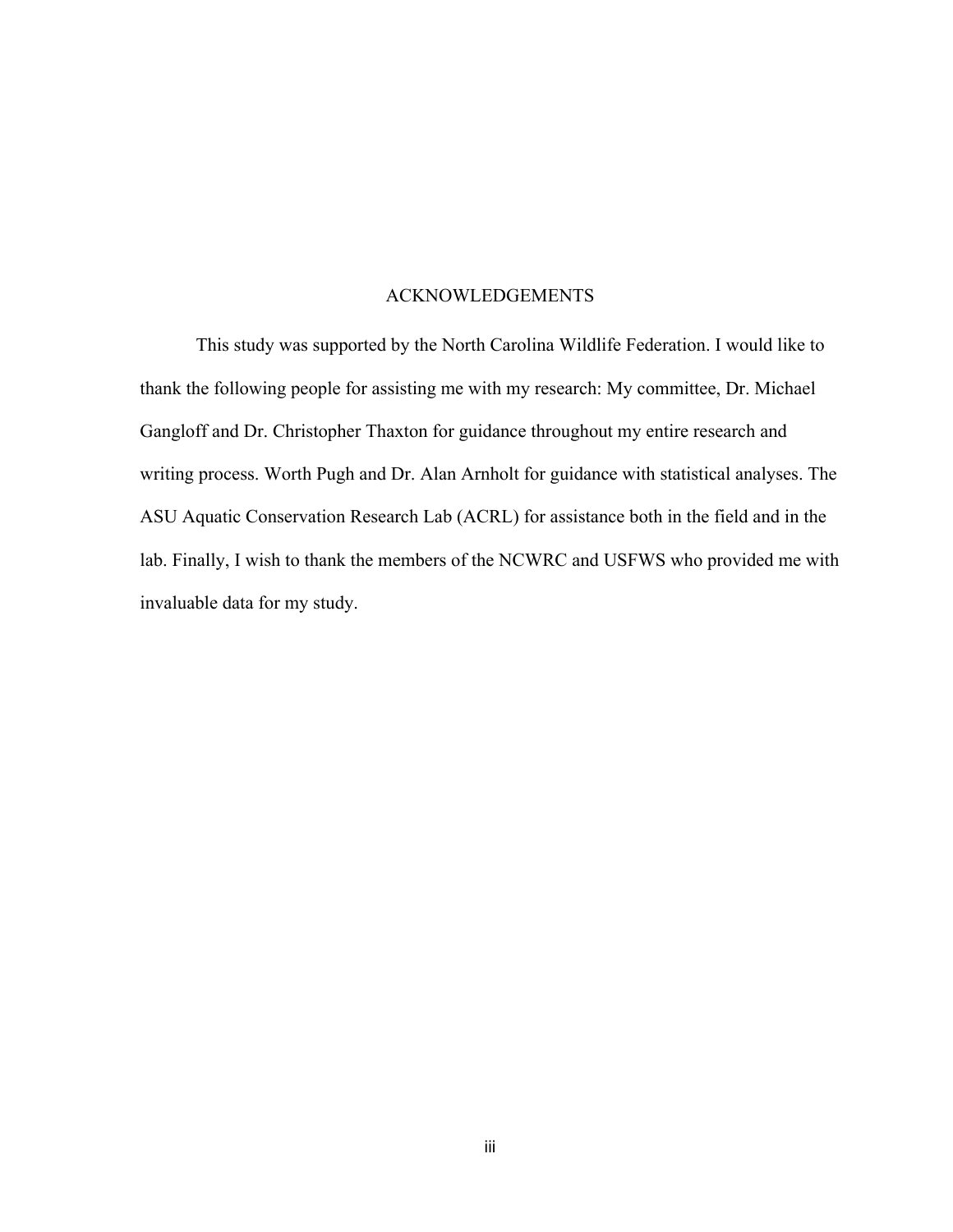# LIST OF TABLES

**Table 1.** A list of the dams that were analyzed and their associated physical parameters. **Table 2.** Measures of significance for a bivariate analysis in SPSS. Each of the physical parameters of the dam or stream above the dam was compared to the mill-dam effect. Only the mean-site depth was linearly significant.

**Table 3.** ANOVA of the linear regression model as analyzed in SPSS. As can be seen from the significance and F value, the model is near significant.

Table 4. A table detailing the source of all mussel survey data I used. This data was mostly gathered via personal communication or published reports.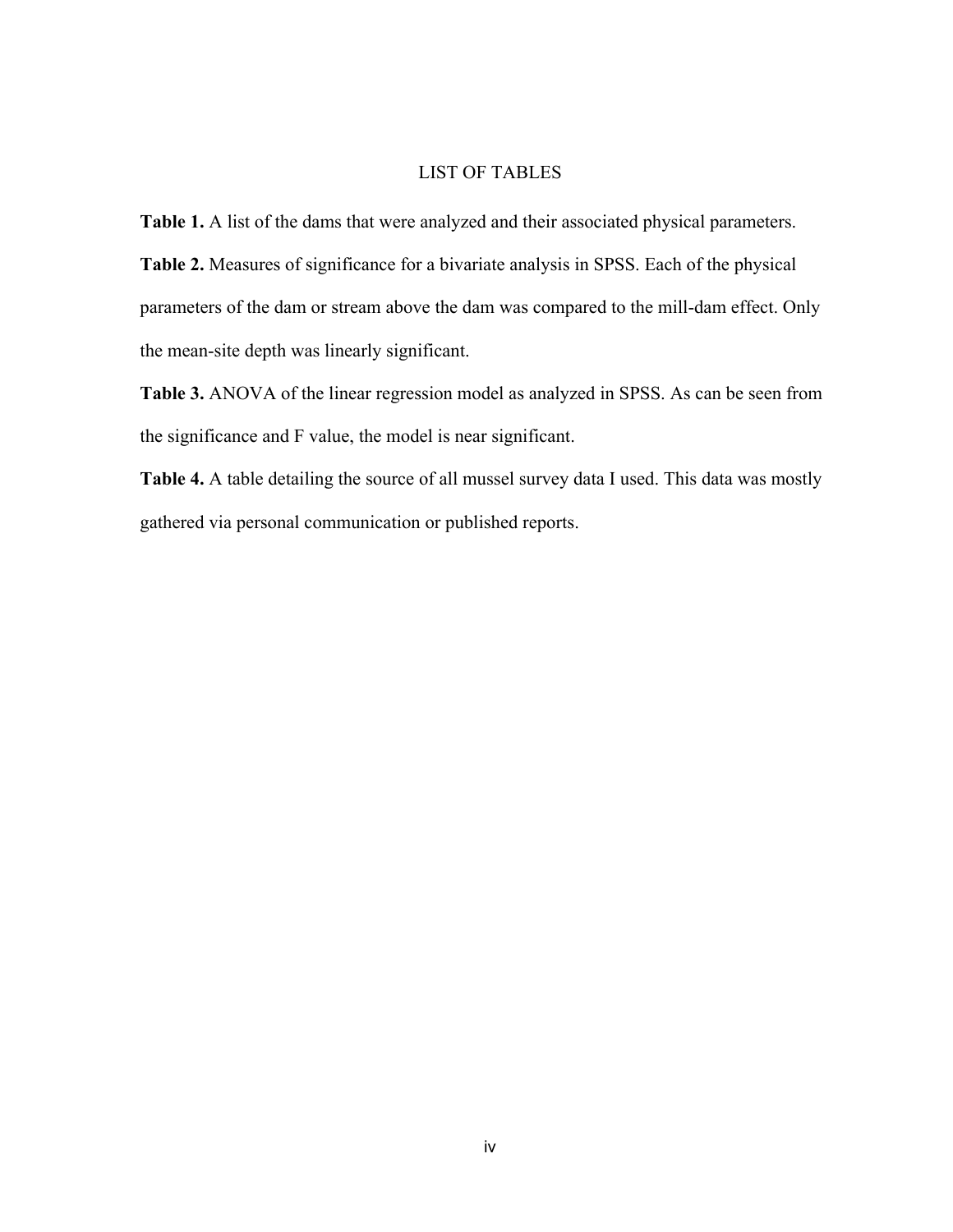# LIST OF FIGURES

**Figure 1**. A map of the dam sites analyzed across Alabama. In Alabama one dam site was in the Alabama River Basin, 1 was in the Black Warrior River Basin, 2 were in the Cahaba River Basin, 3 where in the Chattahoochee River Basin, 2 were in the Coosa River Basin, 2 were in the Tallapoosa River Basin, 1 was in the Tombigbee River Basin, and 1 was in the Tennessee River Basin. The major rivers and river basins are also depicted.

**Figure 2**. A map of the dam sites analyzed across North Carolina. In North Carolina one dam site was in the Cape Fear River Basin, 2 were in the Little Tennessee River Basin, 6 were in the Neuse River Basin, 1 was in the Pee- Dee River Basin, 3 were in the Roanoke River Basin, 5 were in the Tar-Pamlico River Basin, 1 was in the Watauga River Basin, and 1 was in the Yadkin River Basin. The major rivers and river basins are also depicted.

**Figure 3.** A graph of the correlation between mussel abundance response ratio and the year the dam was built. This correlation indicated a significant relationship ( $\rho = -.500$ ,  $n = 19$ ,  $p =$ 0.029), suggesting that the longer a stream has to stabilize after a disturbance, the more likely the tail-race region of a dam is to harbor mussels.

**Figure 4.** A graph of the correlation between mussel abundance response ratio and the % forest cover of the watershed where the dam is located. This correlation indicated a significant relationship ( $\rho = -0.018$ ,  $n = 16$ ,  $p = 0.946$ ), suggesting that the lower the amount of forest cover in the watershed, the higher the abundance of mussels in the tail-race region of a low-head dam when compared to up and downstream sites.

v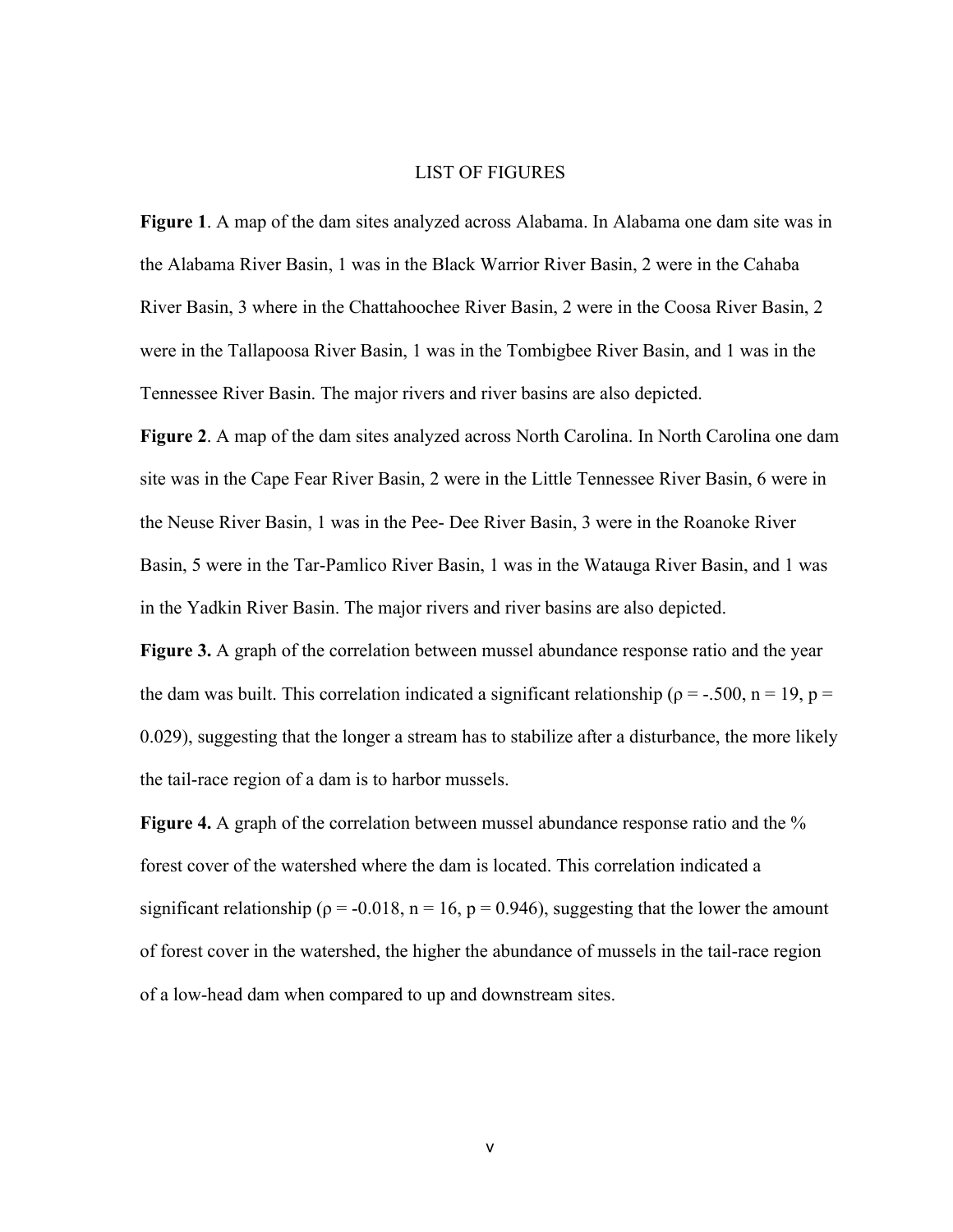**Figure 5.** A graph of the correlation between the mussel abundance response ratio and the mean tailrace depth. This was the only significant correlation found with the mussel abundance response ratio ( $\rho = 0.089$ , n = 15, p = 0.753).

**Figure 6.** A graph of the correlation between mussel abundance response ratio and the structural height of the dam. This correlation did not indicate a significant relationship ( $\rho$  = 0.310,  $n = 10$ ,  $p = 0.383$ ).

**Figure 7.** A graph of the correlation between mussel abundance response ratio and the hydraulic height of the dam. This correlation did not indicate a significant linear relationship  $(p = 0.052, n = 9, p = 0.894).$ 

**Figure 8.** A graph of the correlation between mussel abundance response ratio and the length of the dam. This correlation did not indicate a significant linear relationship ( $\rho = -0.015$ , n =  $19$ ,  $p = 0.950$ ).

**Figure 9.** A graph of the correlation between mussel abundance response ratio and the upstream catchment area. This correlation did not indicate a significant linear relationship area ( $p = -0.167$ ,  $n = 9$ ,  $p = 0.668$ ).

**Figure 10.** A graph of the correlation between mussel abundance response ratio and the year the dam was built. This correlation did not indicate a significant linear relationship ( $\rho = -$ 0.378,  $n = 20$ ,  $p = 0.100$ ), it is clear that a great majority of the dams analyzed were located at <500m in elevation.

**Figure 11.** A graph of the correlation between mussel abundance response ratio and the rank magnitude of the stream the dam is located on. This correlation did not indicate a significant linear relationship ( $\rho = 0.119$ , n = 18, p = 0.638), likely because Rank Magnitude does not vary enough to predict differences in tail-race abundance.

vi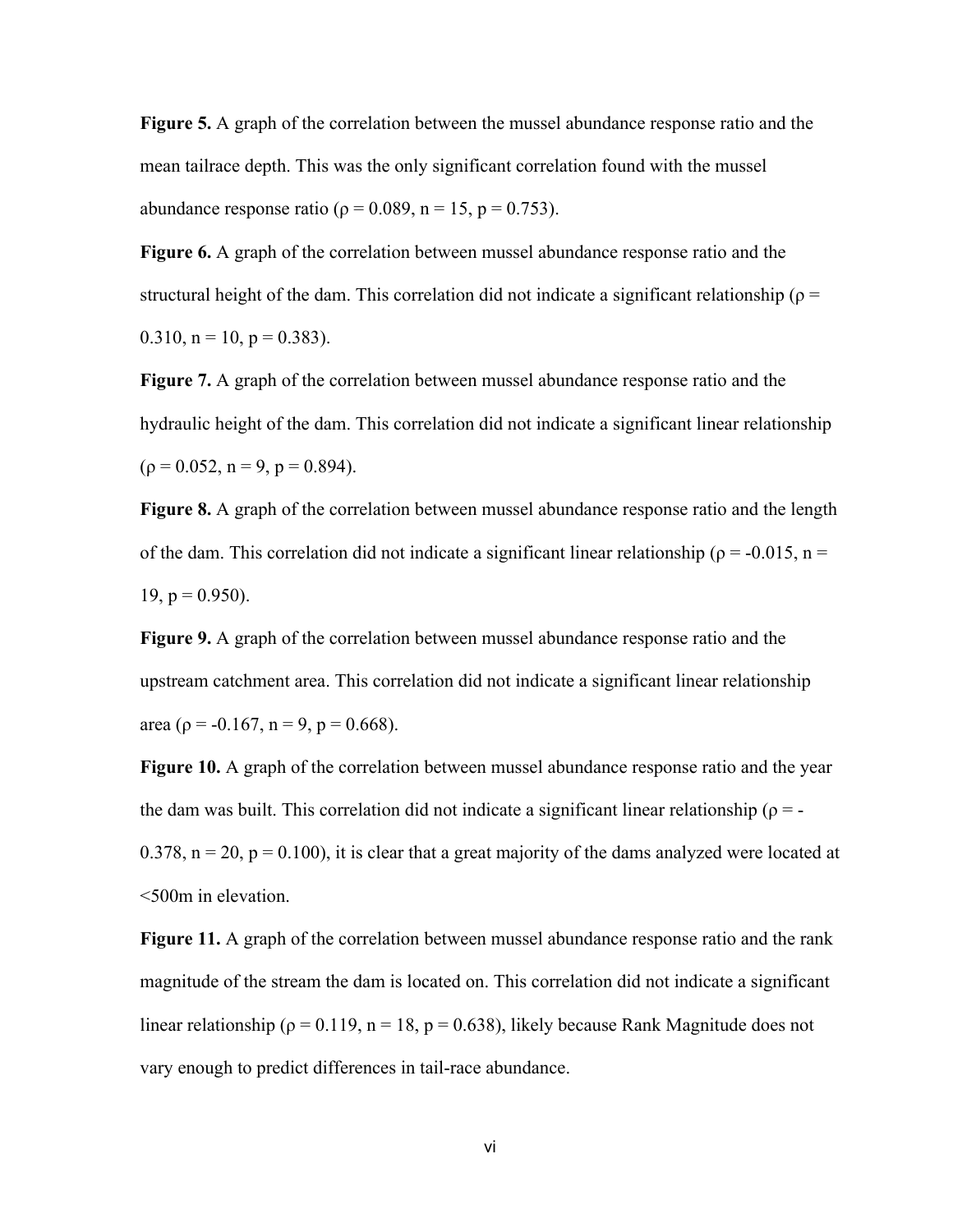**Figure 12.** A graph of the correlation between mussel abundance response ratio and the year the link magnitude of the stream where the dam is located. This correlation did not indicate a significant relationship ( $p = -0.018$ , n = 16, p = 0.946).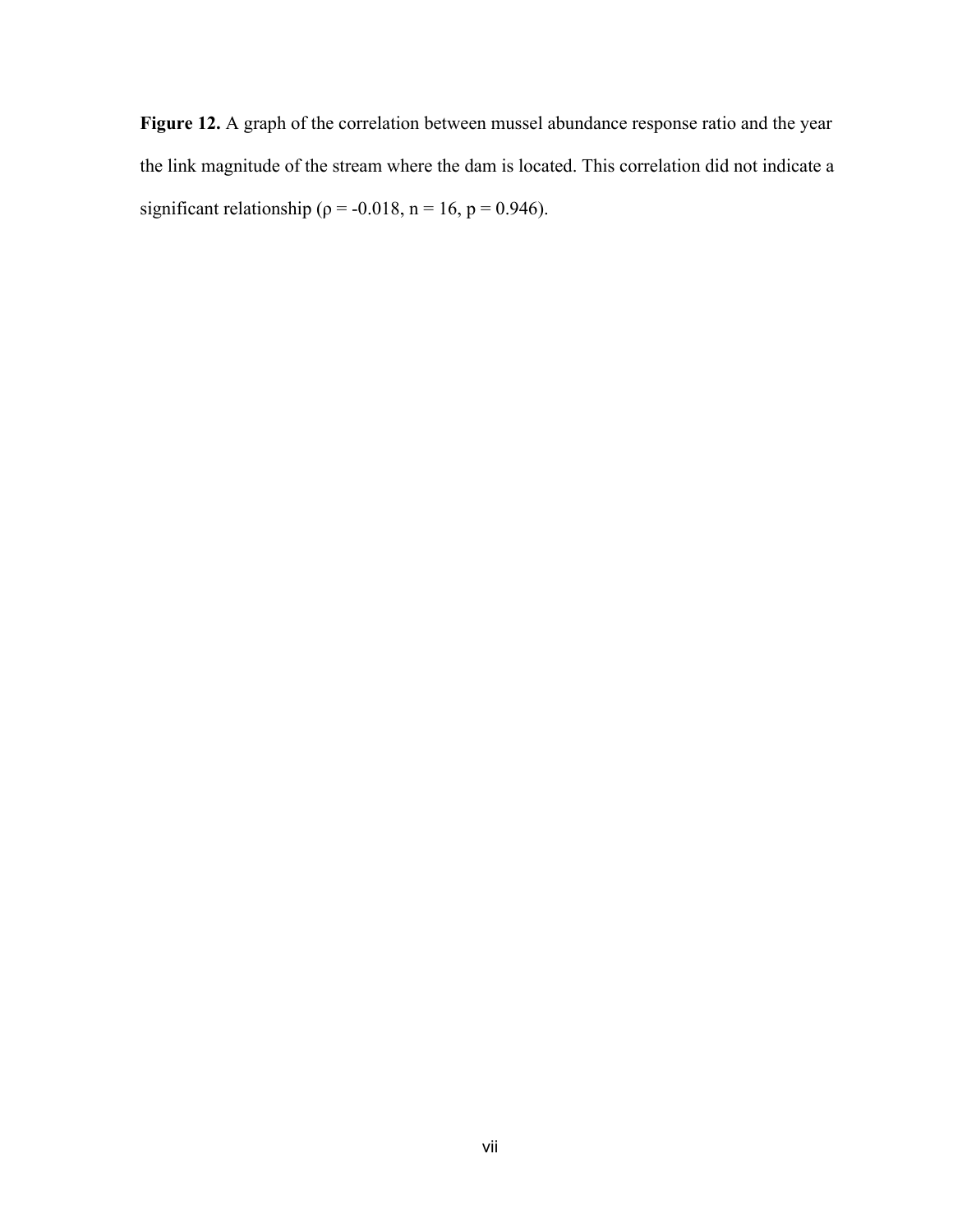# TABLE OF CONTENTS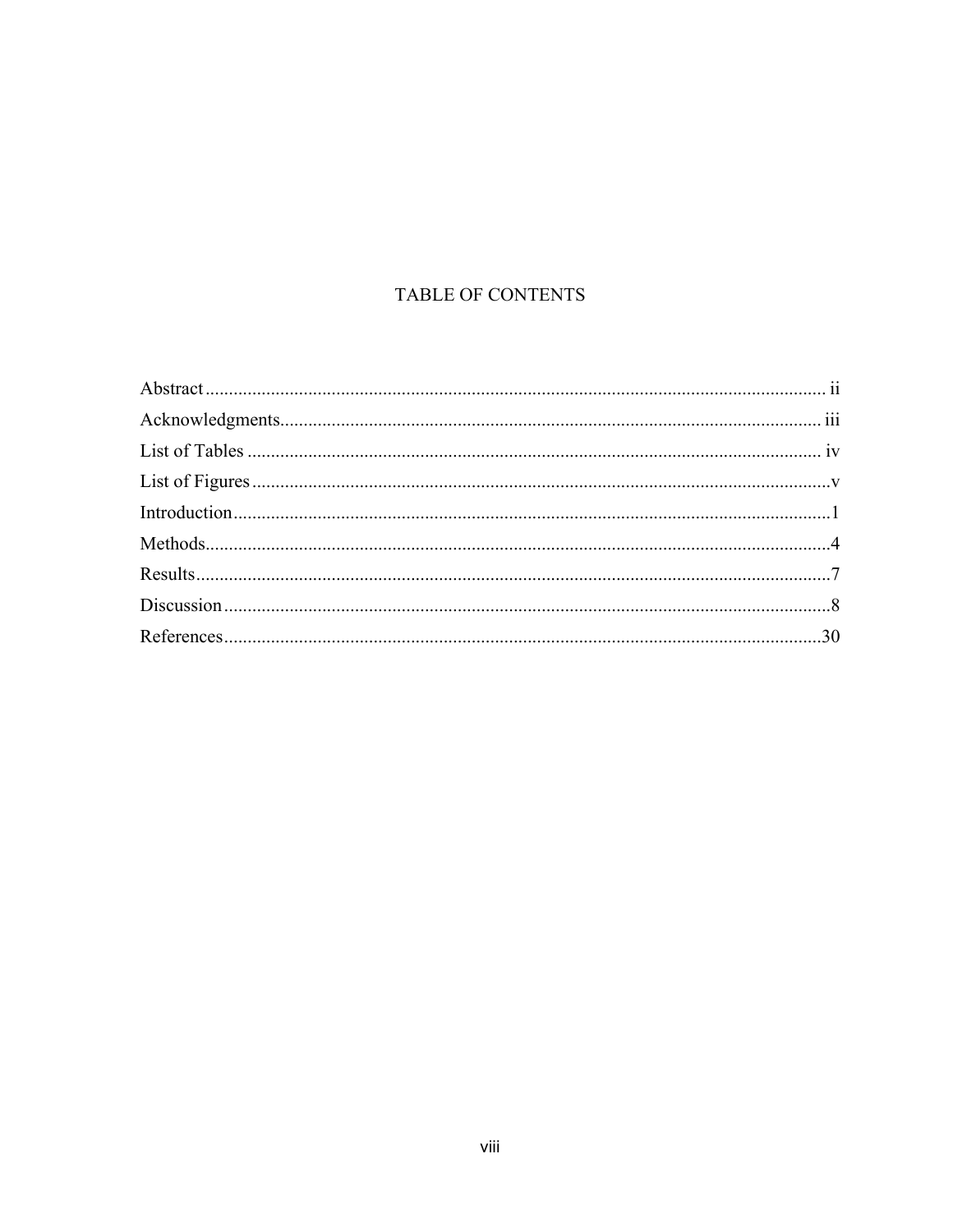## **Introduction**

The majority of major rivers in North America are affected by fragmentation by dams or reservoirs (Dynesius and Nilsson, 1994). Riverine habitats are among the natural systems most affected by human activity (Sala et al., 2000). One study estimates that there are over 2,000,000 dams in the United States alone (EPA, 1988). This widespread fragmentation stems from a historical need to control the movement of water for development, which dates back as far as 6000 BC when the Egyptians began diverting the flood waters of the Nile for irrigation (Goldsmith and Hildyard, 1984, Schnitter, 1994). Anthropogenic benefits of damming include hydropower generation, recreation, and navigation (Graf, 1999). However, this widespread fragmentation is associated with dramatic changes to environmental conditions in impounded and tailwater habitats including low dissolved oxygen, changes in water temperature (EPA 1988) and water chemistry, loss of upstream terrestrial and riparian habitats (Goldsmith and Hildyard, 1984) and altered sediment dynamics and geomorphology in reaches up- and downstream of dams (Csiki and Rhoads, 2010; Graf, 2006; Stanley and Doyle, 2002). These negative impacts have also been observed as they specifically relate to specific freshwater taxa, including freshwater mussel assemblages. Reservoirs are generally poor habitat for most freshwater mussels (Bates, 1962; Williams et al., 1992), and a study downstream of Norris Dam on the Clinch River, TN, found that mussels were extirpated from the dam tailrace and for a considerable distance downstream due to decreased water temperature and scouring effects of hydro-peaking flows (Cahn, 1936; Parmalee and Bogan, 1998).

Much of the prior research conducted to understand the negative impacts of dams on the riverine ecosystem was focused on large-scale hydroelectric dams that occur on  $6<sup>th</sup>$  order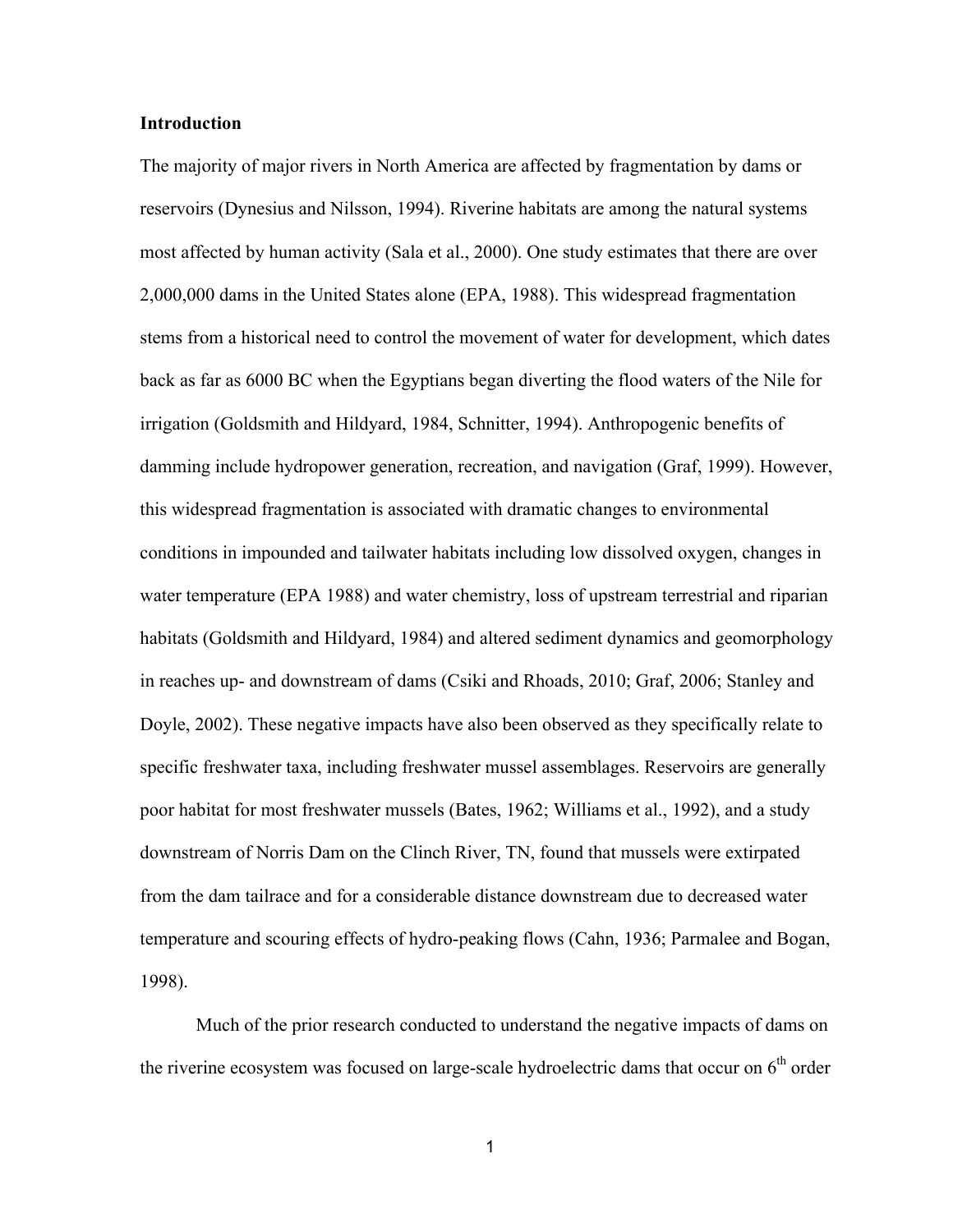or higher streams (Gangloff, 2013). This has led to a widely accepted belief that all dams are injurious to the riverine ecosystem. Removal of dams in the United States is a popular stream restoration tool the number of small and large dams that have been removed has increased over in the last several decades (O'Connor et al., 2015; Bellmore et al., 2016). Benefits of these removals include increased connectivity and reintroduction of fish species to their native spawning grounds (Palmer et al., 2007). However, dam removals are not without potential impacts. Stanley et al. (2002) found deeper, narrower channels, and a greater concentration of fine particles and sand in reaches <500 m below a removed dam. American Rivers (2013) cites increased sediment deposition downstream as one of the major drawbacks of dam removal, and Sethi et al. (2004) found significant mussel mortality as a direct result of this increased sedimentation. It is also important to note that increased connectivity is not desirable in every situation. When planning for invasive species management, reduced connectivity allows for much easier and less costly management of invasive fishes and other motile aquatic taxa (Januchowski-Hartley et al., 2011).

Contrary to the well-studied impacts of large dams, recent research suggests that the effects of intact low-head dams vary widely across lotic taxa and may be a beneficial habitat for some groups including bivalves (Singer and Gangloff, 2011; Hoch, 2012; Holcomb et al., 2015). Freshwater mussels are a diverse but highly imperiled group of freshwater bivalves. Approximately 300 species in two families, Margaritiferidae and Unionidae are known to occur in the United States and Canada (Turgeon et al., 1998). The majority of this diversity in concentrated in the southeast U.S. (Lydeard and Mayden, 1995). Although few studies have been done to understand the roles that mussels play in freshwater ecosystems, Vaughn et al. (2004) found that, even at low densities, mussels are capable of overturning a large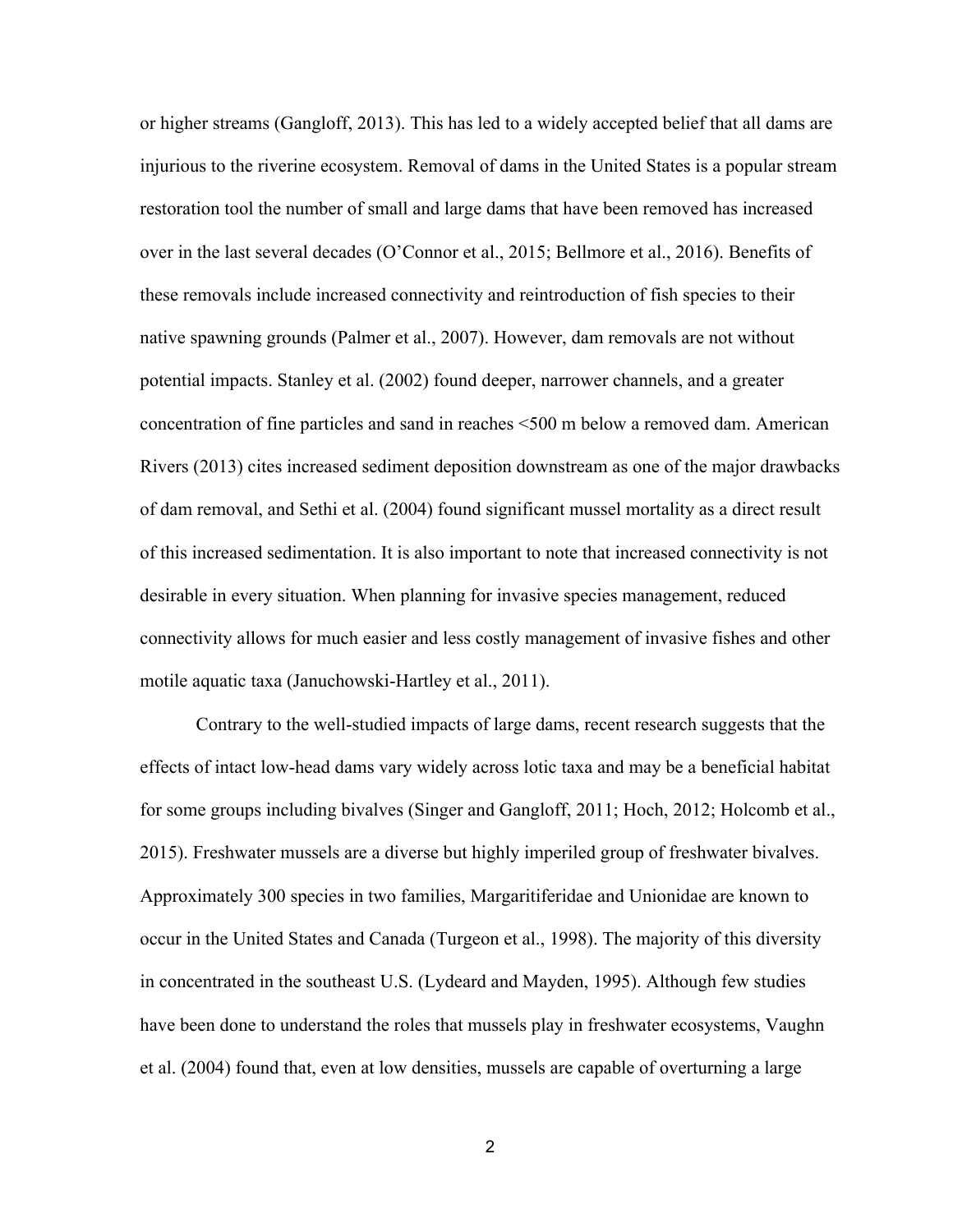proportion of the water column. Freshwater mussels have a very complex life-cycle. Their larval stage, the glochidium, is parasitic. Male mussels release sperm into the water column, it is taken into the female, and fertilization occurs internally. Fertilized eggs are then released form the female and attach between spaces in the gills of fish where they mature into juvenile mussels and eventually drop off (Williams et al., 2008).

Of the 300 known species of freshwater mussel in North America, 71.7% are listed as endangered (Williams et al., 1993). Sedimentation, resulting from clearing of upland and riparian habitats as well as channel alteration and is believed to be one of the biggest causes of mussel declines (Ellis, 1936; Matteson, 1955; Way et al., 1989; Brim-Box and Mossa, 1999). Fine substrates are believed to inhibit mussel feeding and reproduction and individuals may succumb to hypoxia when they are covered by silt and unconsolidated sand (Watters, 1999). Because mussels are sensitive to habitat changes it is important to understand all factors influencing their distribution, positive and negative.

The phenomenon that results in high density mussel populations in the dam tailrace of some, but not all, low-head dams is poorly understood. Research attempting to explain this phenomenon has found that dams do not genetically isolate mussels (Abernethy et al., 2013), and that there is no significant relationship between the abundance of mussels and host fishes in tailrace habitats (McCormick, 2013). Previous studies have suggested that elevated food quality, relatively constant depth and velocity regimes, and higher dissolved oxygen levels in the tail-race may contribute to this phenomenon (Singer and Gangloff, 2011, Hoch, 2012). However, this phenomenon is not observed at all low-head dams, so these findings leave questions about its origin.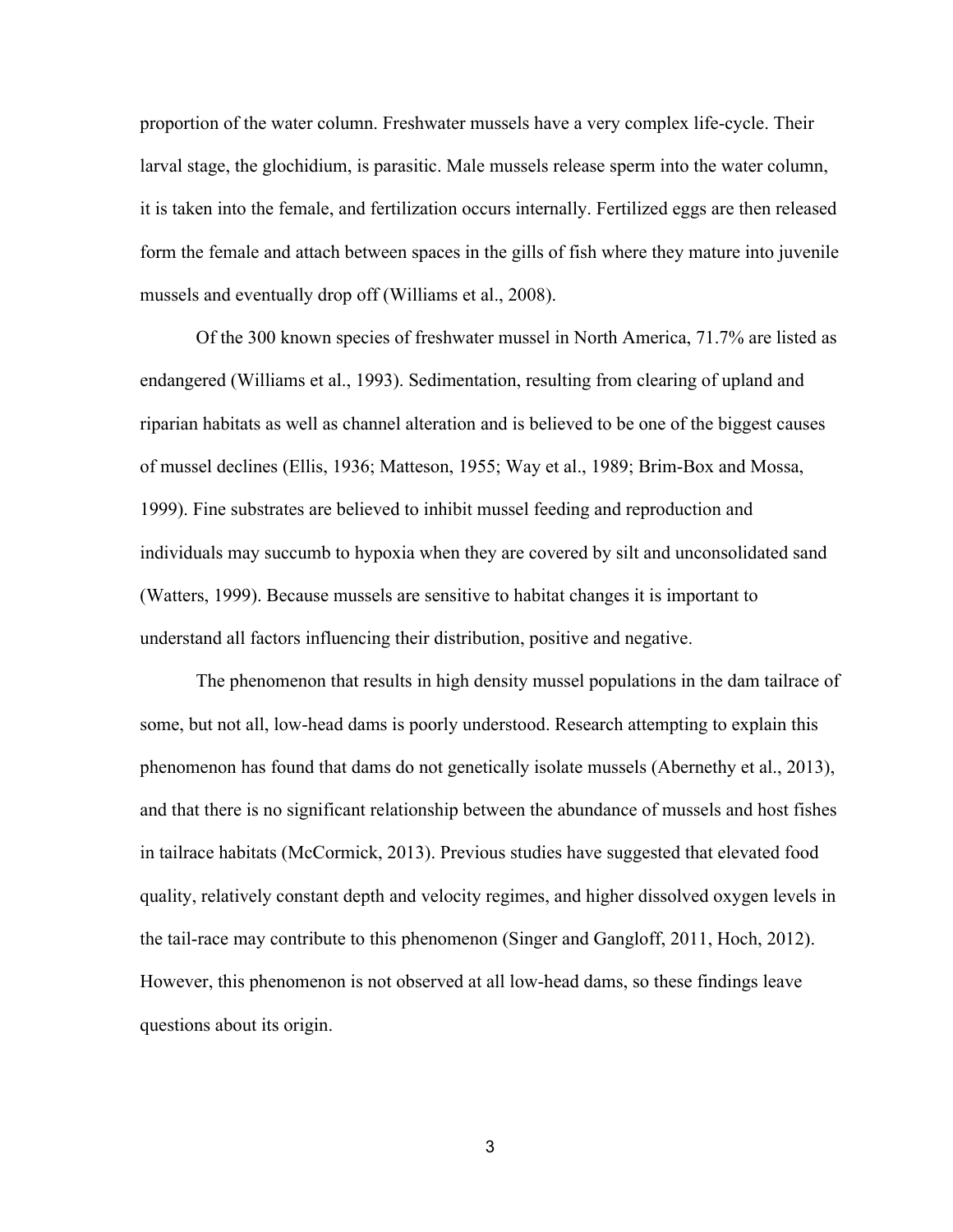Variability in dam structure (composition, height) and placement in the watershed likely influence the response of stream habitats and tailrace mussel populations. The purpose of my study was to examine how the physical attributes of low-head dams influence mussel populations and to create a model of how these structures affect mussel populations.

## **Methods**

#### *Study sites*

I obtained mussel survey data from 34 low-head (<10 m) dams in North Carolina and Alabama (Gangloff et al., 2009; Singer and Gangloff, 2011; McCormick, 2012; Table 1). The dams I analyzed were located in a range of physiographic provinces across the southeastern United States (Table 4).

#### *Mussel Sampling*

For each dam sampled, three study reaches were established: 1) a tail-race reach extending from the dam to 250 m downstream 2) a downstream control reach >500 m downstream of the dam, and 3) an upstream reach >500 m upstream (Gangloff et al., 2009; McCormick, 2012). The third site was selected in a free-flowing reach, above the effects of the impoundment. Mussels were collected through visual and tactile means, and searches were limited to reaches where snorkels could be used (<1 m). Mussels found were identified to species in the field and returned back to the stream. The upstream and downstream sites were free-flowing and selected to serve as control sites. Because I was not able to get into the field and sample the majority of these sites on my own, I relied on data gathered from previous studies including Hartfield (2010), McCormick (2012), agency (NCWRC, USFWS) reports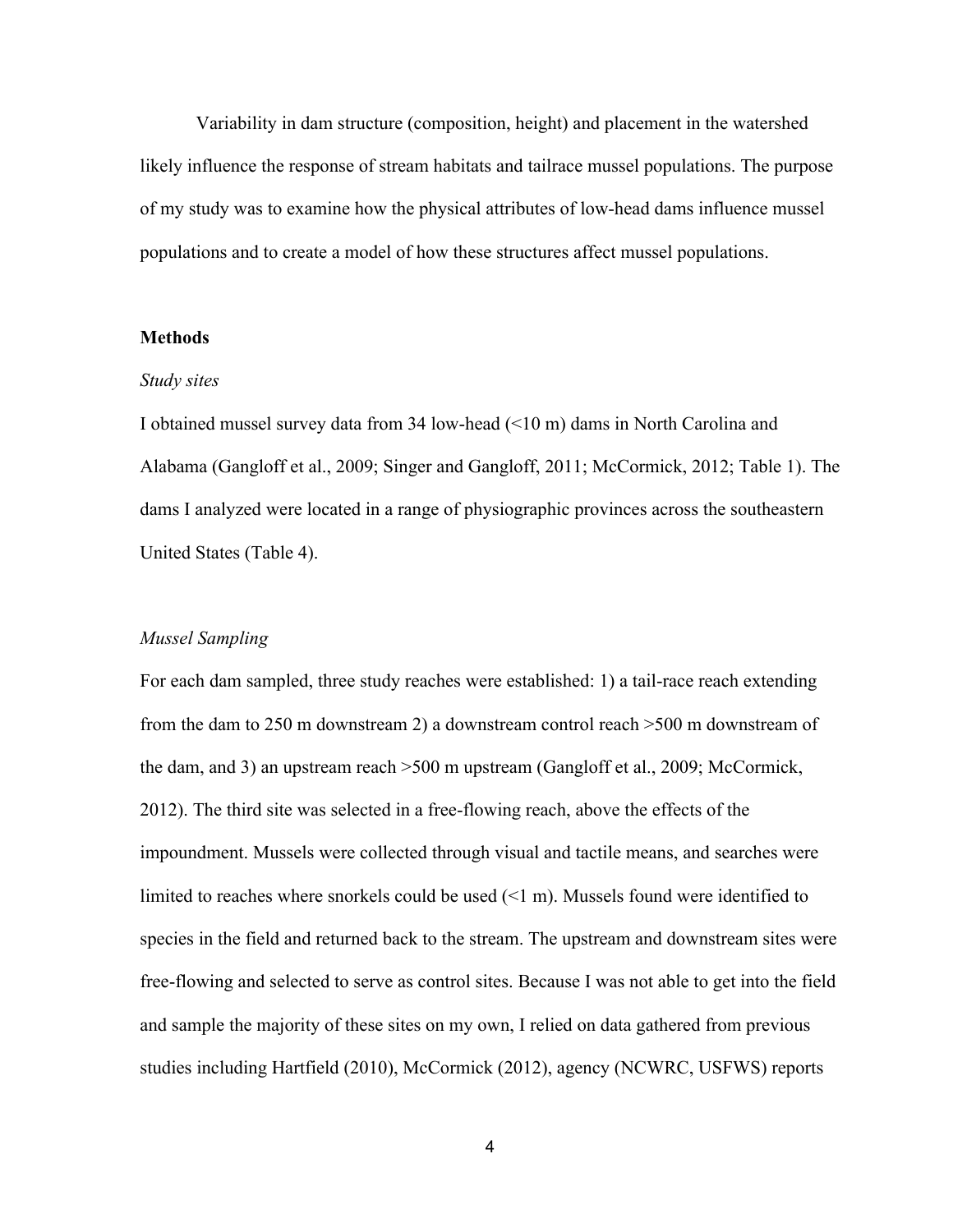from dam removal projects and Gangloff et al. (2009). Because mussel density and diversity generally increase with increasing stream order (Daniel and Brown, 2013) and water quality and habitat quality vary from stream to stream, the findings of these varied studies were normalized by calculating a response ratio for each dam. This allowed me to look solely at the effect the dam has on mussel populations in each stream and control for the different physical and landscape-scale attributes of each stream (Lajeunessei, 2011). The response ratio was calculated using the following equation:

$$
R = \ln(\frac{M_d}{M_a})
$$
 (1)

Where  $M_d$  is the mussel CPUE or abundance of the tail-race region, and  $M_a$  is the average CPUE or abundance of the upstream and downstream reaches. The response ratio, R, results in a relative strength value of the mill-dam effect. A positive number indicates the presence of the effect and a negative number indicates that lower numbers mussels were found in the tail-race region of the dam than in the rest of the stream.

#### *Dam and Stream Attributes*

I obtained information on eight structural characteristics for each dam and the stream on which it was located. I determined percent forest cover, Structural height (ft), hydraulic height (ft), year built, length (m), mean site depth (m), link magnitude, and elevation by using the National Dam Database and GIS technology. I analyzed these variables to determine their independent and interactive influence on the response ratio. Both structural height and hydraulic height were most often recorded in state managed dam inventory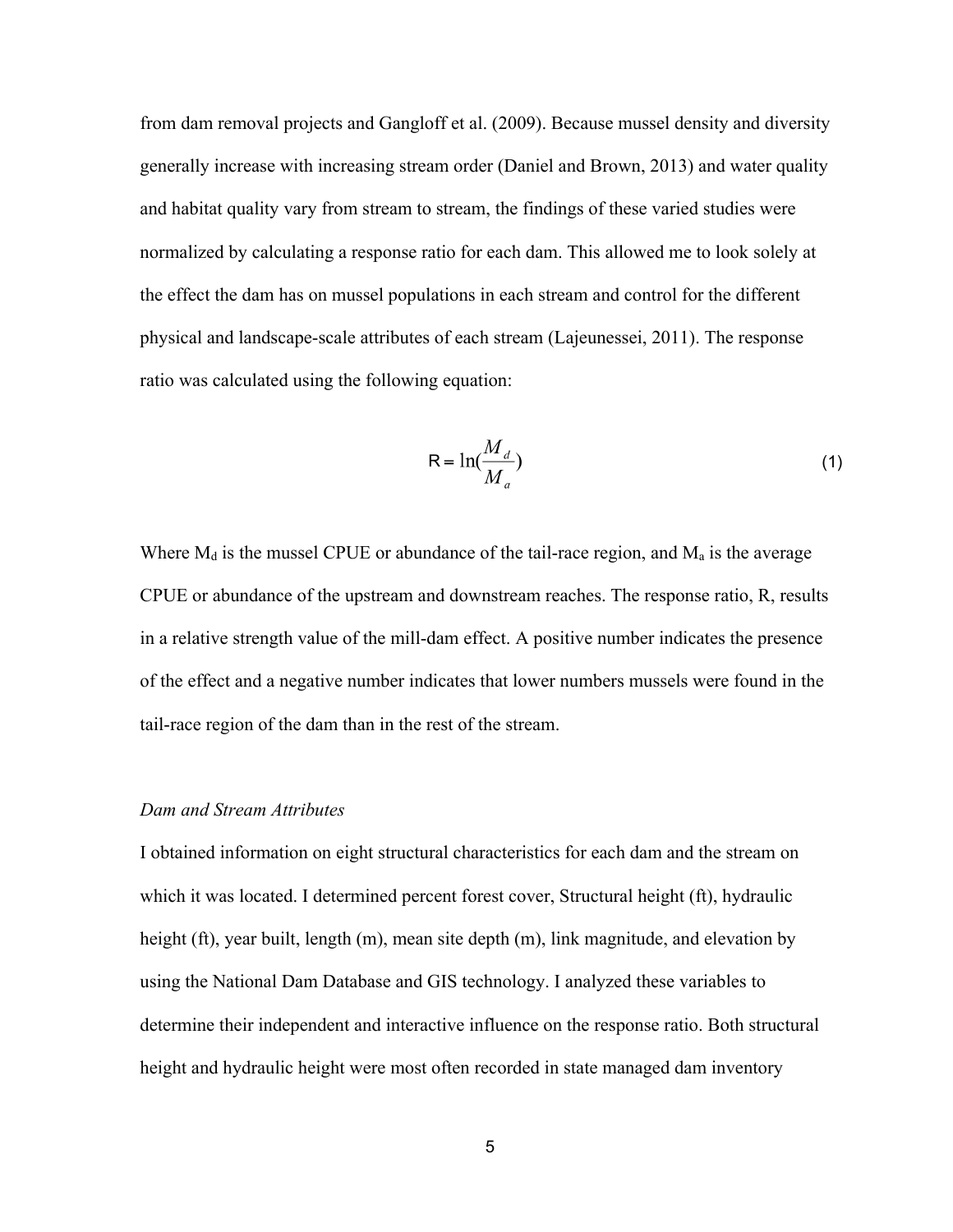databases (http://nid.usace.army.mil/cm\_apex/f?p=838:4:0::NO) as was the year built. If the information was not available in those databases it was often recorded on historical society webpages, or in agency reports about dam removal projects. I measured length of the dam using google maps distance measurement tool (Google Maps 2016), and determined elevation using a web-based elevation finder tool (https://www.freemaptools.com/elevationfinder.htm). Mean stream depth was measured on-site during mussel surveys and US Geological Survey (USGS) topographic maps were used to compute link magnitude (the number of upstream 1<sup>st</sup>-order tributaries) for all reaches. Link magnitude served as a proxy for stream size, discharge and upstream catchment area (Gordon et al., 2004). Upstream catchment area was calculated during previous studies using ArcMap, as was the percent forest cover (McCormick, 2012, Holcomb, 2014).

## *Data Analysis*

I used spearman rank bivariate correlations to examine relationships between the mussel abundance response ratio and dam structural characteristics individually, and used the results of these correlations to inform a linear regression model. I carried out the bivariate correlation analysis in SPSS version 21 (IBM Corp., 2012) in the Windows 2016 environment.

#### *Linear Regression ANOVA*

I used linear regression analysis to assess the influence of each of the structural characteristics on the log response ratio of mussel abundance. This analysis allowed me to analyze the relationship between each of the dam parameters and mussel response ratio. I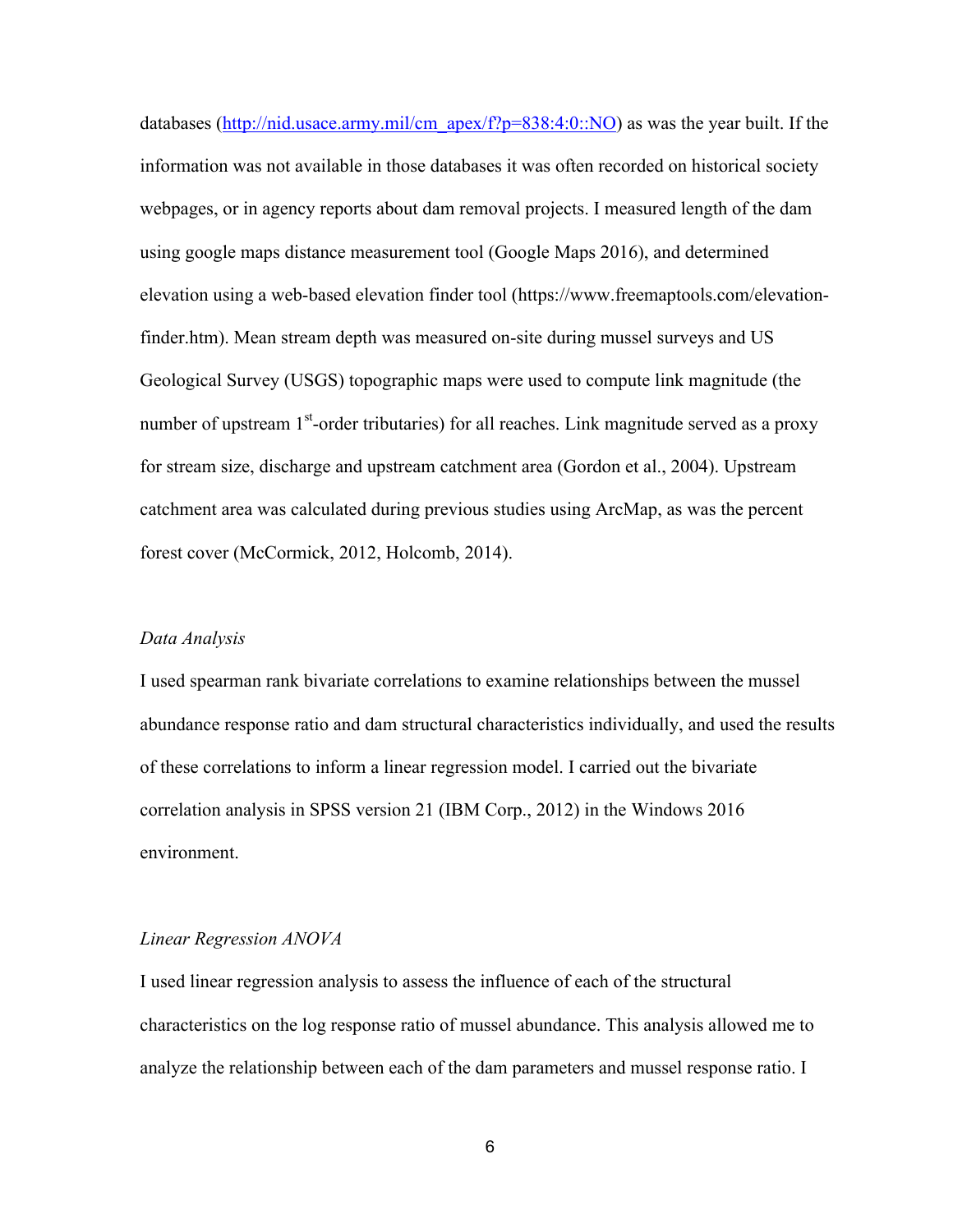carried out the linear regression analysis in SPSS version 21 (IBM Corp., 2012) in the Windows 2016 environment. Thirty-four dams were included in my analysis along with their respective physical parameters. Missing data represent sites for which where the data were either not collected or do not exist (Table 1).

# **Results**

# *Bivariate Correlation*

The only physical parameter that showed a significant correlation with the log response ratio of mussel abundance was year built. As the year built increased, the log response ratio of mussel abundance decreased ( $p = -0.500$ ,  $n = 19$ ,  $p = 0.029$ , Figure 3). However, I also found a nearly significant and somewhat surprising positive relationship between mussel abundance and percent forest cover ( $\rho = -0.432$ ,  $n = 15$ ,  $p = 0.108$ , Figure 4). There were no significant relationships observed between mean site depth ( $\rho = .089$ , n = 15, p = 0.753), structural height ( $p = 0.310$ ,  $n = 10$ ,  $p = 0.383$ ), hydraulic height ( $p = 0.052$ ,  $n = 9$ ,  $p = 0.894$ ), dam length ( $p = -0.015$ ,  $n = 19$ ,  $p = 0.950$ ), upstream catchment area ( $p = 0.076$ ,  $n = 10$ ,  $p =$ 0.863), elevation ( $\rho = -0.378$ ,  $n = 20$ ,  $p = 0.100$ ), rank magnitude ( $\rho = 0.119$ ,  $n = 18$ ,  $p =$ 0.638) or link magnitude ( $p = -0.018$ ,  $n = 16$ ,  $p = 0.946$ , Figs 5-12, Table 2). A linear regression model, including year built and percent forest cover, and a randomly generated constant was not a significantly better ( $(p = 0.105)$ ) predictor of tailrace mussel abundance than was year built alone (Table 3). Neither of the variables included in the model, percent forest cover ( $p = 0.142$ ) and year built ( $p = 0.129$ ) significantly informed the predictive model.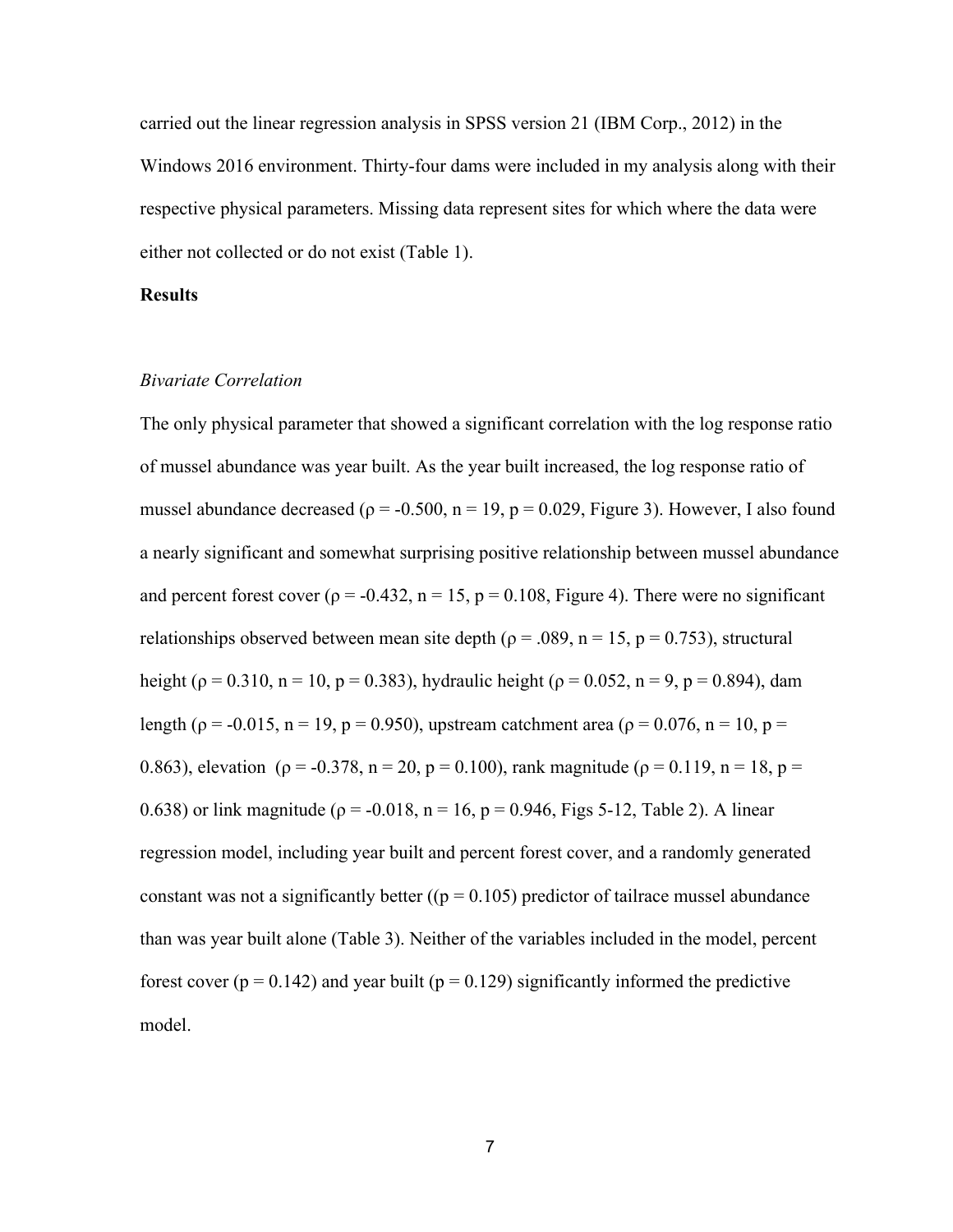### **Discussion**

Dams have varying effects on freshwater stream biota, and their effects on freshwater mussel assemblages are complicated. Many large dams have been observed to reduce water temperature, limit sediment movements, change the stream from a lotic to a lentic environment, and interrupt the migration of fishes (e.g., Ligon et al., 1993; Zedonis, 2001; Liermann et al., 2012). However, numerous studies have shown that when a stable mixture of sediment and gravel substrates and natural temperature and oxygen regimes are present, lowhead dams (<10 m) may harbor high-density tailrace mussel aggregations (e.g. Gangloff et al., 2011; Haag, 2012; McCormick, 2012; Hornbach et al., 2014). Additionally, Singer and Gangloff (2011) found that the mussels in the tail-race region had higher growth rates than mussels in other areas of the stream.

In my study, mussel populations occurring at just over half of the sites analyzed exhibited a positive response to the presence of mill-dams. I attempted to identify physical parameters that predict the likelihood of this positive response and could be used to inform a predictive model. Year built had a statistically significant relationship with the mussel response ratio, and both percent forest cover ( $p = 0.108$ ) and elevation ( $p = 0.100$ ) showed near significant trends.

Watters (1993) found that in large streams, mussel diversity is correlated with fish diversity, but in smaller streams mussel diversity is related to drainage area. The majority of the dams I analyzed were located on smaller streams, so I expected to see a significant relationship between the upstream catchment area and the mill-dam effect. The correlation, however was relatively weak.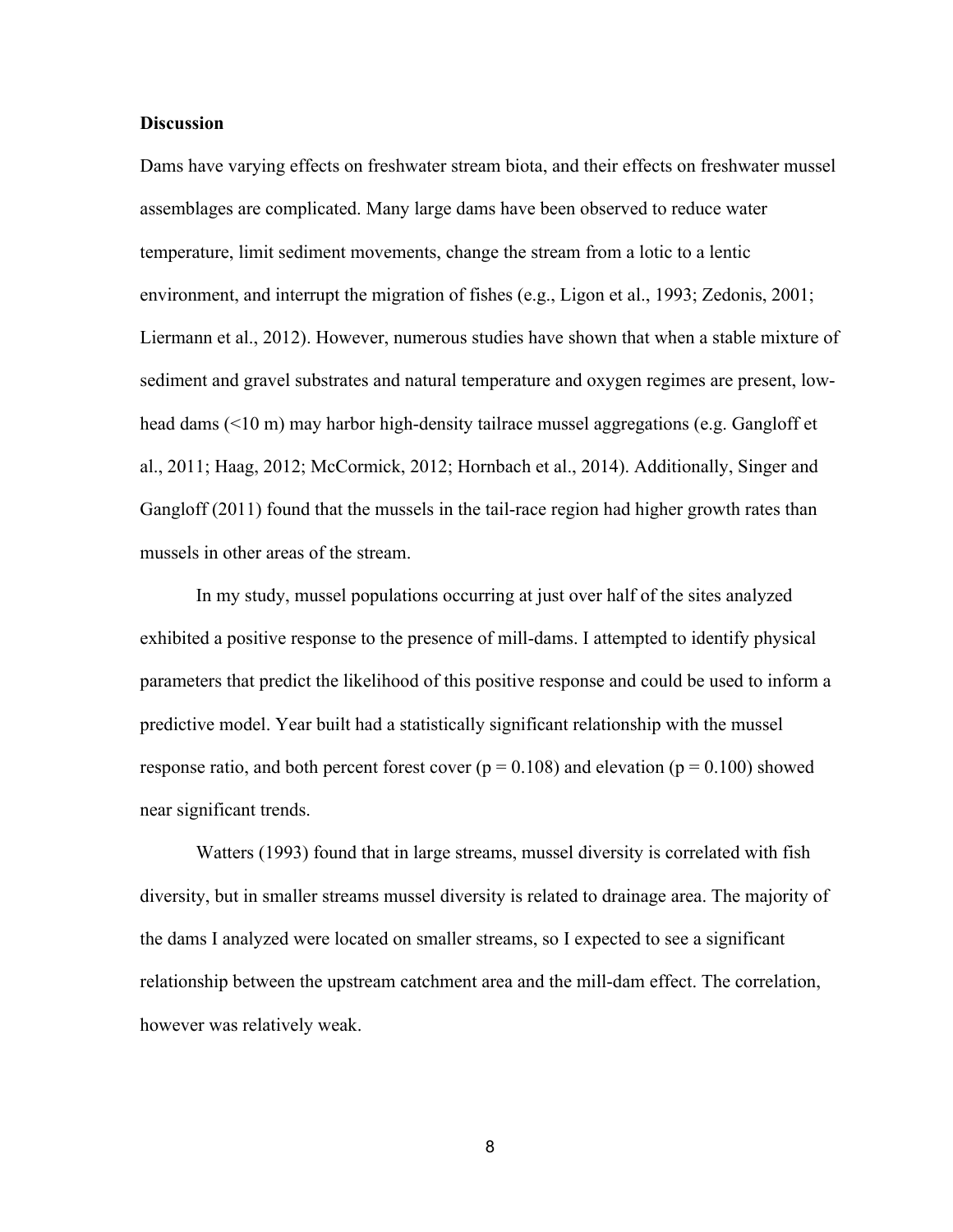Rank magnitude, link magnitude, length, structural height, and hydraulic height did not exhibit a statistically significant relationship in a correlation with the mill-dam phenomena. All of these variables are strongly correlated with stream size (Hughes et al., 2011). Although stream size has been observed as a primary factor influencing mussel diversity in Michigan (Strayer, 1983; McRae et al., 2004) it appears that overall, stream size cannot be used to predict the presence of mussels in the tail-race region of a dam, and instead the phenomenon is present across a wide-variety of stream sizes. The majority of streams included in this study were  $3<sup>rd</sup>$  to  $6<sup>th</sup>$  order systems so it is possible that including dams on both smaller and larger streams in analyses would provide additional insights.

Gangloff et al. (2011) proposed that mill reach habitats may be unchanged from the conditions that existed at the time of dam construction, meaning that the natural stability of the stream is intact. This is important because stream stability is indicative of mussel suitability (Strayer and Ralley, 1993). I expected to see a stronger positive effect associated with older dams where tailrace habitats have had longer to stabilize. Very little is understood about the length of time it takes a stream to recover after a disturbance, but one study found that it takes riparian vegetation  $\sim$ 25 years to recover after the removal of a dam (Hasselquist et al., 2015), and another suggests that a stream will stabilize within months to years rather than decades (O'Connor 2010). However, neither of these studies defined "recovery" using biological indicators within the stream. Two recent studies, Gangloff et al. (2011)and McCormick (2012) both found that relict dams had the lowest abundance of mussels, suggesting that it takes a significant amount of time for biota to recover after dam removal. The negative significant relationship I observed between year built and the response ratio further indicates that it takes stream habitats longer than a few decades to stabilize, and a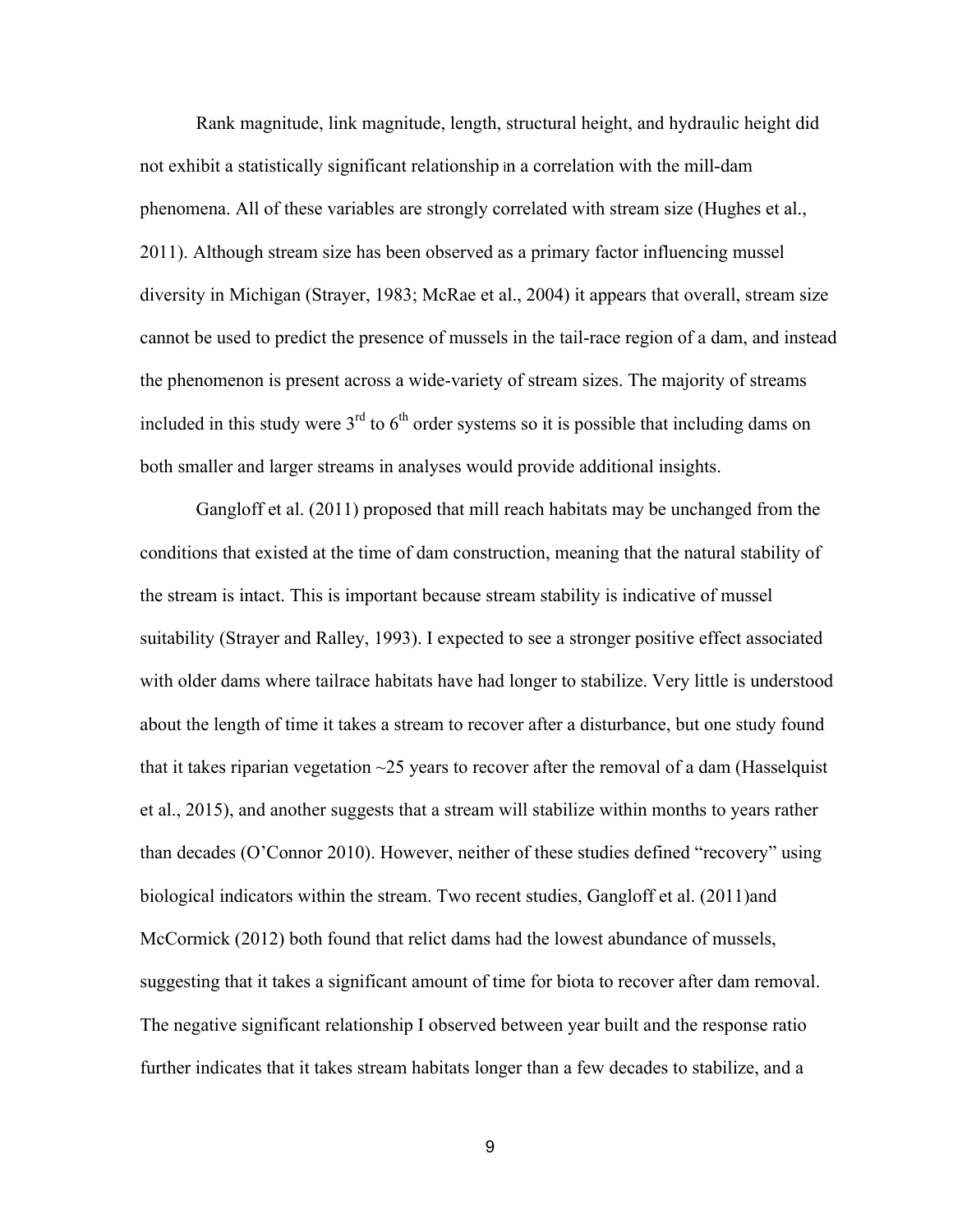longer stabilization time is strongly correlated with higher abundances of mussels in the tailrace. My data suggests that even after 150-years, some streams may still be recovering from the effects of dam construction.

Although sediment limitation may lead to changes in mussel assemblages, fine sediments associated with urbanization and agriculture are generally considered to be bigger threats to freshwater systems (Ellis, 1936; Brim-Box and Mossa, 1999). Because dams impede downstream sediment movements, it is possible that one mechanism by which dams improve downstream habitat conditions is by limiting the export of fine sediments and or associated nutrients from developed or agriculturally-impacted watersheds (e.g. Kunz, 1898; Matteson, 1955; Clench, 1955; Way et al., 1989; Brim-Box and Mossa, 1999, Fairchild and Velinsky 2006). The fact that percent forest cover, and not the physical characteristics associated with stream size (i.e. height, length, upstream catchment area), showed a significant relationship with the response ratio suggests that dam effects may be most pronounced in streams with a high level of anthropogenically-derived sediments. As such, some low-head dams may be creating a small refuge for mussel populations in highly degraded systems.

Elevation, another physical characteristic associate with stream size, did show a near significant effect, but this may be due to a sampling bias. There are more extant dams at lower elevations, so the majority of my sample sites were located at elevations <500 m. The one site I have located at >1000 m appears to be driving this correlation, and when that point is removed from analyses, there is no longer a significant correlation between elevation and tailrace mussel response. Additional dams from intermediate and higher-elevation streams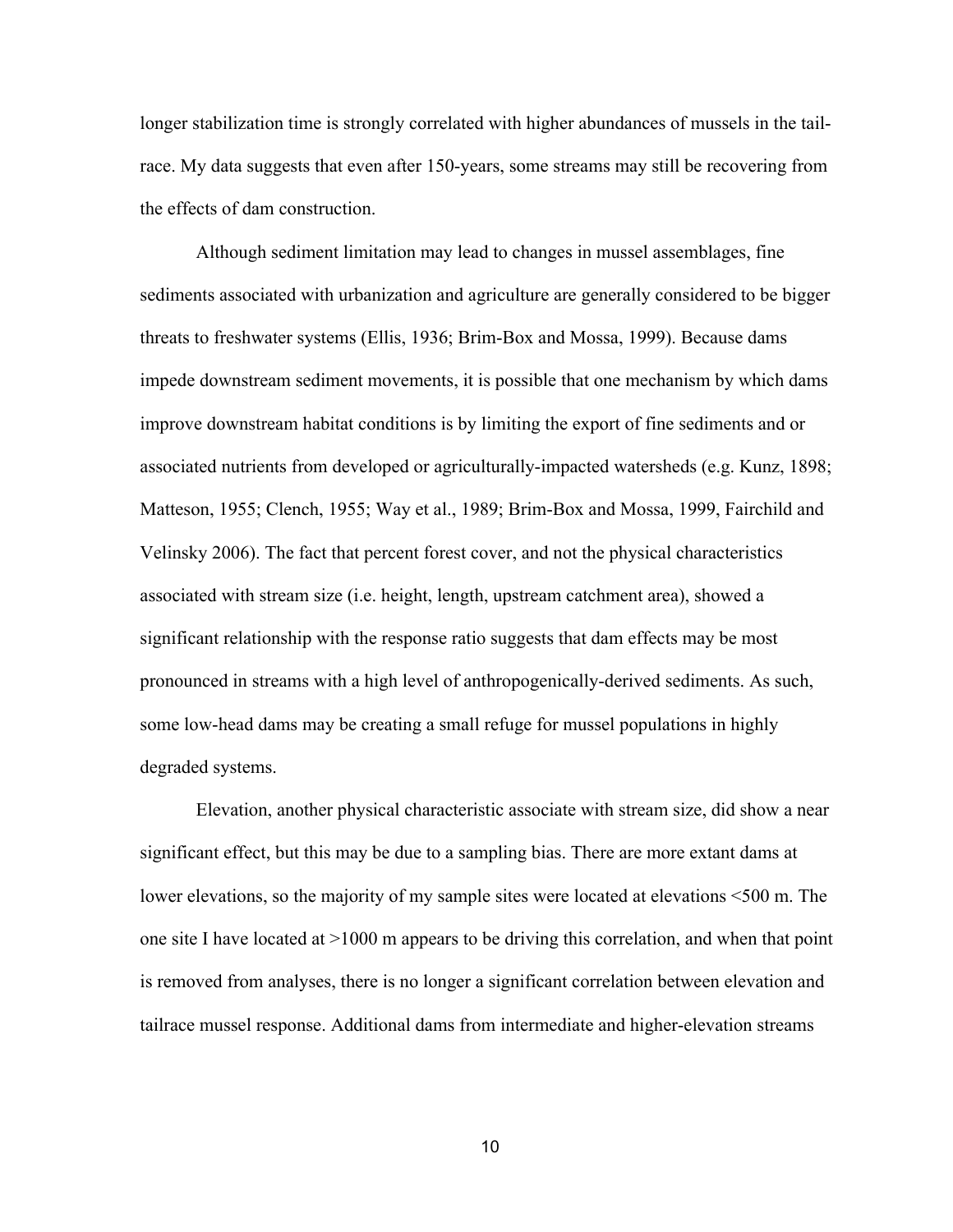should be included in subsequent analyses but the low numbers of mussels in many of these streams may preclude effective resolution of this trend.

Because these physical dam and stream variables are generally not independent and interact dynamically in the natural world, I attempted to create a linear regression model to examine their additive effects. However, no multivariate models were better at explaining the response of mussels to dams than my univariate model (year built). This may be because the predictive power of multivariate models was limited by the fact that I only had a complete dataset for 13 dams. A more complete dataset may increase the predictive power of a multivariate model.

Ecosystem restoration is growing as both a science and an industry. As many dams become technologically obsolete or prove to be hazardous, dam decommissioning and removal has become increasing common and profitable (Doyle et al., 2008; O'Connor, 2015; Bellmore, 2016). Although removing dams is widely accepted as a way to improve stream habitat quality while restoring migratory fisheries and natural river function (American Rivers, 2013), dam removal is not without substantial impacts including the movement of large deposits of fine sediments from the impoundment or degraded upstream reaches downstream (Center, 2002). Release of sediment from impoundments has been shown to directly impact tailrace mussel populations (Stanley and Doyle, 2003; Sethi et al., 2004; Gangloff et al., unpublished data) and is suspected to be one of the reasons why breached and relict dams often have few mussels in their former tailraces (Gangloff et al., 2011; McCormick, 2012). Nationwide pre and post-removal habitat and biotic monitoring have been implemented for <10% of dam removal projects to date and the criteria used to determine success are inconsistent at best (Alexander and Allan, 2007; Bellmore, 2016). Of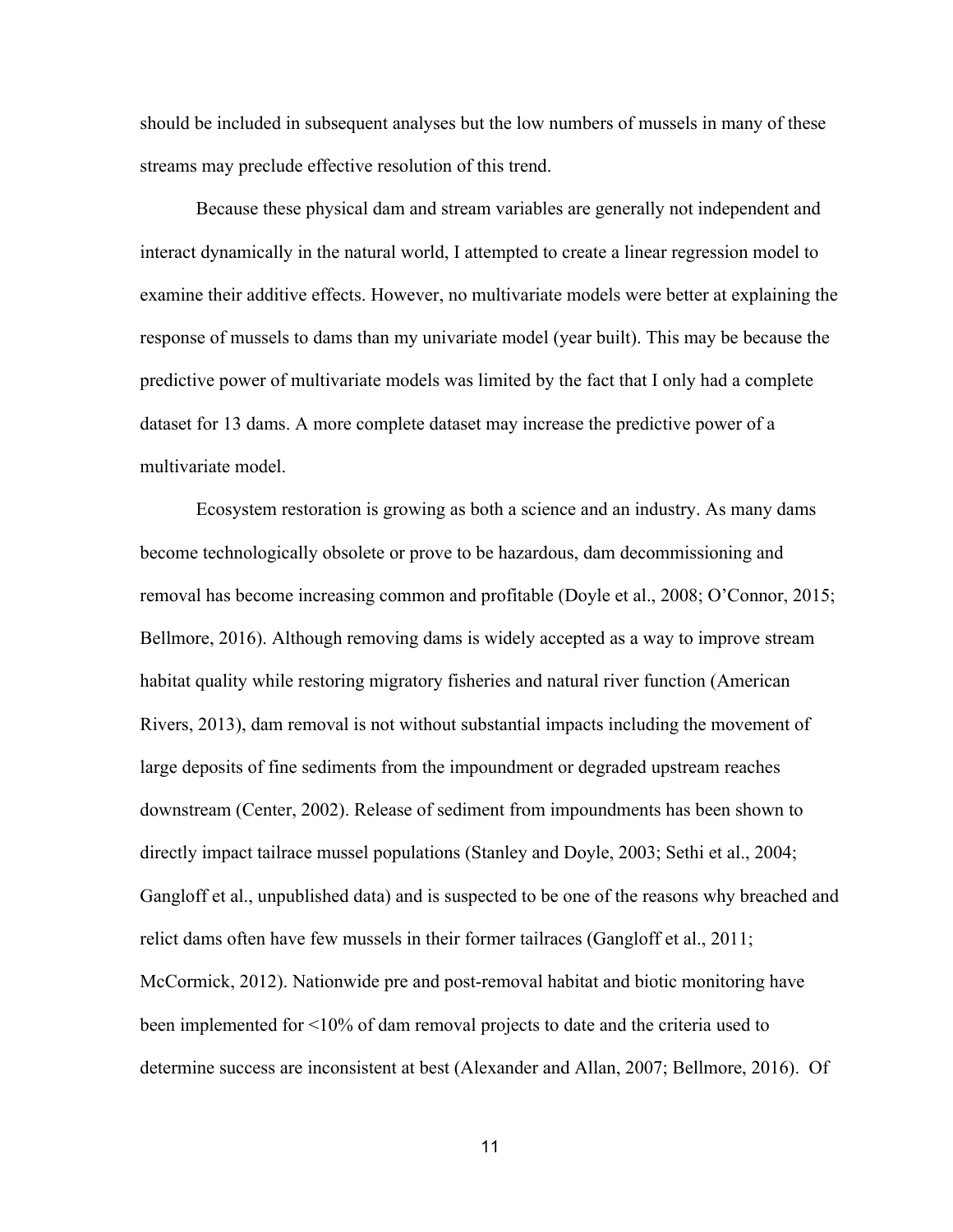the restoration projects analyzed by Alexander and Allan (2007), 89% reported success, however only 11% of those projects were considered successful based on the response of specific ecological indicators. Additionally, most monitoring projects seldom last for  $\geq 2$ years, and most often focused on defining recovery in terms of simple stream geomorphologic responses (e.g., degree of sediment exported from the impoundment, reestablishment of floodplain benches/connectivity). Fewer than 10% of monitoring studies associated with dam removals examined potential effects on freshwater mussel populations (Bellmore, 2016).

When dam removal occurs it is imperative that management agencies require preremoval surveys to identify whether there are mussels in the tailrace of the dam that may warrant more careful dam removal and that post-removal monitoring is conducted for a duration sufficient to document the future success of mussel populations in the restored reach. The time requited for mussels to recolonize tailraces downstream of restored dam sites is largely unknown, but Gangloff et al. (2011) and McCormick (2012), found that mussel abundances are lowest in the tail-race region of relict dams, suggesting that it takes a long time for streams to recover following a dam breaching. Heise et al. (2013) found that when adaptive dam removal procedures – including conducting restoration during the fall-winter and gradually drawing down water levels in the impoundment – were used, they appeared to minimize adverse effects on tailrace fish and mussels. Similar procedures should be followed for the removal of any dam with a dense tailwater mussel assemblage. My findings suggest that older dams and dams that occur in highly degraded watersheds should be considered low priority for removal because they are likely to support mussel aggregations and may be helping to control downstream sediment movements.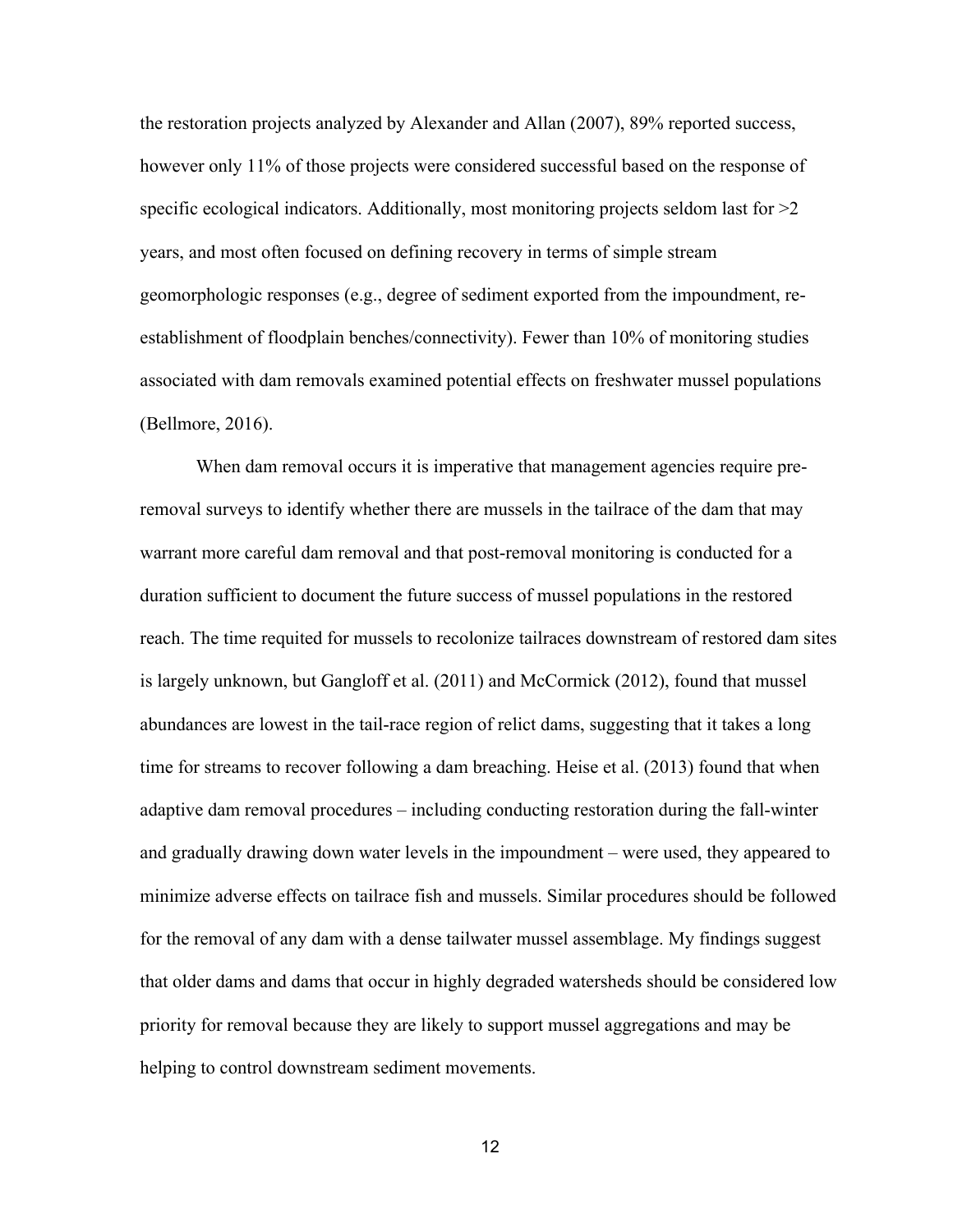It is important to note that my results may be influenced by the patchy-nature of my data set, or by small sample size. Future research should focus on both compiling a larger, more robust, data set as well as incorporating substrate and water chemistry data to better understand this phenomena. Additionally parameters including mussel species richness, diversity, age class structure and host-fish assemblages should be included in models to better understand the interactions between small dams and native freshwater mussel population.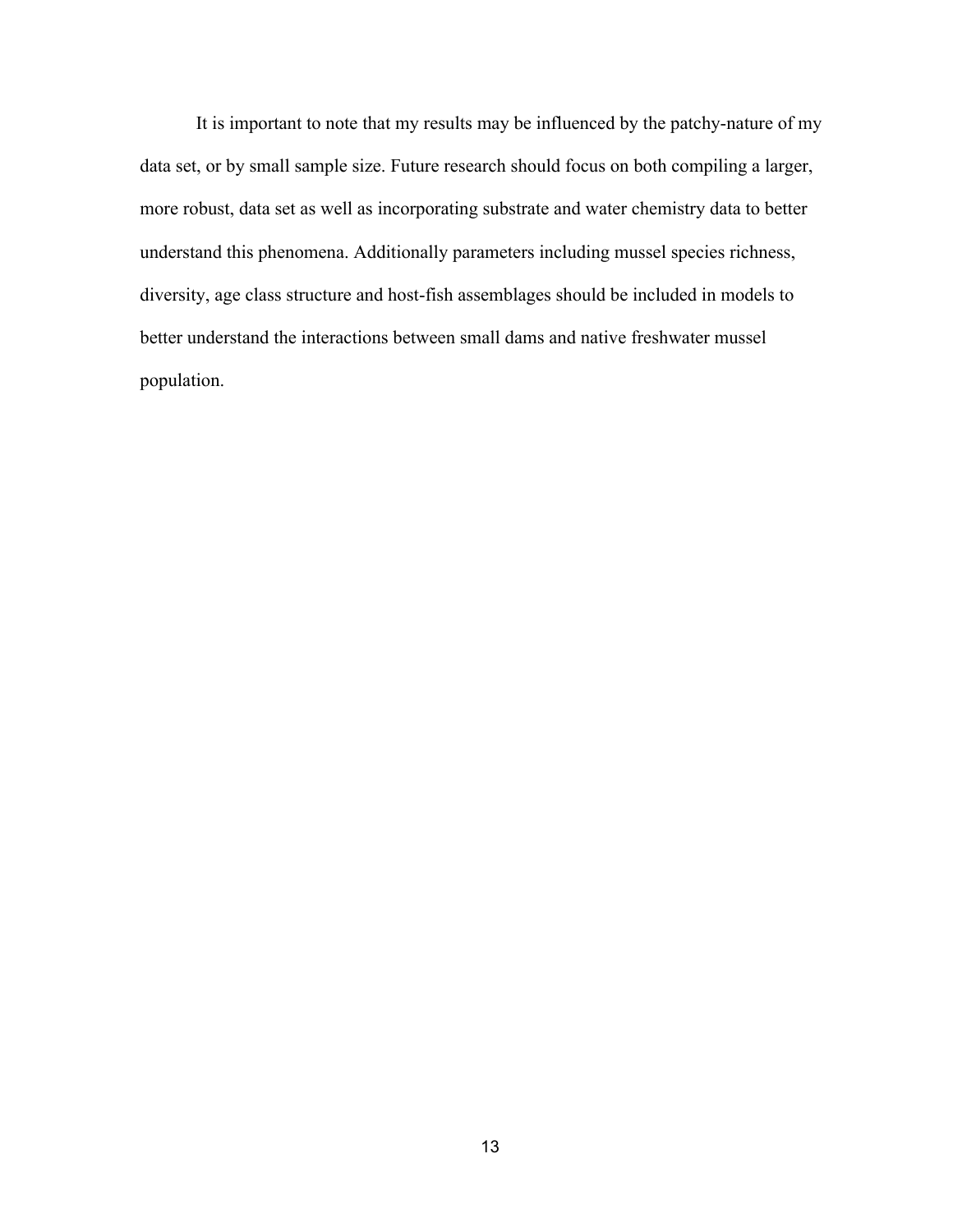# **Appendix**

*Tables*

Table 1. A list of the dams that were analyzed and their associated physical parameters.

|                          |                |             |                |      |        | Upstream Mean                               |                |                   |     |               |
|--------------------------|----------------|-------------|----------------|------|--------|---------------------------------------------|----------------|-------------------|-----|---------------|
|                          |                |             |                |      |        | Structural Hydrauli Year Length(m Catchment | <b>Site</b>    | $\frac{0}{0}$     |     | Link Elevatio |
|                          | <b>State</b>   | Height (ft) | c Height Built |      |        | Area                                        |                | Depth Forest Mag. |     | n(m)          |
| <b>Calhoun Mill</b>      | <b>SC</b>      |             |                |      | 41.5   |                                             |                |                   |     | 38            |
| Orange-Alamance          |                |             |                |      |        |                                             |                |                   |     |               |
| <b>Lake Dam</b>          | N <sub>C</sub> | 20          | 10             | 1968 | 29.65  | 205                                         |                |                   |     | 180           |
| <b>Eno West Point</b>    |                |             |                |      |        |                                             |                |                   |     |               |
| Dam                      | NC             | 10          |                |      | 65.54  |                                             |                |                   |     | 84            |
| <b>Kapps Mill</b>        | NC             |             |                | 1827 | 36.12  |                                             |                |                   |     | 340           |
| <b>Carbonton Dam</b>     | NC             | 17          | 19             | 1922 | 38.36  |                                             |                |                   |     | 72            |
| <b>Franklin Dam</b>      | NC             | 26          | 35             | 1925 | 106.79 |                                             |                |                   |     | 609           |
| <b>Dillsboro Dam</b>     | NC             | 12          | 12             | 1913 | 46.47  |                                             |                |                   |     | 1759          |
| <b>Atkinson Millpond</b> |                |             |                |      |        |                                             |                |                   |     |               |
| Dam                      | NC             | 12          | 10             | 1930 | 53.48  | 240                                         |                |                   |     | 49            |
| <b>Lowell Mill</b>       | $\rm NC$       | 17          |                |      | 22.57  | 85                                          |                | 0.426 34.94       | 743 | 40            |
| <b>Mayo Dam</b>          | NC             | 21          | 21             | 1898 | 141.27 |                                             |                |                   |     | 179           |
| Days Mill Dam            | NC             |             |                |      |        |                                             | 0.305          |                   | 153 | 133           |
| <b>Ward Mill</b>         | NC             |             |                | 1885 | 48.86  |                                             | 0.568          |                   |     | 797           |
| <b>Laurel Mill</b>       | NC             | 15          | 11             | 1860 | 53.1   | 196.14                                      | 0.53           | 46.47             | 264 | 68            |
| Wiggin's                 | NC             | 16          | 14             |      | 62.17  | 608.46                                      | 0.379 34.51    |                   | 676 | 23            |
| <b>Jessup's Mill</b>     | NC             | 17.6        | 12.8           | 1755 | 47.49  | 273.7                                       | 0.533          |                   | 329 | 296           |
| Hamme's                  | NC             | 19          | 14             | 1750 | 56.37  | 140.37                                      | 0.56           | 58.94             | 184 | 71            |
| <b>Washington Mill</b>   | NC             | 21.6        | 13             | 1898 | 123    | 803.94                                      | 0.441          | 73.83             | 982 | 178           |
| Gooch's                  | NC             |             |                | 1797 |        | 209.74                                      | 0.314 61.26    |                   | 274 | 115           |
| <b>Lizard Lick</b>       | NC             |             |                | 1871 | 51.33  | 145.49                                      | 0.637 37.84    |                   | 213 | 68            |
| <b>Lassiter Mill</b>     | NC             |             | 12             | 1805 | 60.24  | 24                                          |                |                   |     | 63            |
| <b>Bellamy's Mill</b>    | NC             |             |                | 1859 | 58.77  |                                             |                | 62.85             |     | 27            |
|                          |                |             |                |      |        |                                             | 0.456          |                   |     |               |
| Little Cahaba Mill       | AL             | 7.01        |                | 1926 | 53.64  |                                             | 1              | 55.40             | 14  | 137           |
|                          |                |             |                |      |        |                                             | 0.223          |                   |     |               |
| <b>Grants Mill</b>       | AL             |             |                | 1940 | 26.54  |                                             | 3              |                   | 24  | 147           |
|                          |                |             |                |      |        |                                             | 0.139          | 53.96             |     |               |
| <b>Bean's Mill</b>       | AL             |             |                | 1834 | 43.83  |                                             | $\overline{4}$ |                   | 21  | 181           |
|                          |                |             |                |      |        |                                             | 0.373          |                   |     |               |
| <b>Old AL Power Mill</b> | AL             |             |                |      | 37.89  |                                             | 9              | 79.38             | 34  | 207           |
|                          |                |             |                |      |        |                                             | 0.141          | 68.07             |     |               |
| <b>Meadows Mill</b>      | AL             |             |                |      |        |                                             | 5              |                   | 8   | 162           |
|                          |                |             |                |      |        |                                             | 0.342          | 62.08             |     |               |
| <b>Macon's Mill</b>      | AL             |             |                |      | 35.17  |                                             | $\overline{4}$ |                   | 10  | 171           |
|                          |                |             |                |      |        |                                             | 0.180          |                   |     |               |
| <b>Fergusons Mill</b>    | AL             |             |                |      | 15.65  |                                             | 9              |                   | 41  | 170           |
| <b>Rikard's Mill</b>     | AL             |             |                | 1868 | 30     |                                             |                | 76.20             |     | 46            |
| <b>Boshell Mill</b>      | ${\rm AL}$     |             | 10             | 1901 | 32.96  |                                             |                |                   |     | 107           |
| <b>Shannon Mill</b>      | ${\rm AL}$     |             |                | 1850 | 41.59  |                                             |                | 38.96             | 6   | 160           |
| <b>Jones' Mill</b>       | AL             |             |                | 1830 | 21.87  |                                             |                | 54.13             |     | 207           |
| <b>Masterson Mill</b>    | AL             |             | 5              | 1870 | 35.26  |                                             |                | 19.67             |     | 187           |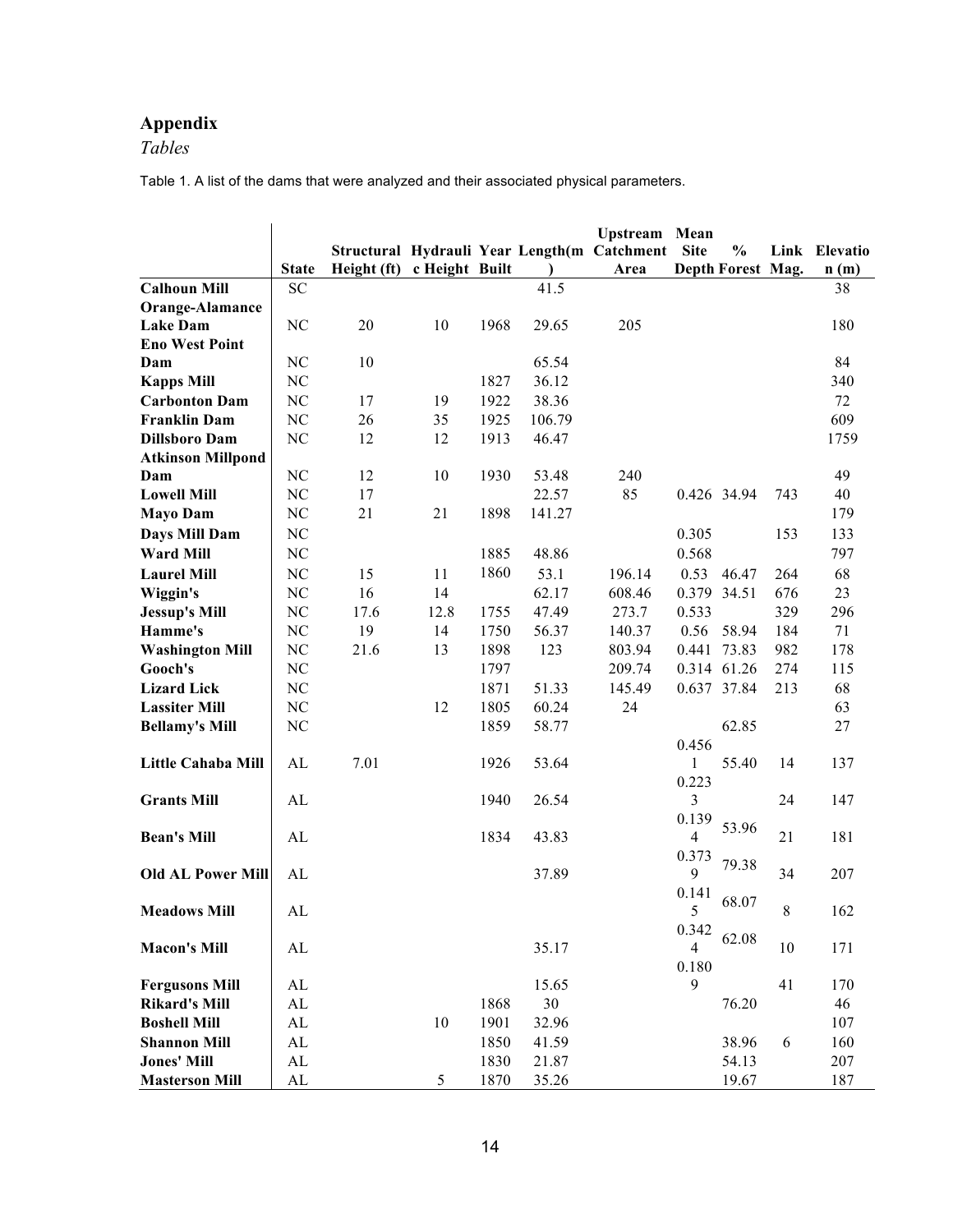*Table 2. Measures of significance for a bivariate analysis in SPSS. Each of the physical parameters of the dam or stream above the dam was compared to the mill-dam effect. Only the mean-site depth was linearly significant.*

| Parameter                | Correlation with dam response ratio |                   |  |
|--------------------------|-------------------------------------|-------------------|--|
| <b>Structural Height</b> | <b>Correlation Coefficient</b>      | .310              |  |
|                          | Sig. (2-tailed)                     | .383              |  |
|                          | N                                   | 10                |  |
| Year Built               | <b>Correlation Coefficient</b>      | .052              |  |
|                          | Sig. (2-tailed)                     | .894              |  |
|                          | N                                   | 9                 |  |
| Length                   | <b>Correlation Coefficient</b>      | $-.500^{\degree}$ |  |
|                          | Sig. (2-tailed)                     | .029              |  |
|                          | N                                   | 19                |  |
| Upstream Catchment Area  | <b>Correlation Coefficient</b>      | $-.015$           |  |
|                          | Sig. (2-tailed)                     | .950              |  |
|                          | N                                   | 19                |  |
| <b>Percent Forested</b>  | <b>Correlation Coefficient</b>      | .076              |  |
|                          | Sig. (2-tailed)                     | .836              |  |
|                          | N                                   | 10                |  |
| Mean Site Depth          | <b>Correlation Coefficient</b>      | $-.432$           |  |
|                          | Sig. (2-tailed)                     | .108              |  |
|                          | N                                   | 15                |  |
| Rank Magnitude           | <b>Correlation Coefficient</b>      | .089              |  |
|                          | Sig. (2-tailed)                     | .753              |  |
|                          | N                                   | 15                |  |
| Link Magnitude           | <b>Correlation Coefficient</b>      | .119              |  |
|                          | Sig. (2-tailed)                     | .638              |  |
|                          | N                                   | 18                |  |
| Elevation                | <b>Correlation Coefficient</b>      | $-.018$           |  |
|                          | Sig. (2-tailed)                     | .946              |  |
|                          | N                                   | 16                |  |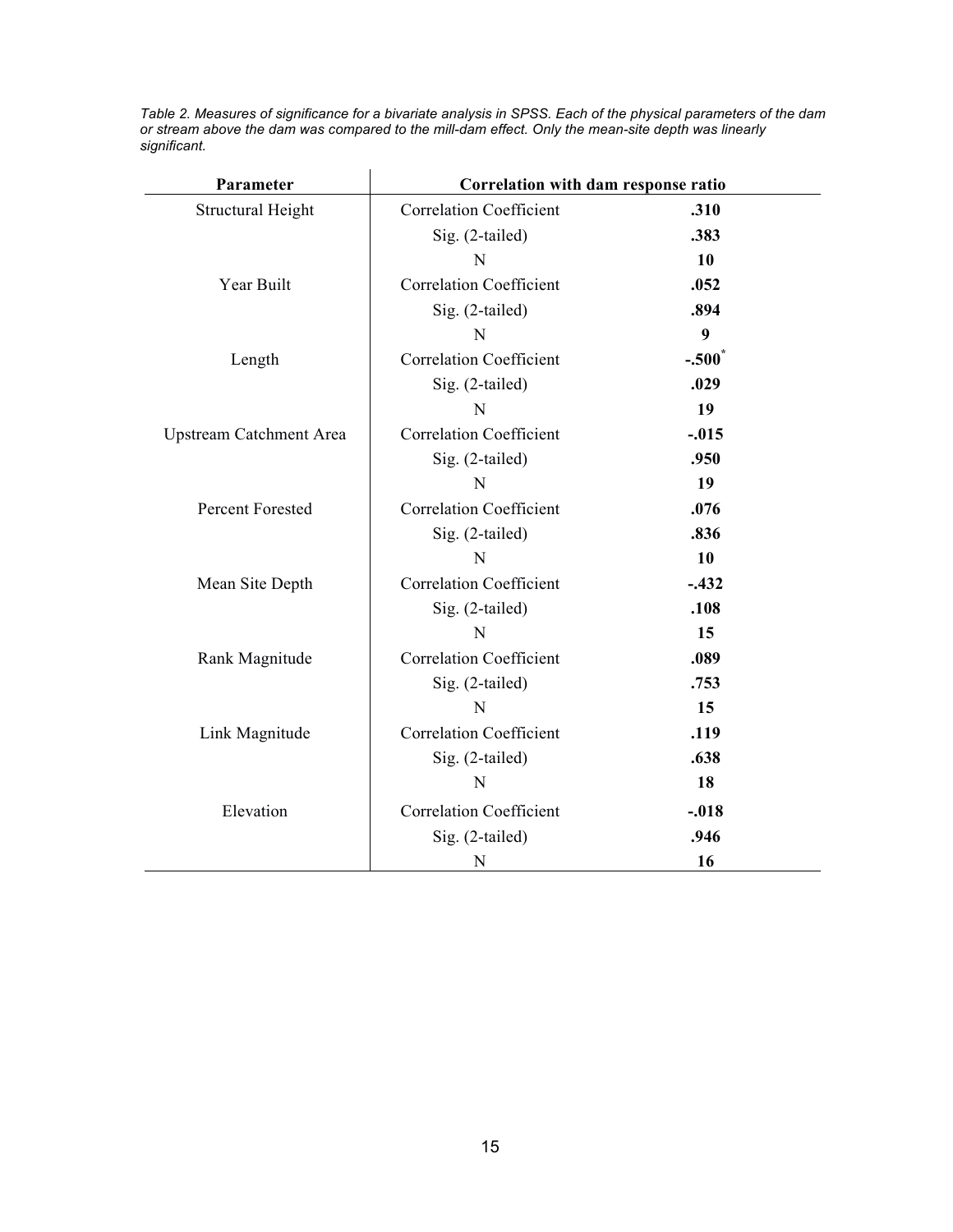|                 | Sum of         | df | Mean   |       | Sig.  |
|-----------------|----------------|----|--------|-------|-------|
|                 | <b>Squares</b> |    | Square |       |       |
| Regression      | 5.333          |    | 2.666  | 2.786 | 0.105 |
| <b>Residual</b> | 10.529         |    | 0.957  |       |       |
| <b>Total</b>    | 15.862         |    |        |       |       |

*Table 3. ANOVA of the linear regression model as analyzed in SPSS. As can be seen from the significance and F value, the model is near significant.*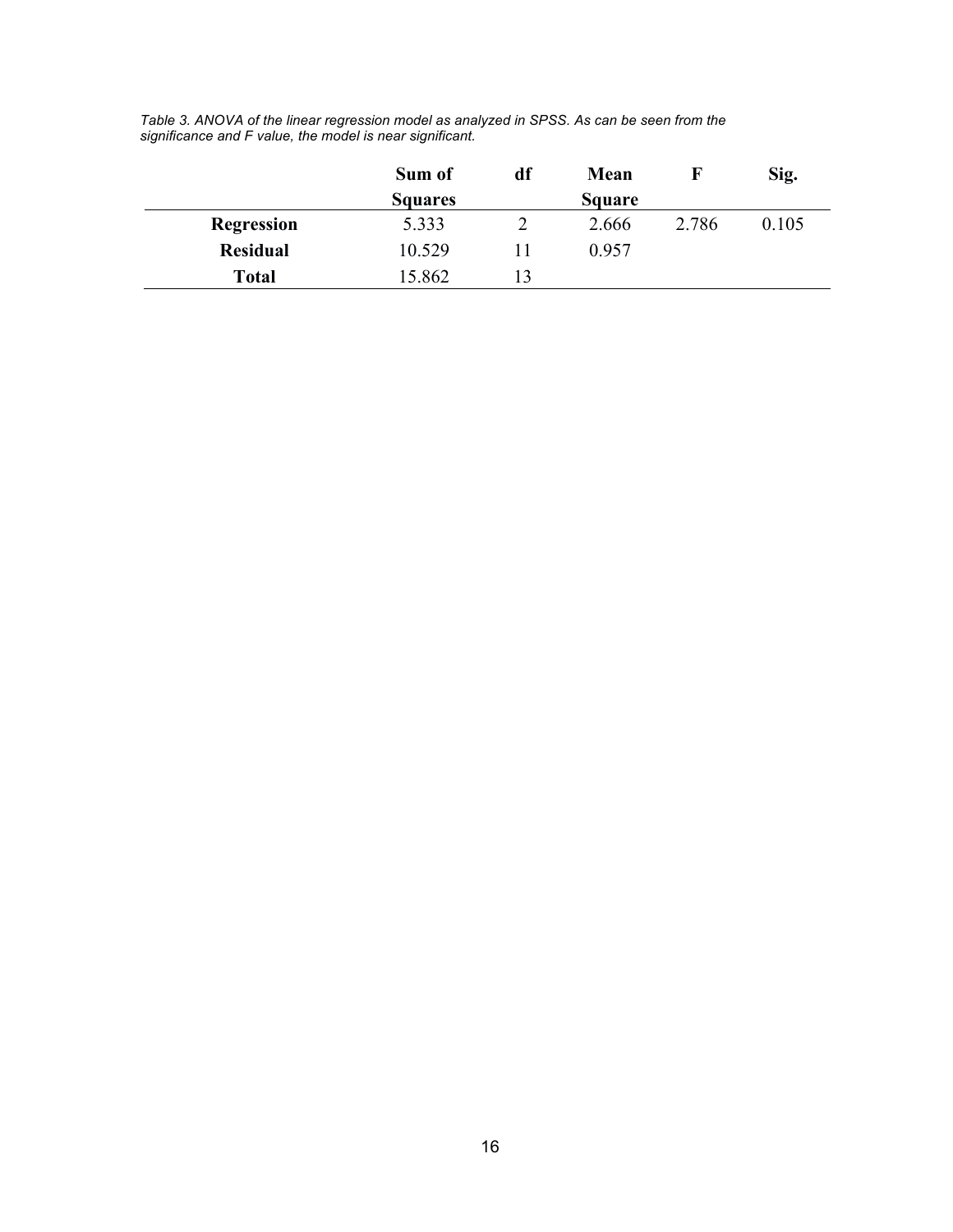*Table 4. A table detailing the source of all mussel survey data I used. This data was mostly gathered via personal communication or published reports.*

| <b>Dam Name</b>             | <b>Drainage</b>         | <b>Stream</b>            | <b>Source</b>               |  |  |  |
|-----------------------------|-------------------------|--------------------------|-----------------------------|--|--|--|
| AL                          |                         |                          |                             |  |  |  |
| Rikard's Mill               | Alabama                 | <b>Big Flat Creek</b>    | AMDI 2009, Hartfield 2010   |  |  |  |
| <b>Boshell Mill</b>         | <b>Black Warrior</b>    | <b>Lost Creek</b>        | AMDI 2009, Hartfield 2010   |  |  |  |
| Little Cahaba Mill          | Cahaba                  | Little Cahaba River      | AMDI 2009, Hartfield 2010   |  |  |  |
| <b>Grants Mill</b>          | Cahaba                  | Cahaba Creek             | AMDI 2009, Hartfield 2010   |  |  |  |
| Bean's Mill                 | Chattahoochee           | Halawakee Creek          | AMDI 2009, Hartfield 2010   |  |  |  |
| Meadows Mill                | Chattahoochee           | <b>Uchee Creek</b>       | AMDI 2009, Hartfield 2010   |  |  |  |
| Fergusons Mill              | Chattahoochee           | Osinippa Creek           | AMDI 2009, Hartfield 2010   |  |  |  |
| Old AL Power Mill           | Coosa                   | <b>Hatchett Creek</b>    | AMDI 2009, Hartfield 2010   |  |  |  |
| Shannon Mill                | Coosa                   | <b>Yellow Leaf Creek</b> | AMDI 2009, Hartfield 2010   |  |  |  |
| Macon's Mill                | Tallapoosa              | Loblockee Creek          | AMDI 2009, Hartfield 2010   |  |  |  |
| Jones' Mill                 | Tallapoosa              | Sandy Creek              | AMDI 2009, Hartfield 2010   |  |  |  |
| <b>Masterson Mill</b><br>NC | Tennessee               | <b>Town Creek</b>        | AMDI 2009, Hartfield 2010   |  |  |  |
| Carbonton Dam               | Cape Fear               | Deep River               | Tim Savidge (NCWRC)         |  |  |  |
|                             |                         | <b>Little Tennessee</b>  | NCWRC (PAWS)                |  |  |  |
| Franklin Dam                | <b>Little Tennessee</b> | River                    |                             |  |  |  |
| Dillsboro Dam               | Little Tennessee        | Tuckaseegee River        | <b>USFWS</b>                |  |  |  |
| Orange-Alamance             |                         |                          |                             |  |  |  |
| Lake Dam                    | Neuse                   | Eno River                | Self-Sampled                |  |  |  |
| Eno West Point              |                         |                          |                             |  |  |  |
| Dam                         | Neuse                   | Eno River                | Self-Sampled                |  |  |  |
| Atkinson Millpond           |                         |                          |                             |  |  |  |
| Dam                         | Neuse                   | Little River             | <b>NCWRC</b> (PAWS)         |  |  |  |
| Lowell Mill                 | Neuse                   | Little River             | Tim Savidge (NCWRC)         |  |  |  |
| Wiggin's                    | Neuse                   | Contentnea Creek         | McCormick 2012              |  |  |  |
| <b>Lizard</b> Lick          | Neuse                   | Little River             | McCormick 2012              |  |  |  |
| <b>Lassiter Mill</b>        | Pee-Dee                 | <b>Uwharrie River</b>    | Gangloff et al. Unpublished |  |  |  |
| Mayo Dam                    | Roanoke                 | Mayo River               | <b>NCWRC</b>                |  |  |  |
| Jessup's Mill               | Roanoke                 | Dan River                | McCormick 2012              |  |  |  |
| Laurel Mill                 | Tar-Pamlico             | Sandy Creek              | McCormick 2012              |  |  |  |
| Hamme's                     | Tar-Pamlico             | <b>Fishing Creek</b>     | McCormick 2012              |  |  |  |
| Gooch's                     | Tar-Pamlico             | Tar River                | McCormick 2012              |  |  |  |
| Bellamy's Mill              | Tar-Pamlico             | <b>Fishing Creek</b>     | McCormick 2012              |  |  |  |
| Ward Mill                   | Watauga                 | Watauga River            | McCormick 2012              |  |  |  |
| Kapps Mill                  | Yadkin                  | Mitchell River           | <b>NCWRC (PAWS)</b>         |  |  |  |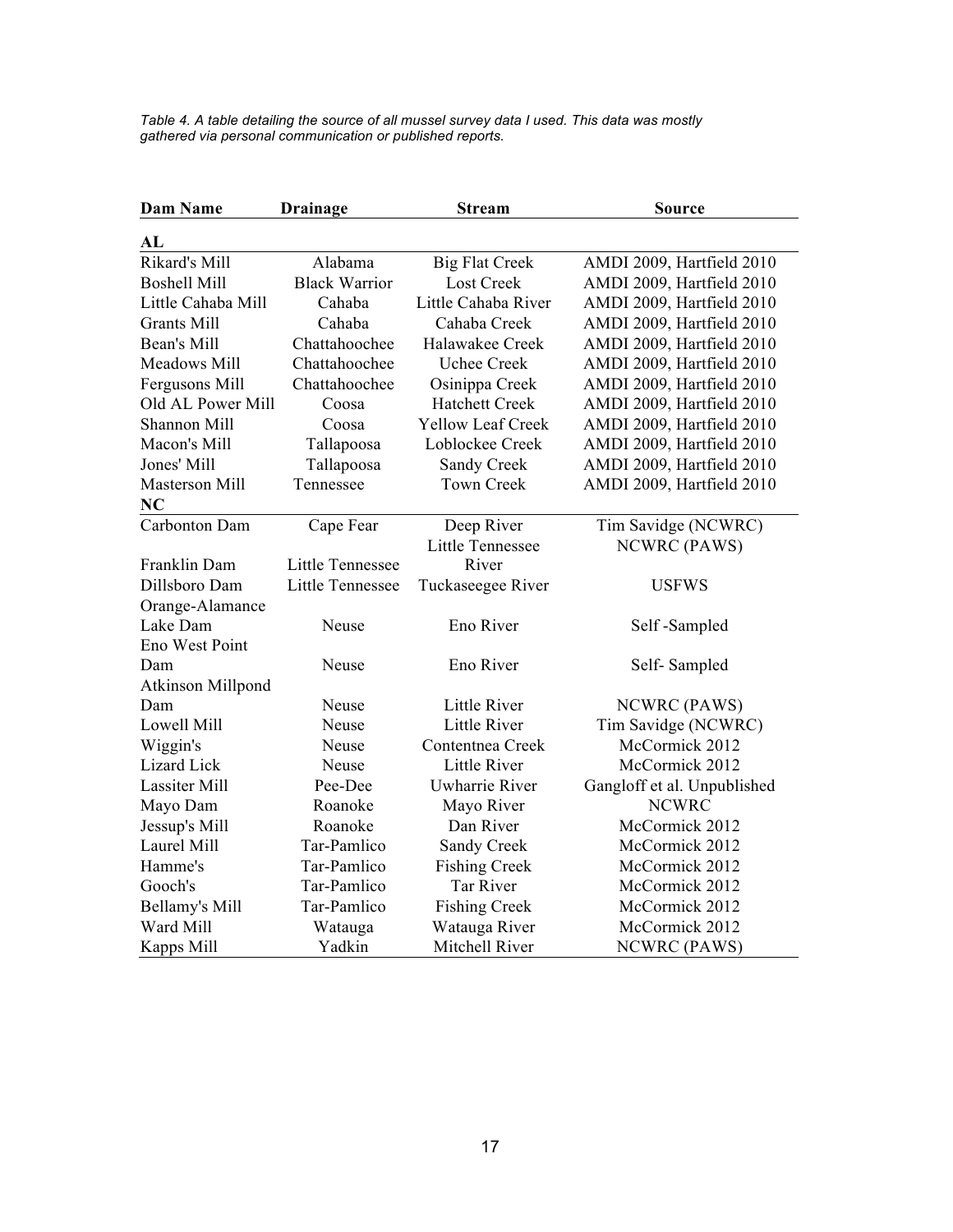# *Figures*



*Figure 1. A map of the dam sites analyzed across Alabama. In Alabama one dam site was in the Alabama River Basin, 1 was in the Black Warrior River Basin, 2 were in the Cahaba River Basin, 3 where in the Chattahoochee River Basin, 2 were in the Coosa River Basin, 2 were in the Tallapoosa River Basin, 1 was in the Tombigbee River Basin, and 1 was in the Tennessee River Basin. The major rivers and river basins are also depicted.*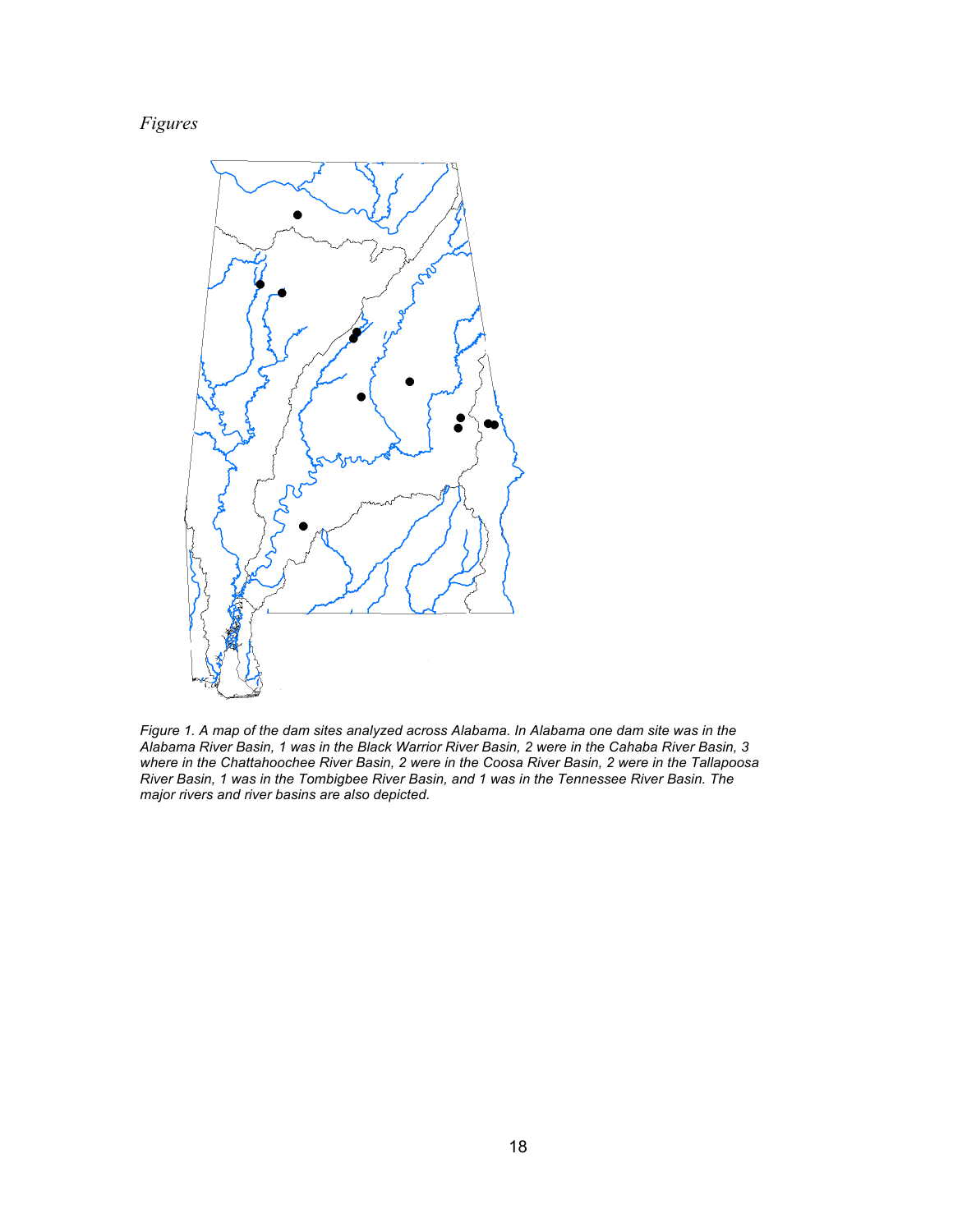

*Figure 2. A map of the dam sites analyzed across North Carolina. In North Carolina one dam site was in the Cape Fear River Basin, 2 were in the Little Tennessee River Basin, 6 were in the Neuse River Basin, 1 was in the Pee- Dee River Basin, 3 were in the Roanoke River Basin, 5 were in the Tar-Pamlico River Basin, 1 was in the Watauga River Basin, and 1 was in the Yadkin River Basin. The major rivers and river basins are also depicted.*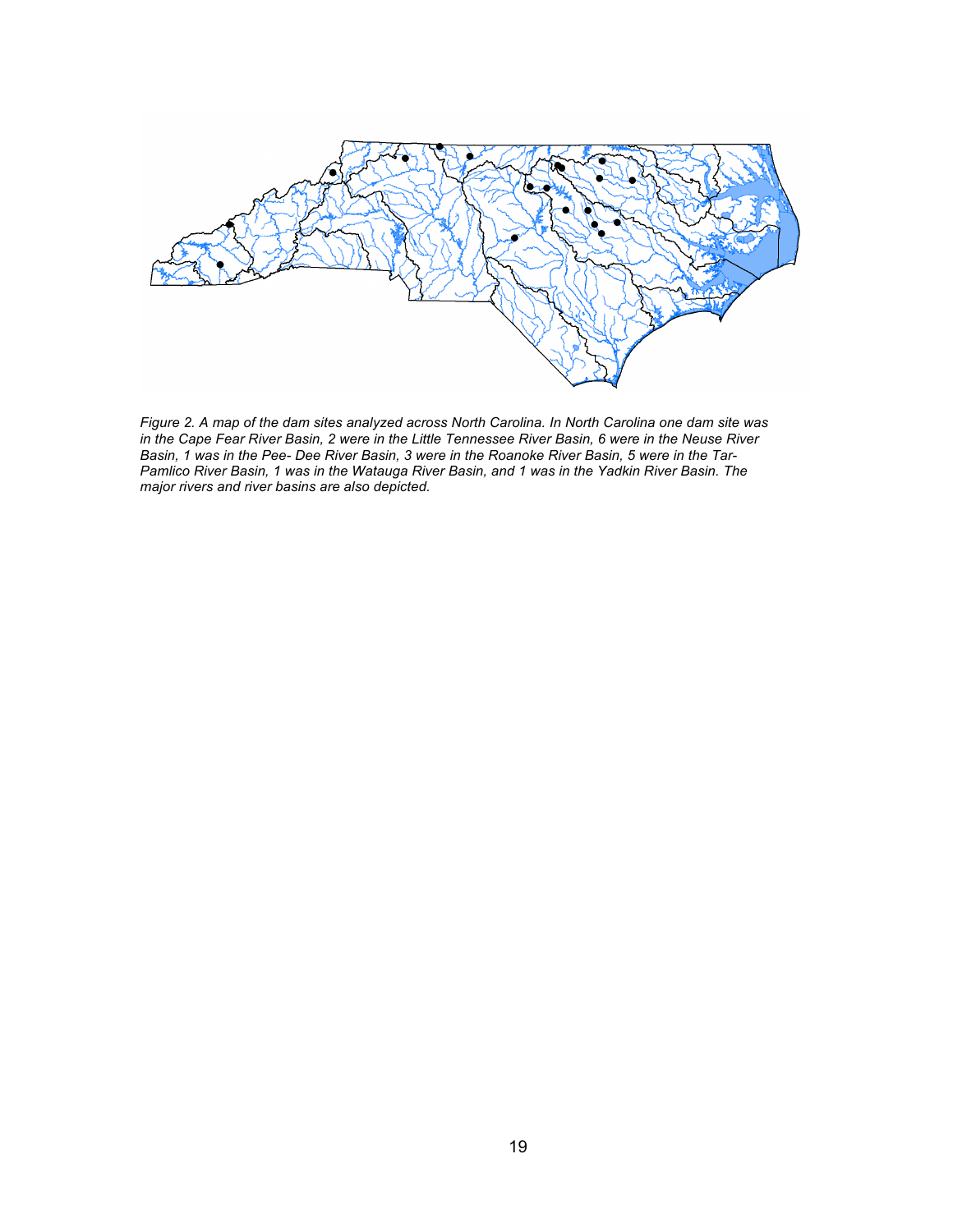

*Figure 3. A graph of the correlation between mussel abundance response ratio and the year the dam was built. This correlation indicated a significant relationship (ρ = -.500, n = 19, p = 0.029), suggesting that the longer a stream has to stabilize after a disturbance, the more likely the tail-race region of a dam is to harbor mussels.*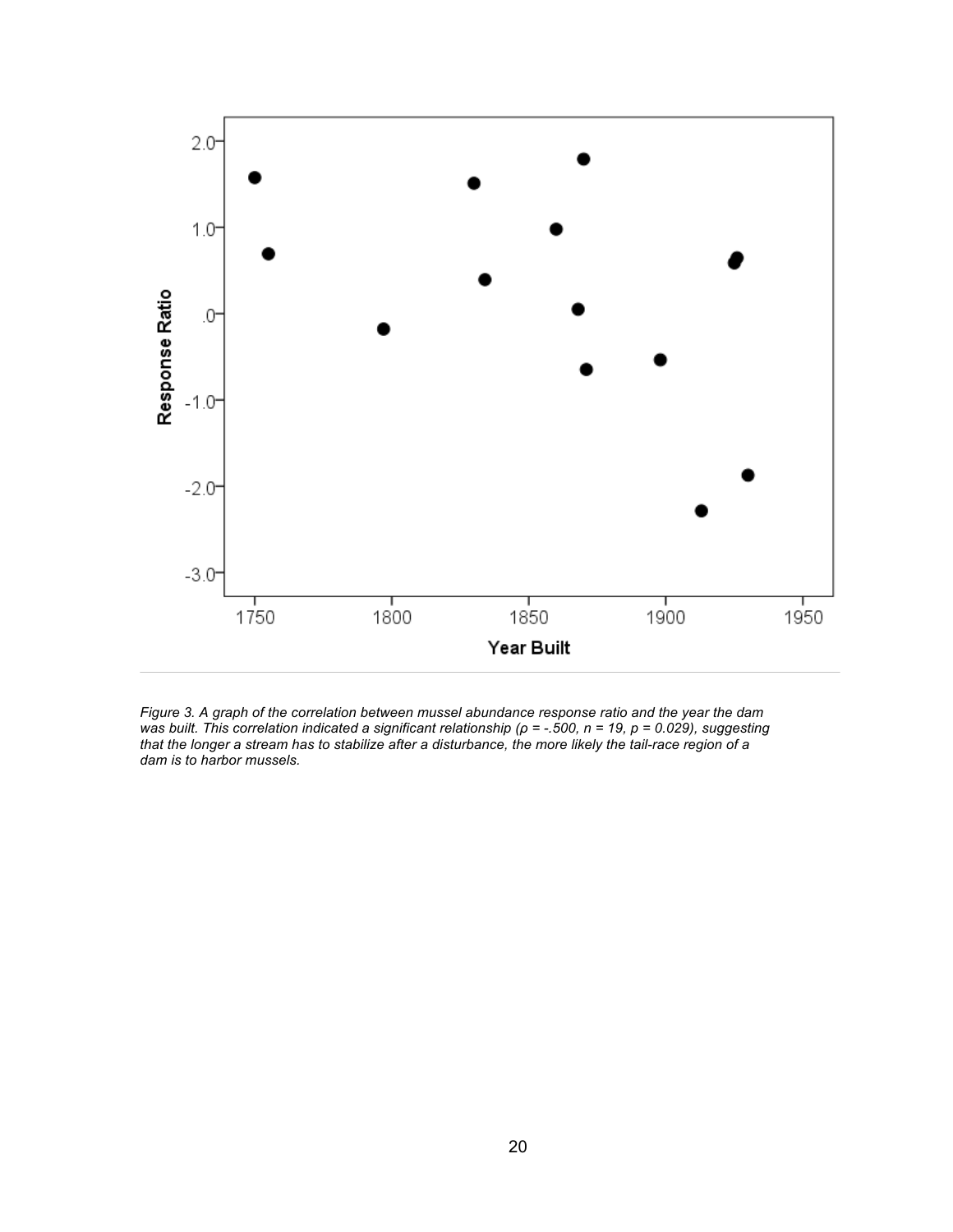

*Figure 4. A graph of the correlation between mussel abundance response ratio and the % forest cover of the watershed where the dam is located. This correlation indicated a significant relationship (ρ = -0.018, n = 16, p = 0.946), suggesting that the lower the amount of forest cover in the watershed, the higher the abundance of mussels in the tail-race region of a low-head dam when compared to up and downstream sites.*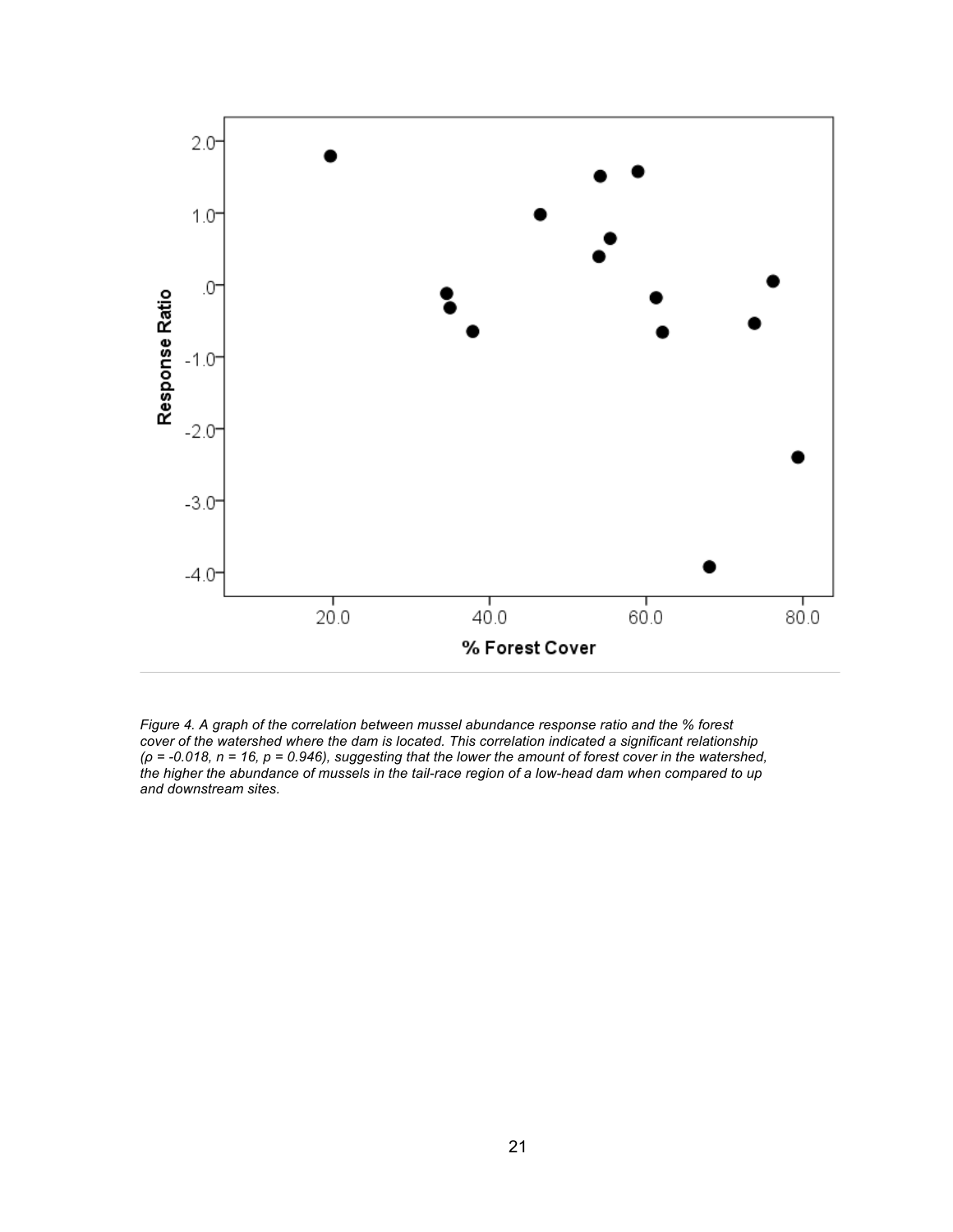

*Figure 5. A graph of the correlation between the mussel abundance response ratio and the mean tailrace depth. This was the only significant correlation found with the mussel abundance response ratio (ρ = 0.089, n = 15, p = 0.753).*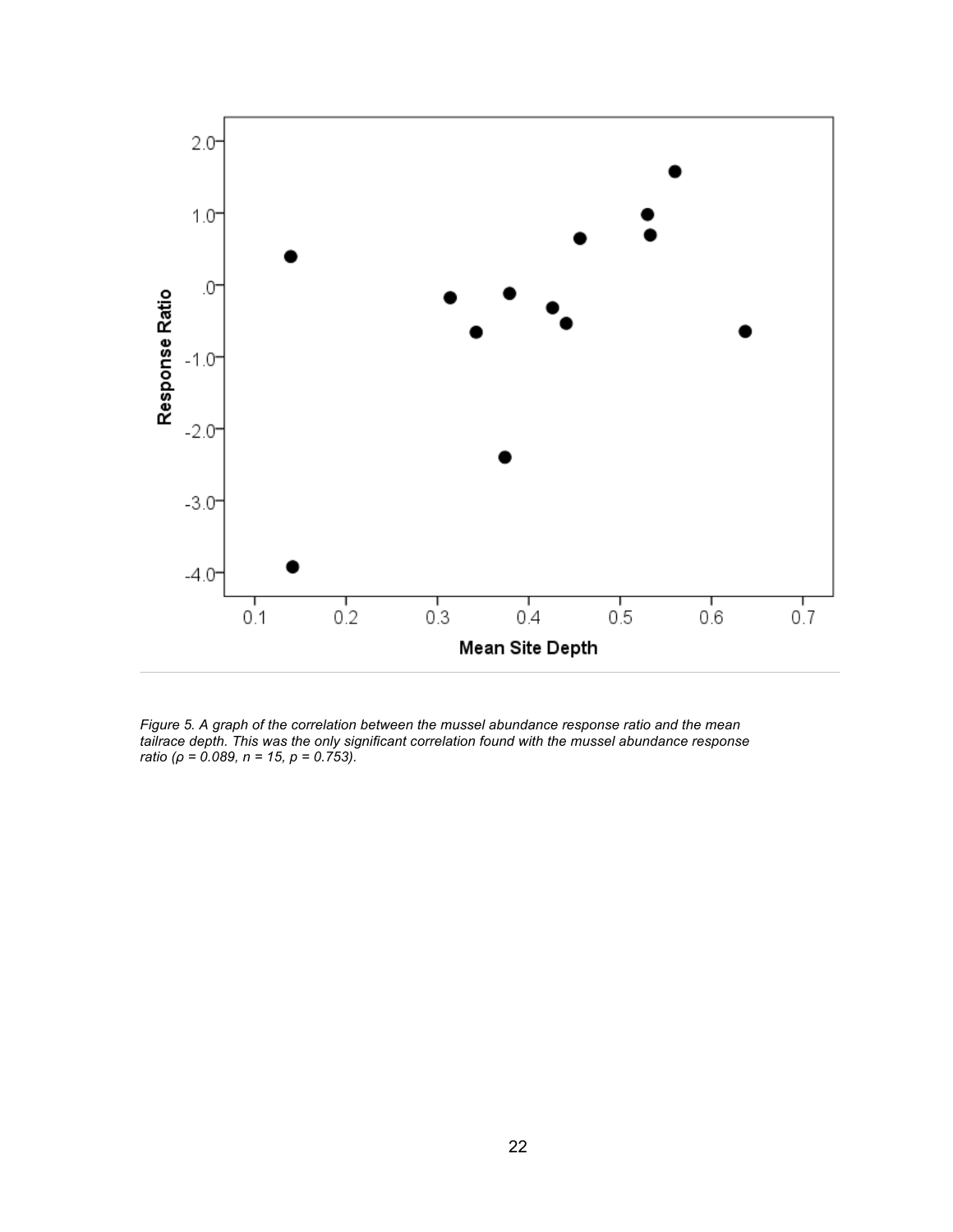

*Figure 6. A graph of the correlation between mussel abundance response ratio and the structural height of the dam. This correlation did not indicate a significant relationship (ρ = 0.310, n = 10, p = 0.383).*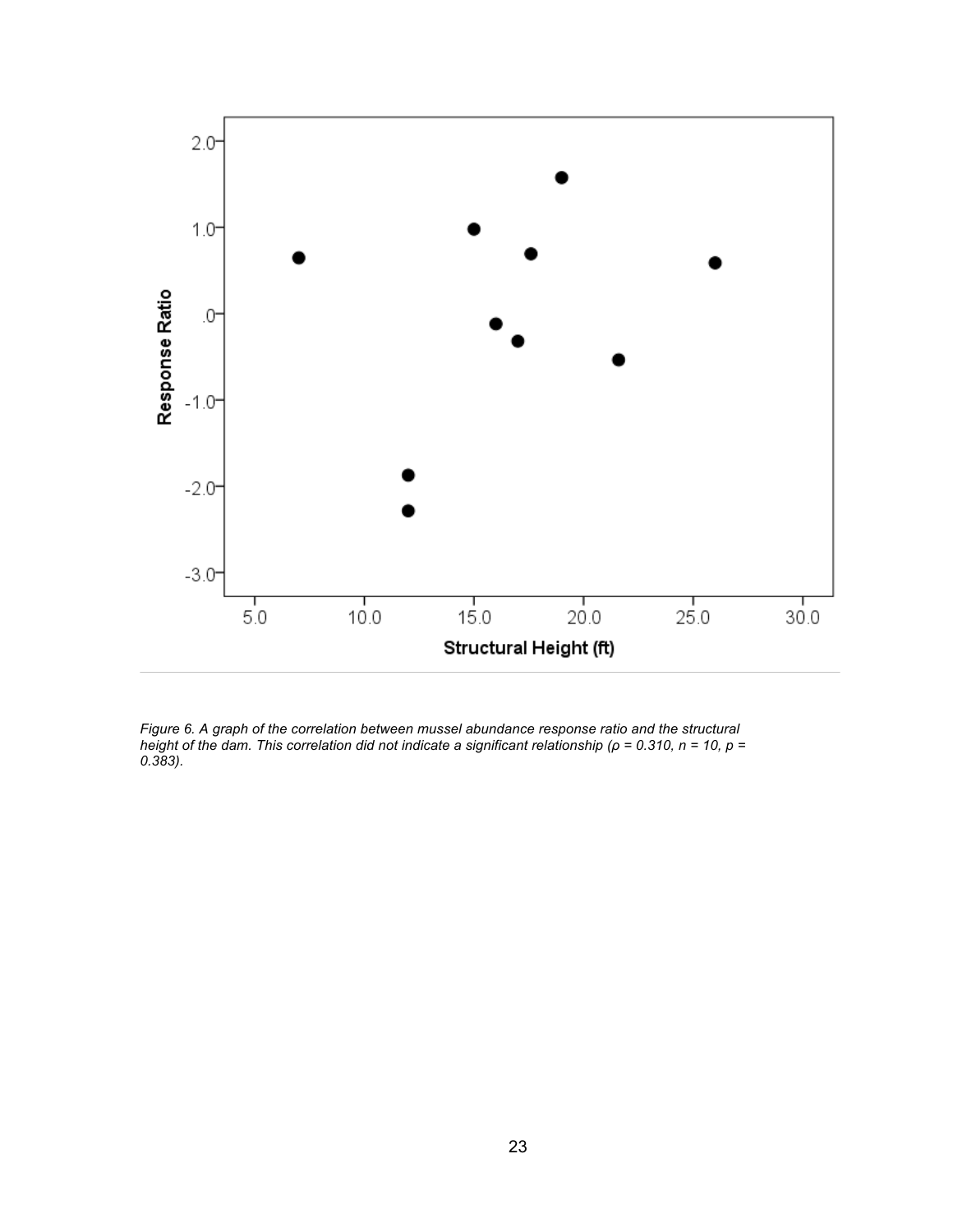

*Figure 7. A graph of the correlation between mussel abundance response ratio and the hydraulic height of the dam. This correlation did not indicate a significant linear relationship (ρ = 0.052, n = 9, p = 0.894).*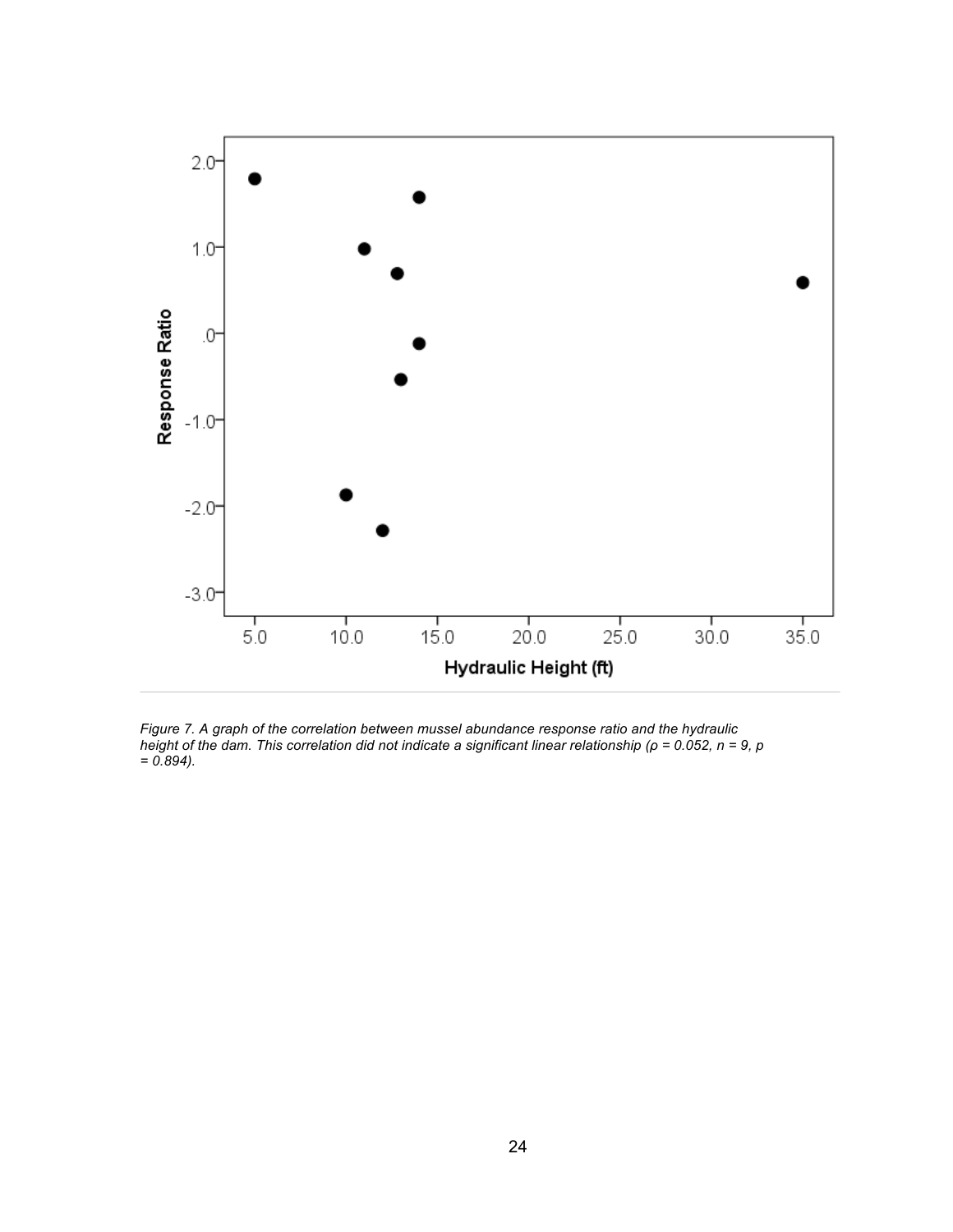

*Figure 8. A graph of the correlation between mussel abundance response ratio and the length of the dam. This correlation did not indicate a significant linear relationship (ρ = -0.015, n = 19, p = 0.950).*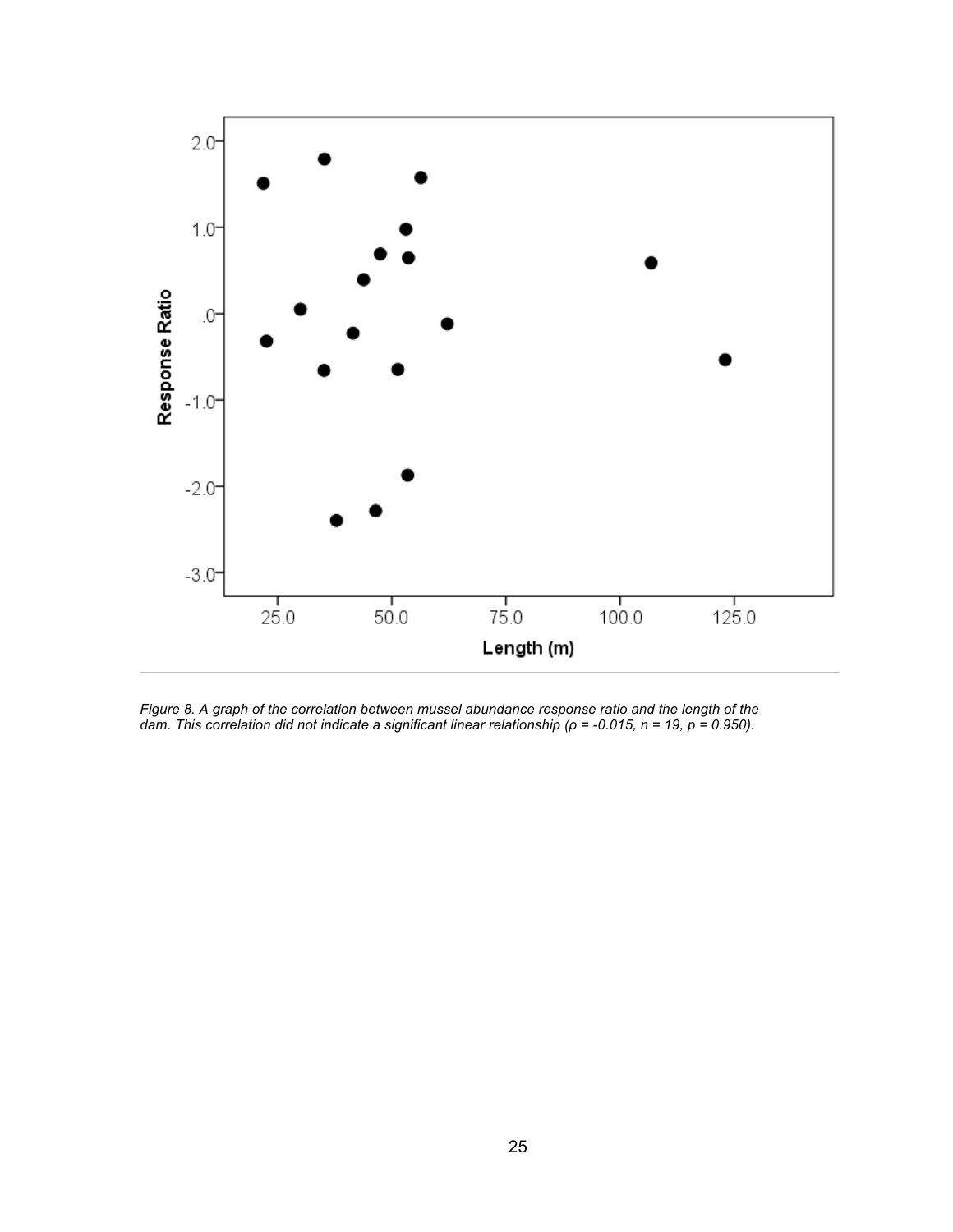

*Figure 9. A graph of the correlation between mussel abundance response ratio and the upstream catchment area. This correlation did not indicate a significant linear relationship area (ρ = -0.167, n = 9, p = 0.668).*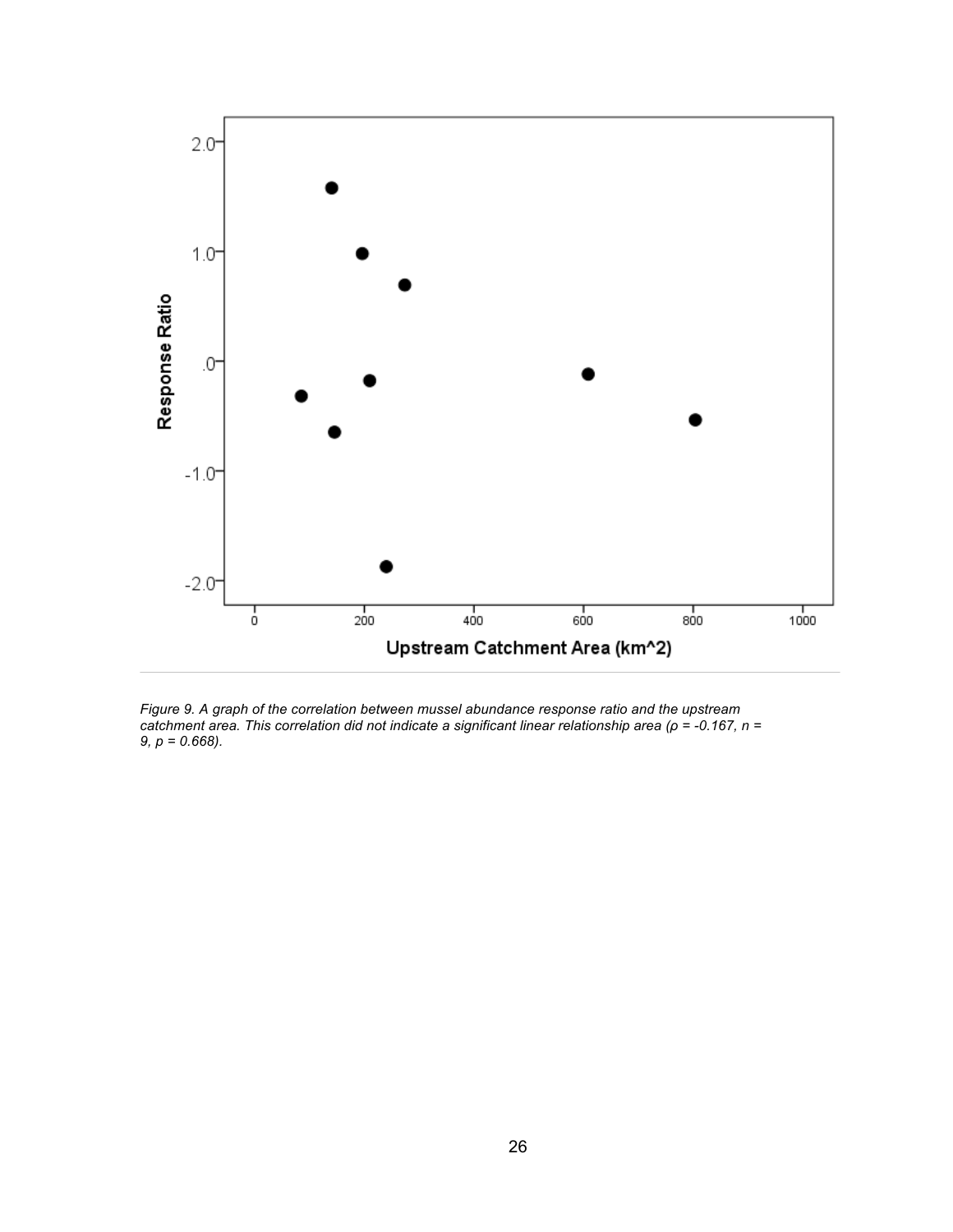

*Figure 10. A graph of the correlation between mussel abundance response ratio and the year the dam was built. This correlation did not indicate a significant linear relationship (ρ = -0.378, n = 20, p = 0.100), it is clear that a great majority of the dams analyzed were located at <500m in elevation.*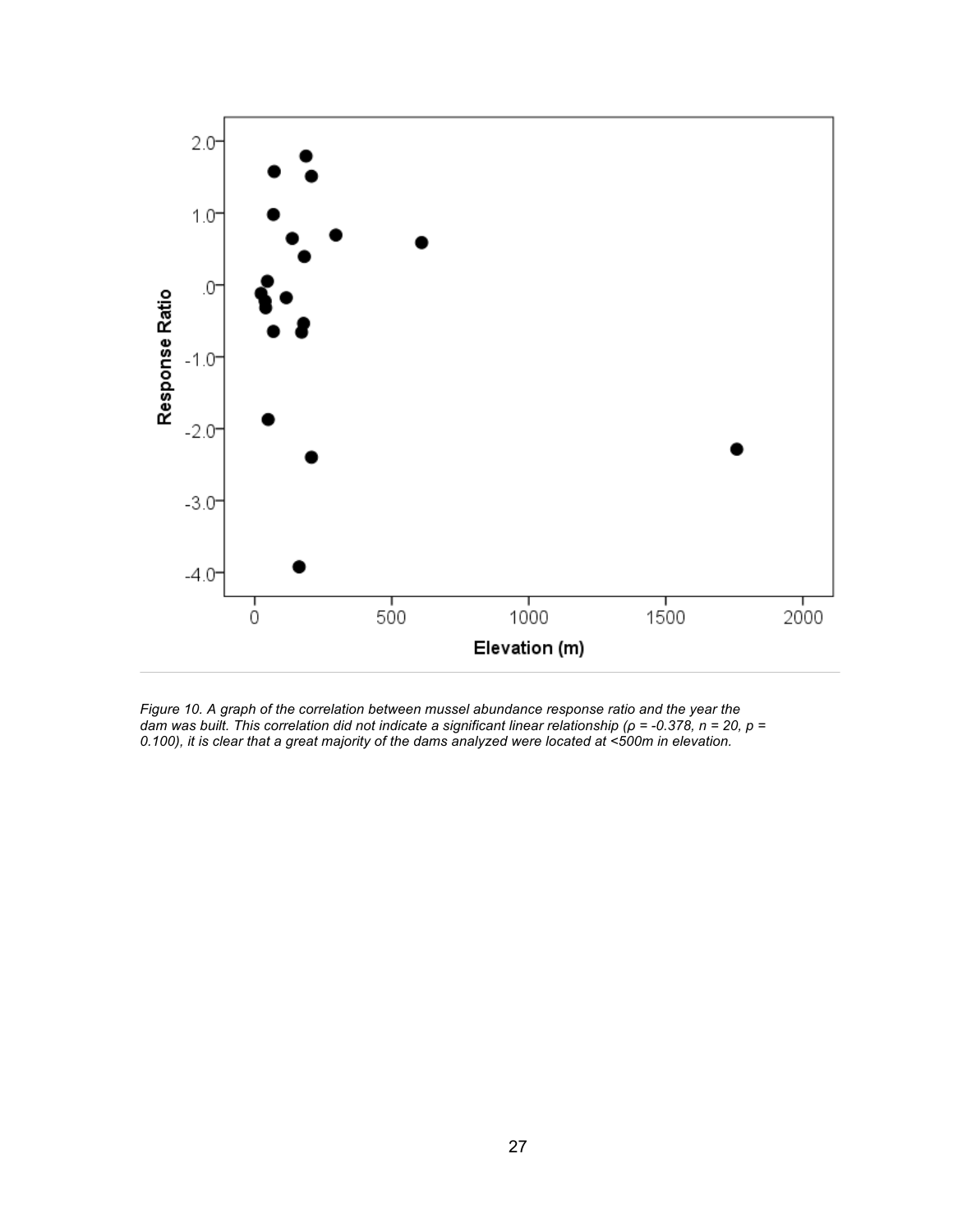

*Figure 11. A graph of the correlation between mussel abundance response ratio and the rank magnitude of the stream the dam is located on. This correlation did not indicate a significant linear relationship (ρ = 0.119, n = 18, p = 0.638), likely because Rank Magnitude does not vary enough to predict differences in tail-race abundance.*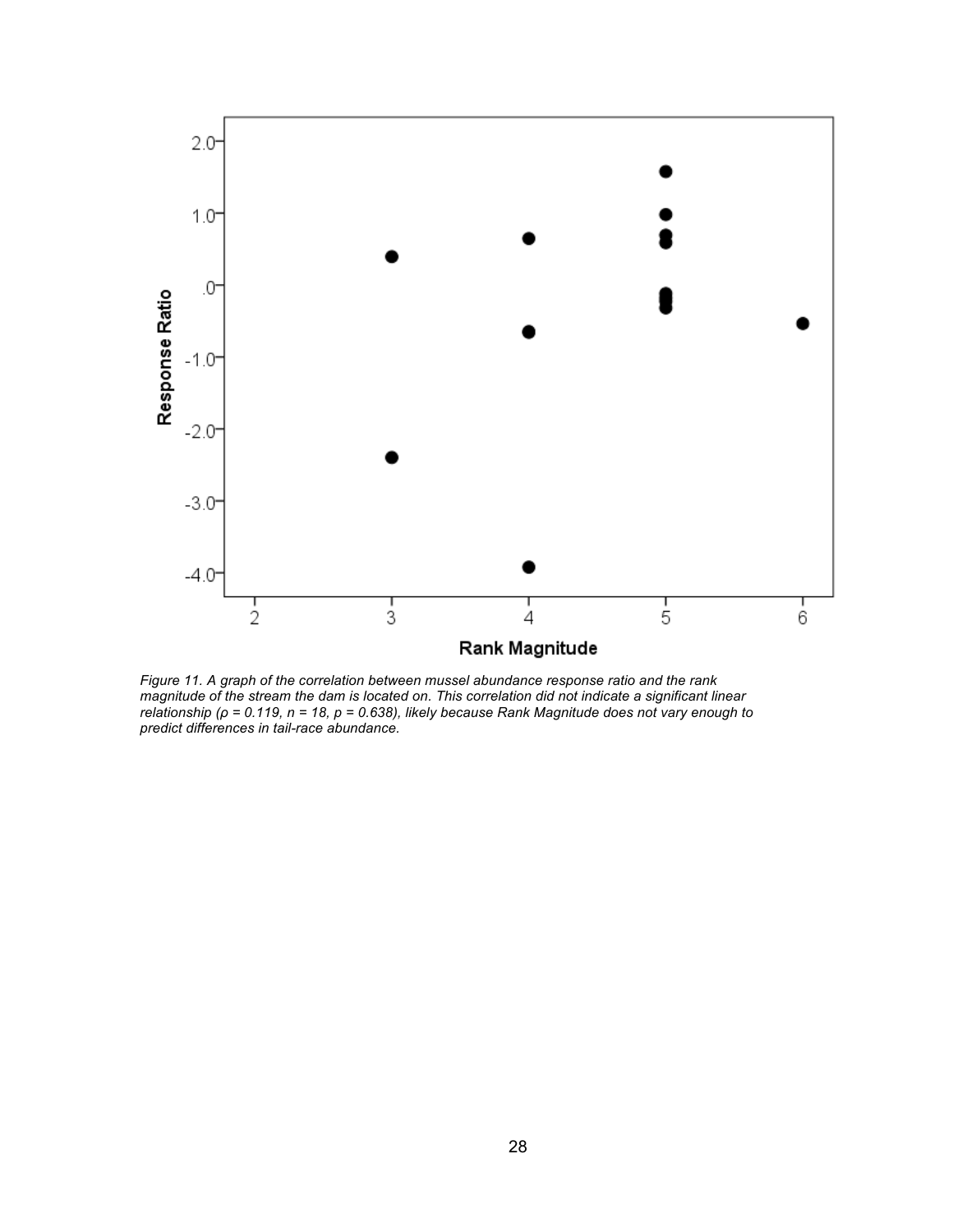

*Figure 12. A graph of the correlation between mussel abundance response ratio and the year the link magnitude of the stream where the dam is located. This correlation did not indicate a significant relationship (ρ = -0.018, n = 16, p = 0.946).*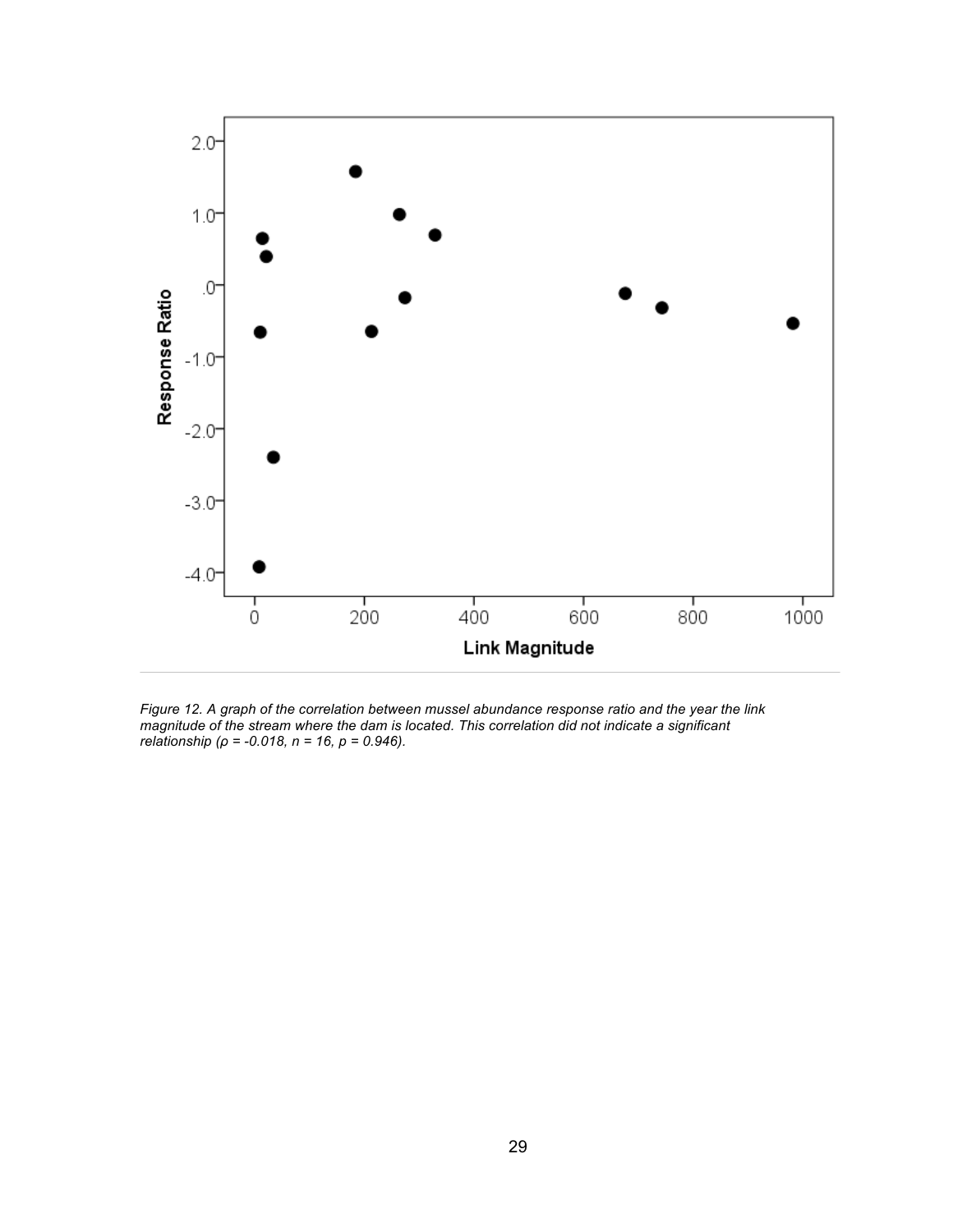## REFERENCES

Abernethy E, McCombs E, Sieffermann L, and Gangloff M. (2013) Effects of small dams on freshwater mussel population genetics in two southeastern USA streams. Walkerana. 16 [1]:21-28.

Allan J D, Castillo M M. (1995) Stream Ecology: Structure and Function of Running Waters. London: Chapman and Hall.

American Rivers. NC River Restoration Updates. April 2013.

Alexander G G and Allan D J. (2007) Ecological Success in Stream Restoration: Case Studies from the Midwestern United States. Environmental Management. 40:245-255. DOI: 10.1007/s00267-006-0064-6

Bates J M. (1962). The impact of impoundment on the mussel fauna of Kentucky Reservoir, Tennessee River. The American Midland Naturalist. 68 [1]:232-236.

Bellmore J R, Duda J J, Craig L S, Greene S L, Torgersen C E, Collins M J, and Vittum K. (2016). Status and trends of dam removal research in the United States. Wiley Interdisciplinary Review: Water. DOI: 10.1002/wat2.1164.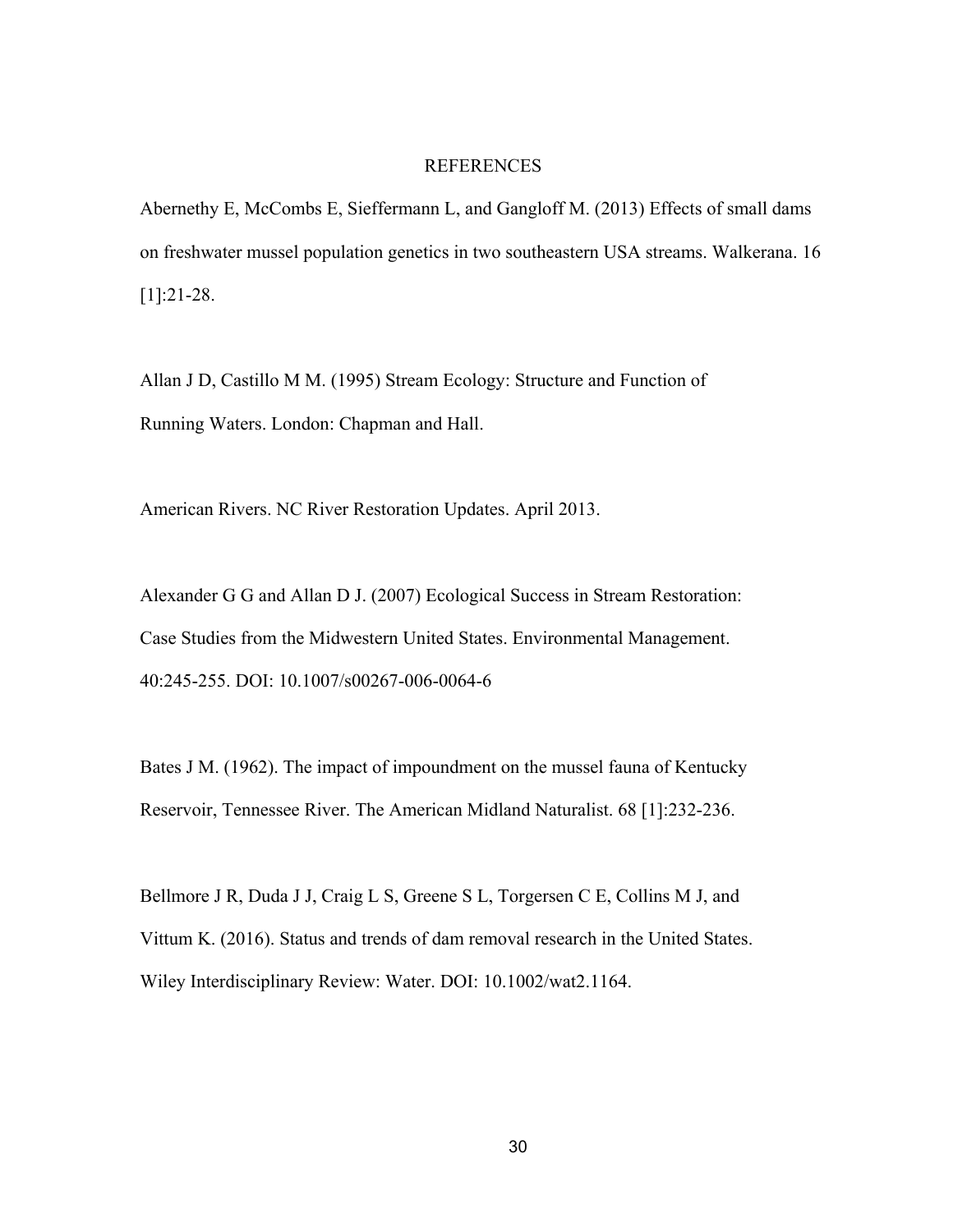Brim-Box J, and Mossa J. (1999). Sediment, land use, and freshwater mussels: prospects and problems. Journal of the North American Benthological Society. 18 [1]:99-117.

Clench W J. (1955). A freshwater mollusk survey of North Florida rivers. The Nautilis. 68 [3]:95-98.

Csiki S, and Rhoads B L. (2010) "Hydraulic and Geomorphological Effects of Runof-river Dams." Progress in Physical Geography. 34 [6]: 755-80.

Doyle M W, Stanley E H, Havlick D G, Kaiser M J, Steinbach G, Graf W L, Galloway G E, Riggsbee J A. (2008) Aging Infrastructure and Ecosystem Restoration. Science. 319. DOI: 10.1126/science.1149852

Dynesius M and Nilsson C. "Fragmentation and flow regulation of river systems in the northern third of the world." Science. 1994 Nov 4; 266 [5186]:753-62.

Ellis M M. (1936). Erosion silt as a factor in aquatic environments. Ecology. 17  $[1]$ :29-42.

Fairchild G W and Velinsky D J. (2006) "Effects of Small Ponds on Stream Water Chemistry." Lake and Reservoir Management*.* 22 [4]: 321-30.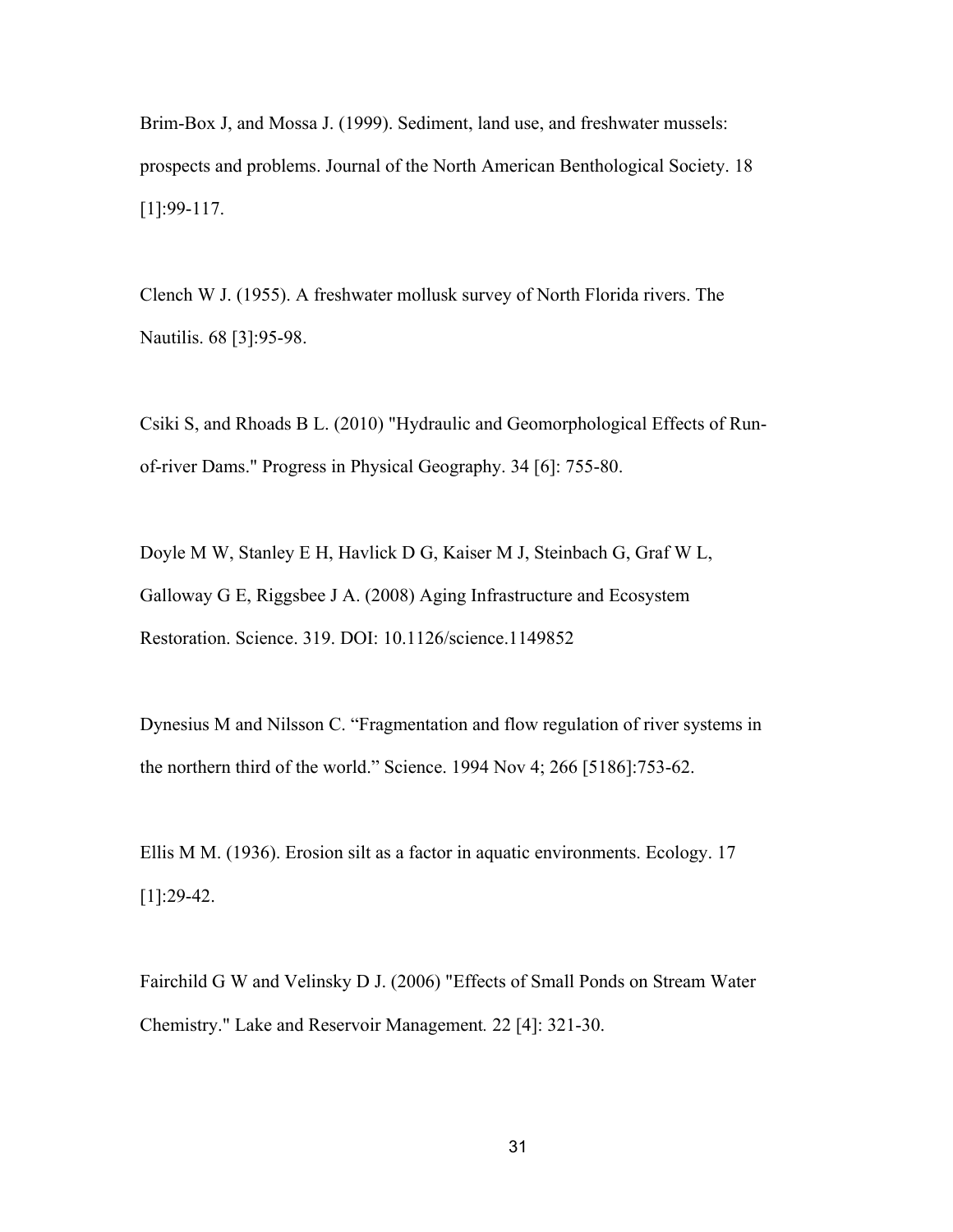Gangloff M M. (2013) "Taxonomic and ecological tradeoffs associated with small dam removals." Aquatic Conservation: Marine and Freshwater Ecosystems*.* 23 [4]: 475-480.

Gangloff M M, Hartfield E E, Werneke D C, and Feminella J W. 2011. Associations between small dams and mollusk assemblages in Alabama streams. Journal of the North American Benthological Society. 30 [4]:1107-1116.

Goldsmith, Edward and Nicholas Hildyard. (1984) *The Social and Environmental Effects of Large Dams.* Sierra Club Books. San Francisco, CA.

Map. *Google Maps*. Google, 2016. Web.

Gordon N D, McMahon T A, Finlayson B L, Gippel C J, and Nathan R J. (2004). Stream hydrology: an introduction for ecologists. 2nd edition. John Wiley and Sons. West Sussex, UK

Graf W L. (1999). "Damn nation: A geographic census of American dams and their large-scale hydrologic impacts." Water Resources Research. 35 [4]: 1305-1311.

Graf W L. (2006). "Downstream hydrologic and geomorphic effects of large dams on American rivers." Geomorphology. 79:336-360.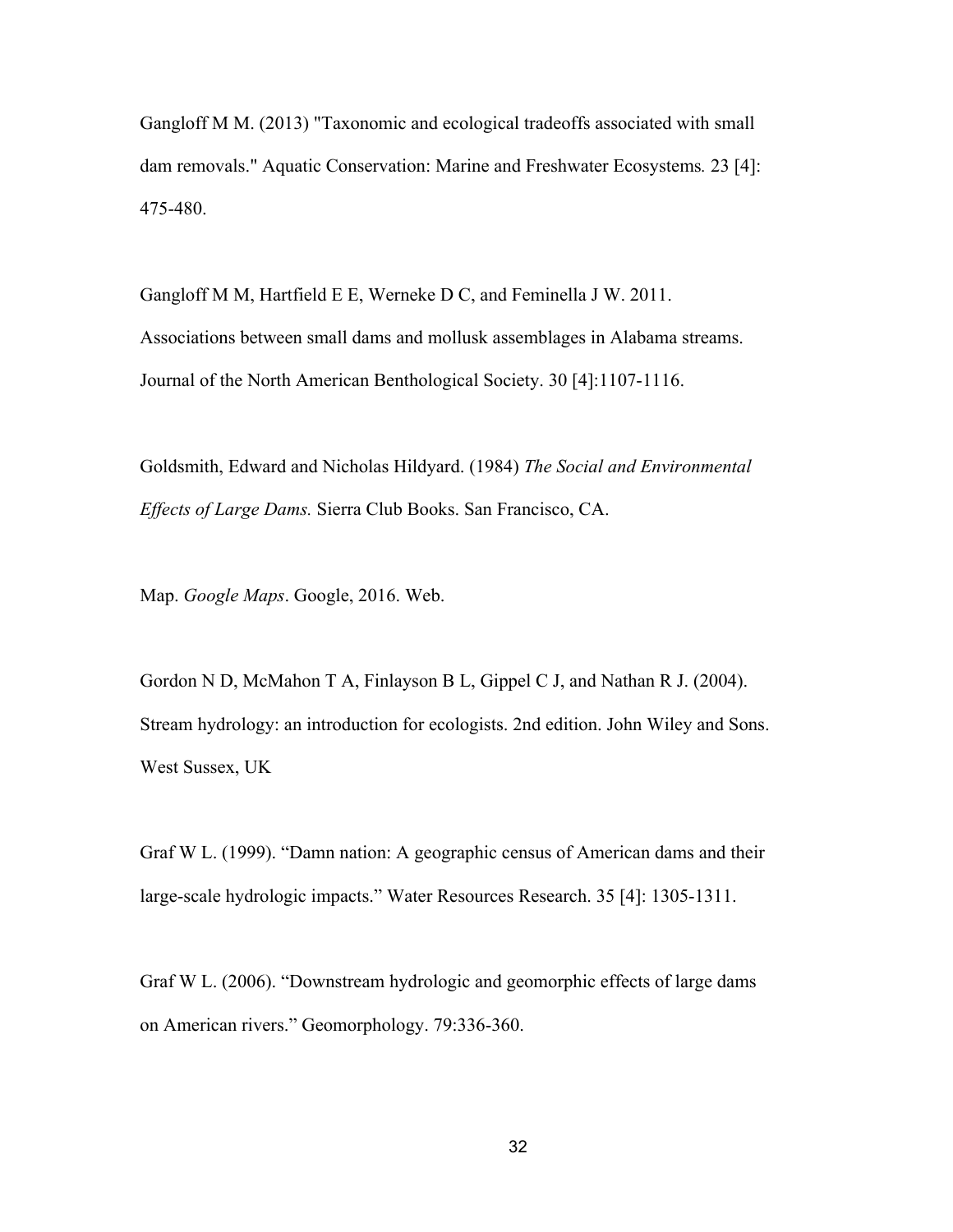Haag W R. (2012). North American Freshwater Mussel Mussels: Natural History, Ecology, and Conservation. Cambridge University Press. Cambridge, UK.

Hartfield E E. (2010). Consequences of Low-head Dams on Crayfish Distribution and Gene Flow in Alabama Streams. Unpublished thesis. Auburn University. Auburn, AL.

Heise R J, Cope W G, Kwak T J, Eads C B. (2013) Short-tern effects of small dam removal on a freshwater mussel assemblage. Walkerana. 16 [1]:41-52.

Heinz Center. (2002). Dam Removal: Science and Decision Making. Heinz Center, Washington D.C.

Hoch R A. (2012). Beaver and mill dams alter freshwater mussel habitat, growth, and survival in North Carolina piedmont streams. Unpublished thesis. Appalachian State University. Boone, NC.

"Home - NID 2016." Home - NID 2016. http://nid.usace.army.mil/cm\_apex/f?p=838:1:0::NO::APP\_ORGANIZATION\_TY\_ PE, P12\_ORGANIZATION:1.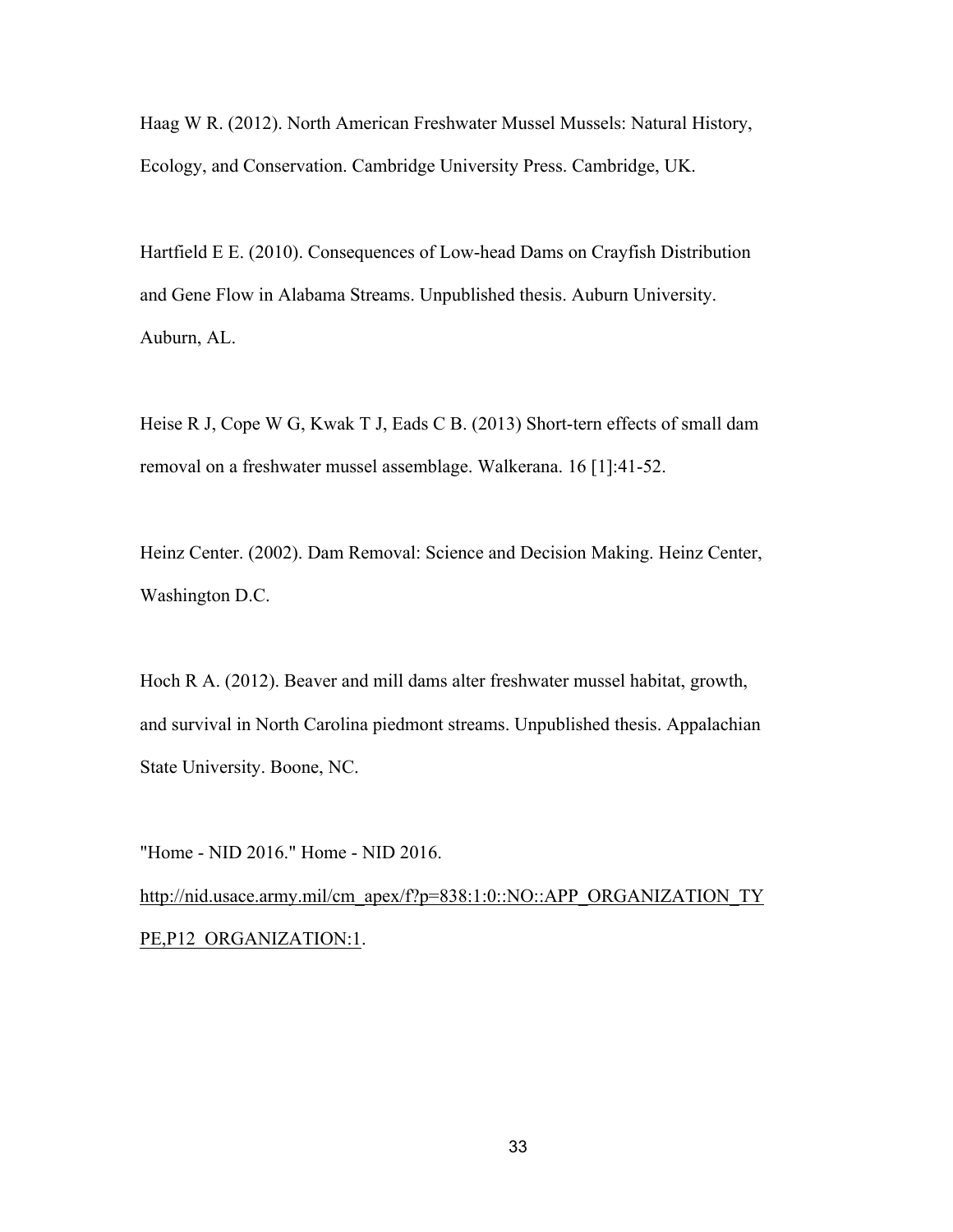Hornbach D J, Hove M C, Liu H, Schneck F R, Rubin D, Sansom B J. (2014) The influence of two differently sized dams on mussel assemblages and growth. Hydrobiologia. 724:279-291. DOI: 10.1007/s10750-013-1743-y

IBM Corp. Released 2012. IBM SPSS Statistics for Windows, Version 21.0. Armonk, NY: IBM Corp.

Januchowski-Hartley SR, Visconti P, and Pressley RL. (2011) A systematic approach for prioritizing multiple management actions for invasive species. Biological Invasions. 13:1241-1253. DOI: 10.1007/s10530-011-9960-7

Kunz G F. (1898). A brief history of gathering of fresh-water pearls in the United States. U.S. Fish Commission Bulletin. 17:321-330.

Lajeunessei M J. (2011). On the meta-analysis of response ratios for studies with correlated and multi-group designs. Ecology. 92 [11]:2049-2055.

Liermann C R, Milsson C, Robertson J, and Ng R Y. (2012). Implications of Dam Obstruction for Global freshwater Fish Diversity. BioScience. 62 [6]:539-548. DOI: 10.1525/bio.2012.62.6.5

Ligon F K, Dietrich W E, and Trush W J. (1995). Downstream Ecological Effects of Dams. BioScience. 45[3]:183-192. DOI: 10.2307/1312557.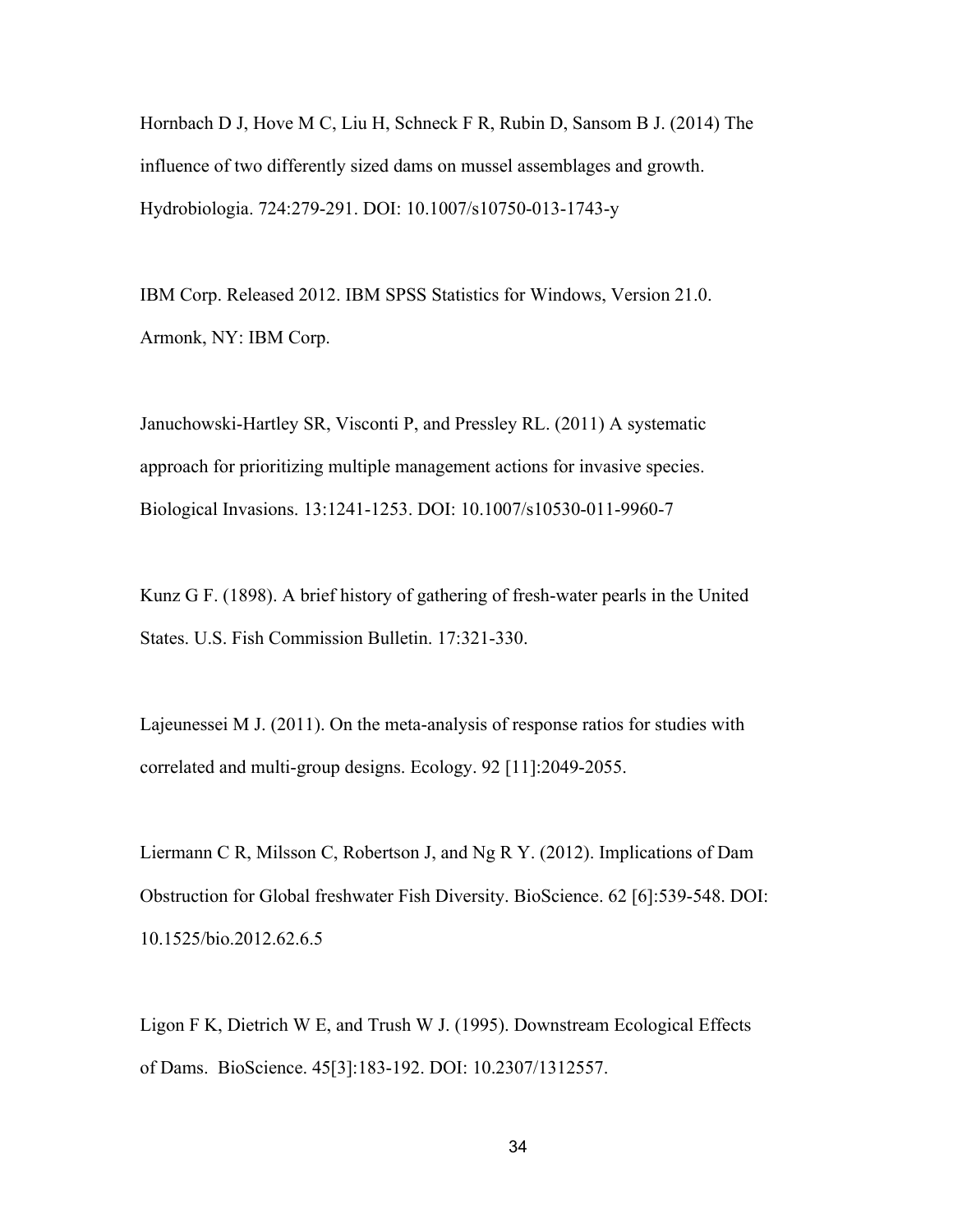Lydeard C, Mayden R L. (1995). A divesre and endangered aquatic ecosystem of the southeast United States. Conservation Biology 9[4]:800-805.

Matteson M R. (1955). Studies on the natural history of the Unionidae. The American Midland Naturalist. 53[1]:126-145.

McCormick M. (2012). Effects of small dams on freshwater bivalve assemblages in North Carolina piedmont and coastal plain streams. Unpublished thesis. Appalachian State University. Boone, NC.

McCrae S E, Allan J D, Burch J B. (2004). Ratchet-and-catchment-scale determinants of the distribution of freshwater mussels (Bivalvia:Unionidae) in south-easter Michigan, U.S.A. Freshwater Biology 49:127-142.

O'Connor J E, Duda J J, and Grant G E. (2015). 100 dams down and counting. Science. 348 [6234]:469-497. DOI: 10.1126/science.aaa9204.

Parmalee P W, and Bogan A E. (1998). The Freshwater Mussels of Tennessee. The University of Tennessee Press. Knoxville, TN.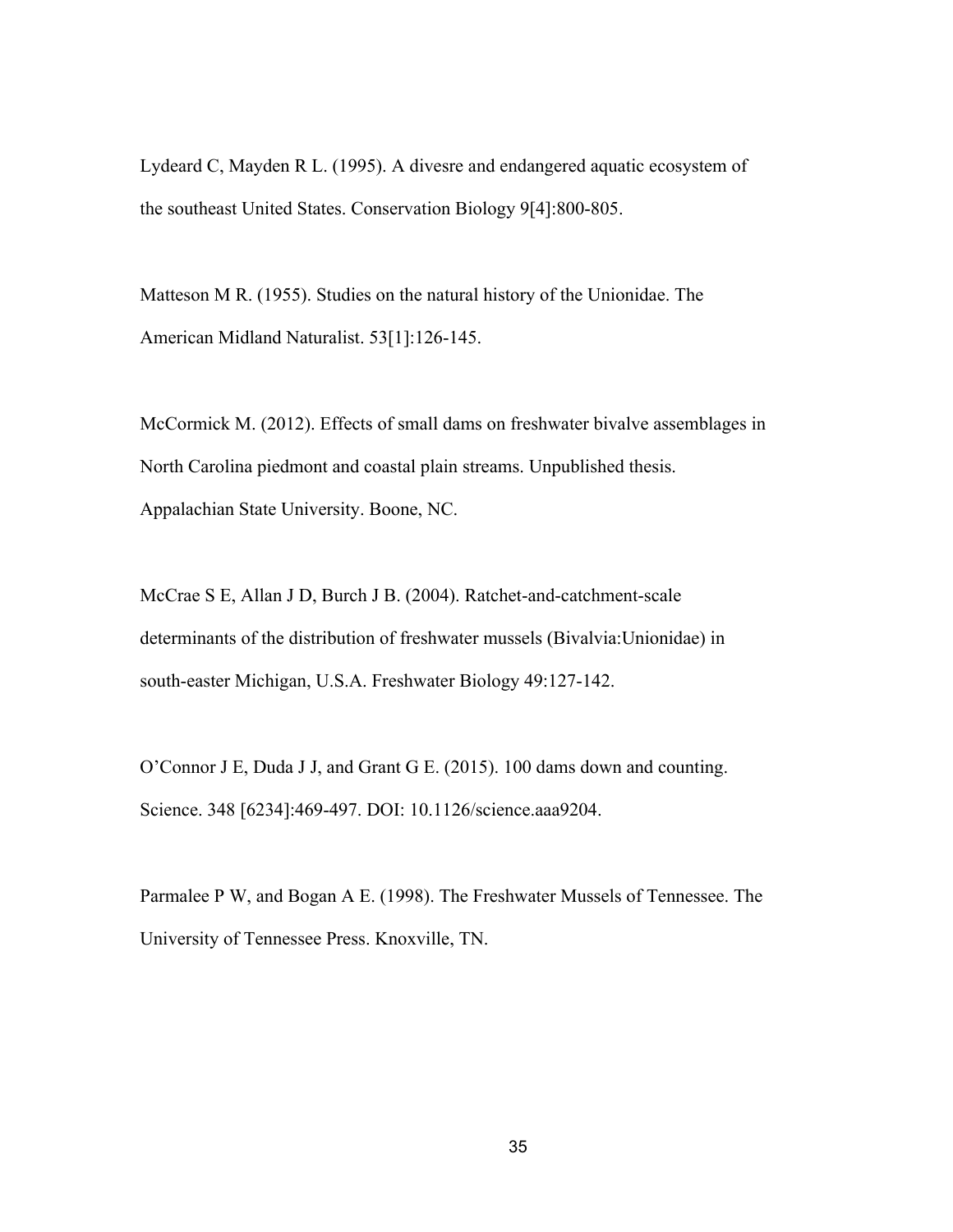Palmer M, Allan J D, Meyer J, and Bernhardt E S. (2007). "River Restoration in the Twenty-First Century: Data and Experiential Knowledge to Inform Future Efforts." Restoration Ecology*.* 15 [3]:472-81.

Peng C Y, Lee K L, and Ingersoll G M. (2002). An Introduction to Logistic Regression Analysis and Reporting. The Journal of Educational Research. 96 [1]:3- 14.

Sala O E, Chapin F S, Armesto J J, Berlow E, Bloomfield J, Dirzo R, Huber-Sanwald E, Huenneke L F, Jackson R B, Kinzig A, Leemans R, Lodge D M, Mooney H A, Oesterheld M, Poff N L, Sykes M T, Walker B H, Walker M, Wall D H. (2000) Biodiversity – Global Biodiversity scenarios for the year 2100. Science. [287]5459: 1770-1774.

Schnitter N J. (1994) A History of Dams: the useful pyramids. A.A. Balkema. Netherlands.

Singer E E and Gangloff M M. (2011). "Effects of a Small Dam on Freshwater Mussel Growth in an Alabama (U.S.A.) Stream." Freshwater Biology. 56 [9]: 1904–1915.

Stanley E H and Doyle M W. (2002). "A Geomorphic Perspective on Nutrient Retention Following Dam Removal." BioScience. 52 [8]: 693.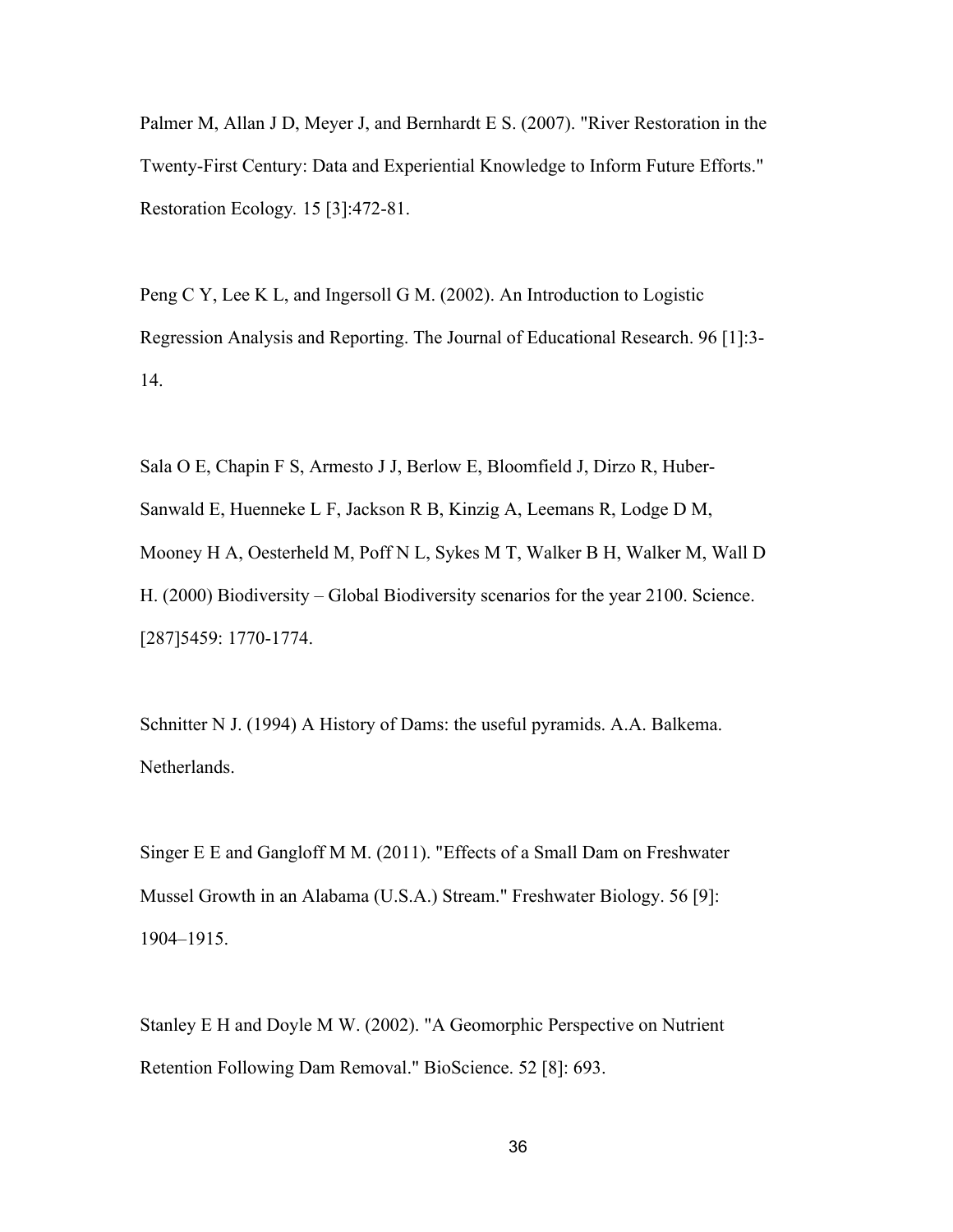Stanley E H, and Doyle M W. (2003) Trading off: the ecological effects of dam removal. The Ecological Society of America. 1[1]: 15-22.

Stanley E H, Luebke M A, Doyle M W, and Marshall D W. (2002) Short-term changes in channel form and macroinvertebrate communities follow low-head dam removal. Journal of the North American Benthological Society. 21: 172-187.

Strayer D L. (1983) The effects of surface geology and stream size on freshwater mussel (Bivalvia:Unionidae) distribution in southeast Michigan, U.S.A. Freshwater Biology. 13[3]:253-264.

Strayer D L, Ralley J. (1993) Microhabitat use by an assemblage of streamdwelling Unionaceans (Bivalvia), including two rare species of *Alasmidonta.* Journal of the North American Benthological Society. 12:247-258.

Thoni R, Holcomb J, Nichols R, and Gangloff M M. 2014. Effects of Small Dams on Sunfish Assemblages in North Carolina Piedmont and Coastal Plain Streams. Transactions of the American Fisheries Society. 143[1]:97-103.

Tools, Free Map. "Elevation Finder." Elevation Finder. https://www.freemaptools.com/elevation-finder.htm.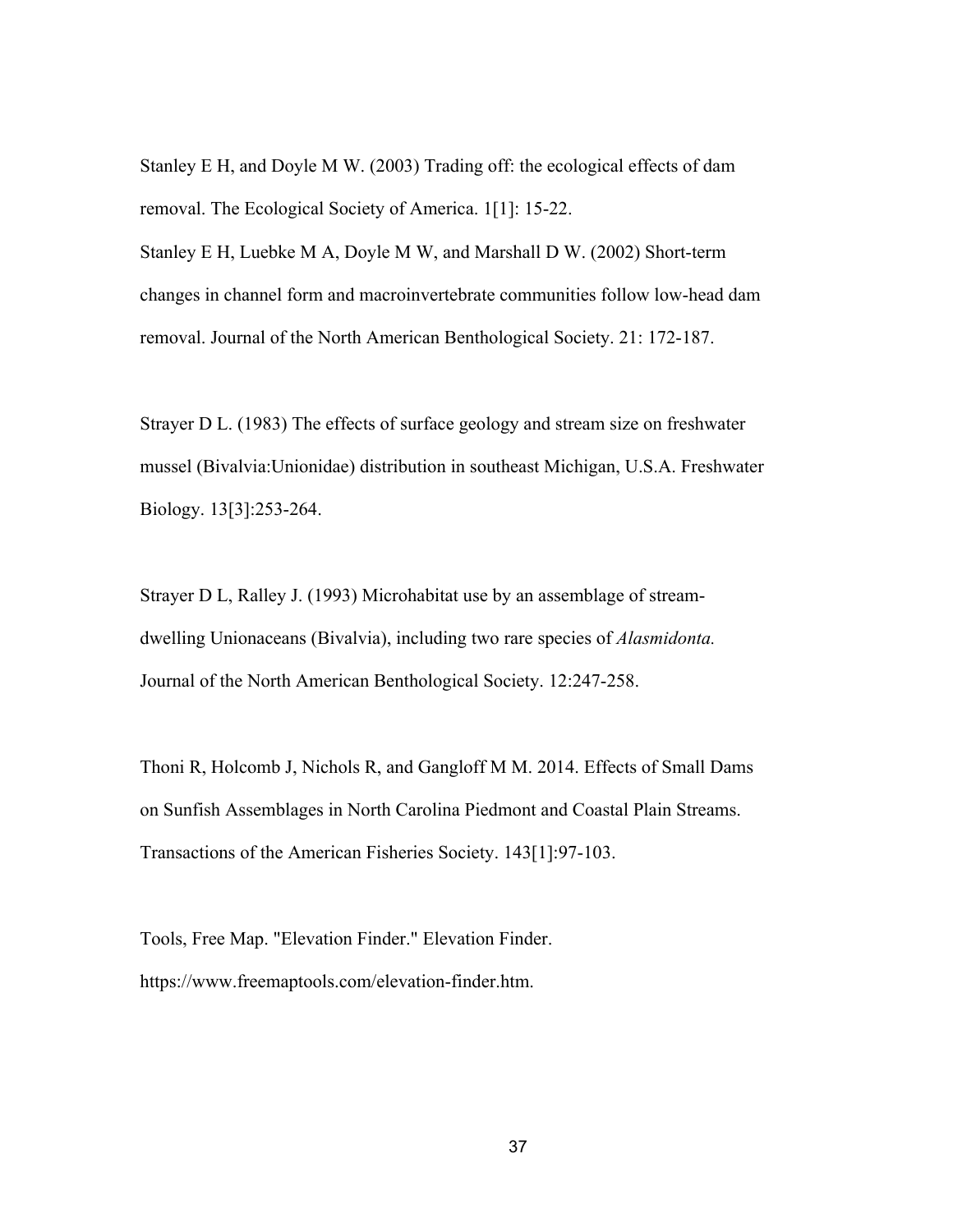Turgeon D D, Bogan A E, Coan E V, Emerson W K, Lyons W G, Pratt W L, Roper C F E, Schltema A, Thompson F G, and Williams J D. (1988). Common and Scientific Names of Aquatic Invertebrates from the United States and Canada: Mollusks. American Fisheries Society, Special Publication 26. 536 pages.

United States. Bureau of Reclamation. (1978). Sierra Ecology project: environmental impact statement.

Vaugh C C, Gido K B, and Spooner D E. (2004). Ecosystem processes performed by unionid mussels in stream mesocosms: species roles and effects of abundance. Hydrobiologia. 527[1]:35-47.

Ward J V and Stanford J A. (1979) "Ecological Factors Controlling Stream Zoobenthos with Emphasis on Thermal Modification of Regulated Streams." The Ecology of Regulated Streams. 35-55.

Watters G T. (1992). Mussel diversity as a function of drainage area and fish diversity: management implications. Conservation and management of freshwater mussels. Proceedings of an Upper Mississippi River Conservation Committee symposium. 12-14.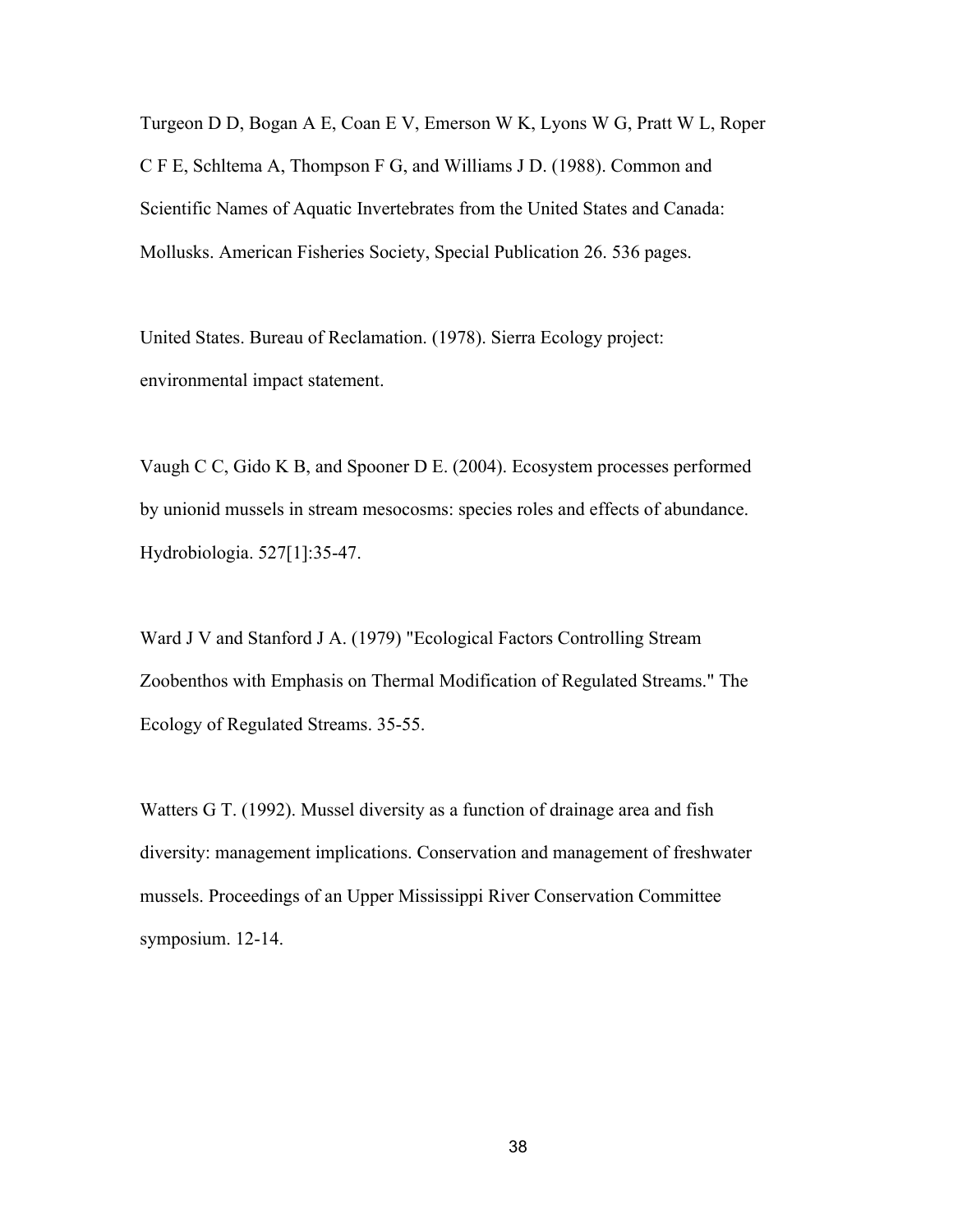Watters G T. (1999). Freshwater mussels and water quality: A review of the effects of hydrologic and instream habitat alteration. Proceedings of the First Freshwater Mollusk Conservation Society symposium. 261-274.

Way C M, Miller A C, Payne B S. (1989). The influence of physical factors on the distribution and abundance of freshwater mussels (Bivalvia:Unionidae) in the lower Tennessee River. The Nautilis. 103[3]:96-98.

Williams J D, Bogan A E, and Garner J T. (2008). Freshwater Mussels of Alabama and the Mobile Basin in Georgia, Mississippi and Tennessee. The University of Alabama Press. Tuscoloosa, AL. 908 pages.

Williams J D, Fuller S L H, Grace R. (1992). Effect of impoundments of freshwater mussels (Mollusca: Bivalvia: Unionidae) in the main channel of the Black Warrior and Tombigbee rivers in western Alabama. Alabama Museum of Natural History Bulletin. 13:1-10.

Williams J D, Warren M L, Cummings K S, Harris J L, Neves R J. (1993) Conservation Status of Freshwater Mussels of the United States and Canada. Fisheries. 18[9]: 6-22.